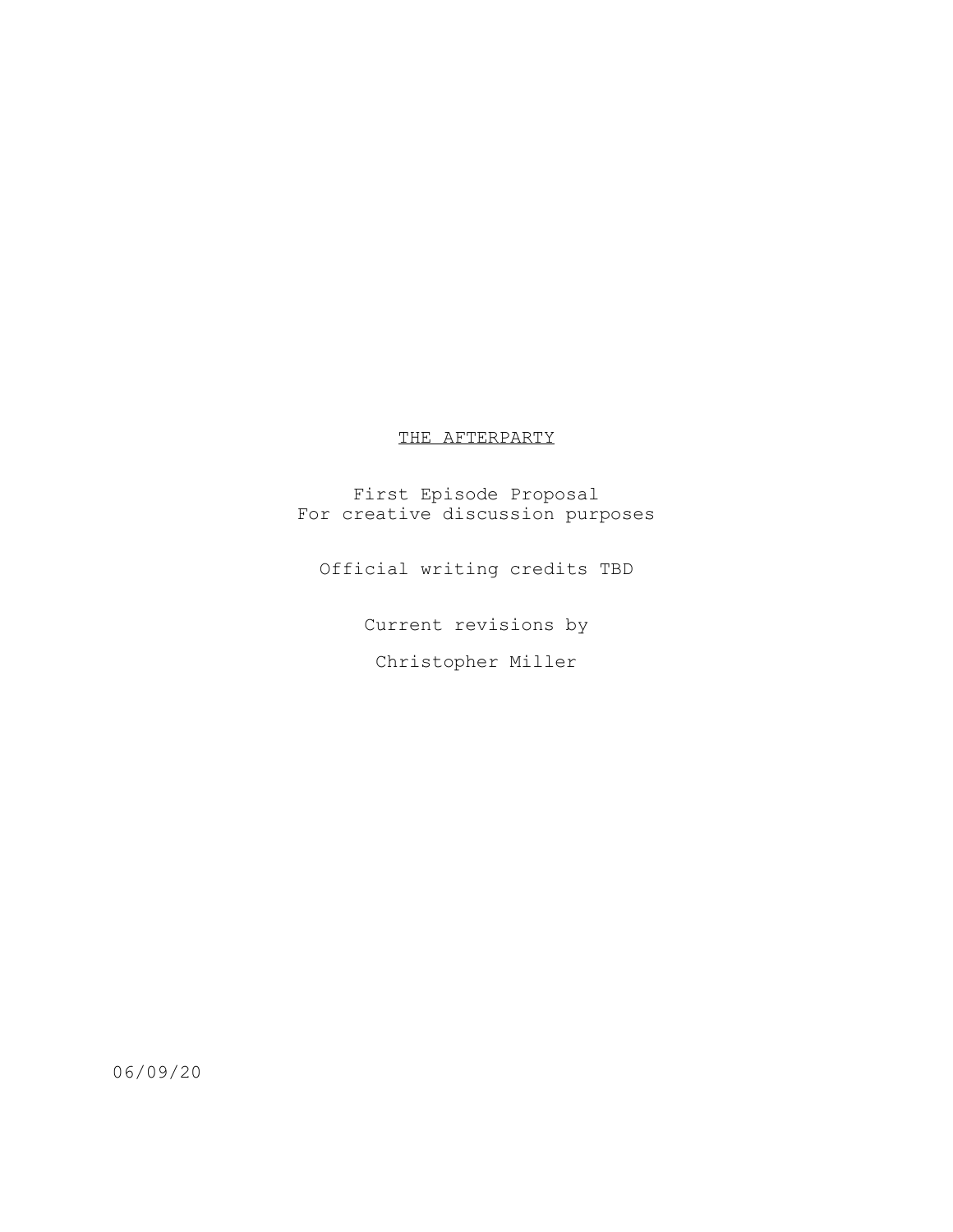#### **EXT. HILLSIDE HIGH PARKING LOT / INT. VARIOUS CARS - SUNSET**

- ANIQ, 38, geek-chic button-down, drives his cluttered Honda Fit to a high school parking lot on a late fall Seattle day.

He pulls into the parking lot with the sign "CLASS OF 2001: A REUNION ODYSSEY" and rolls his eyes at the obvious theme. Parks. Takes a DEEP BREATH.

> ANIQ (to himself) You can do this.

He re-opens "Zoë"'s email from a few days ago:

*"Hey! Hope to see you at the reunion Saturday! Can't wait to catch up... :) Zoë"*

He smiles.

- ZOE, also 38, in a red dress, hair blown out, sits in the back of an Uber, doodling on the margins of a paper LIST.

#### DRIVER

Big night?

ZOE Oh, it's just my high school reunion. But I just got separated so... it's my first chance to let "Fun Zoe" out since-- wow, I guess since I had a kid. It'll be like the old days-- gonna wild out with my girlfriends, there's an afterparty, stay up to watch the sunrise...

She holds up a gold INVITATION to "XAVIER'S VIP AFTERPARTY".

ZOE (CONT'D) I made a list of all the things I want to do tonight--

The driver eyes her list skeptically in the rearview mirror.

ZOE (CONT'D) I guess having a list isn't super free-spirited...

She RIPS the list in half. After a beat, she neatly FOLDS it and puts it back in her PURSE.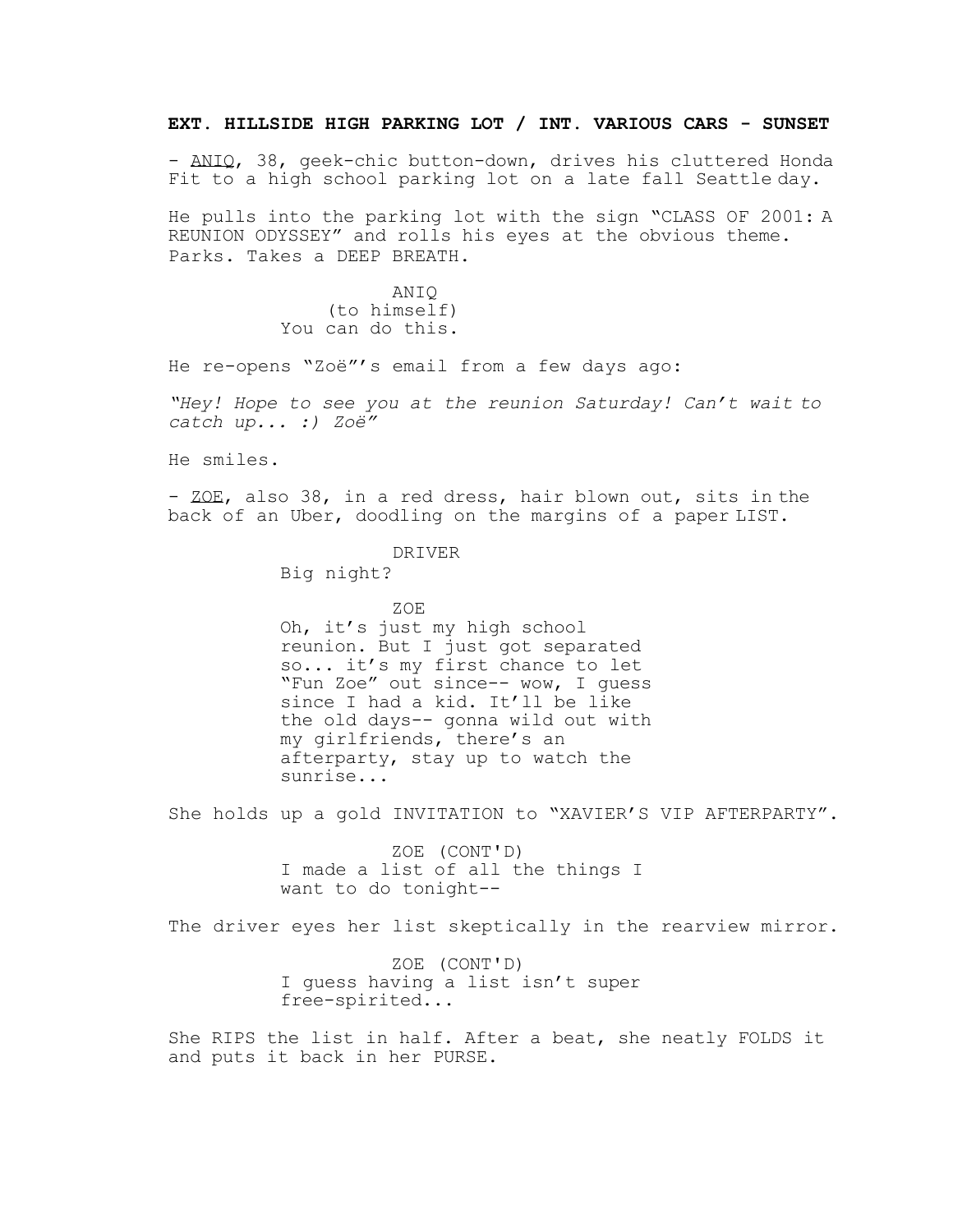ZOE (CONT'D) I'll keep it just in case.

- YASPER, 38 (they all are, it's a reunion), is alone in a Bentley Continental GT sports car, blasting the song "X Marks the G Spot" and singing along. Really rocking out, getting himself psyched up.

> YASPER (singing) *You know I always hit the jackpot/ because X marks the G-spot!*

He looks at himself in the visor mirror:

YASPER (CONT'D) (to himself) You: are a goddamn star.

- CHELSEA, (yeah, 38), a little worse for wear, is in her Jetta, nervous. Looks behind her shoulder often. Her phone buzzes. It's a text from a BLOCKED NUMBER:

*"Don't come to the reunion." "You aren't wanted tonight."*

She pulls a FLASK from her purse, chugs from it. Glances at her AFTERPARTY INVITATION. Looks over her shoulder again.

- BRETT, leather jacket, tight cashmere sweater, alone in his revving '68 Shelby GT500, parked up the street.

He watches someone intently over his sunglasses. It's ZOE in her Uber. She gets out of her car--

BRETT

Here we go.

He puts it in gear, and SCREECHES into the parking lot.

- XAVIER, wearing a hipster hat, in a HELICOPTER, checking himself out in the mirror app on his phone.

> XAVIER (OVER HEADSET) I'll need you to take me home for my afterparty around 9, and that'll be all for tonight.

PILOT (OVER HEADSET) Taking just *you* home?

XAVIER (smiles) Doubt it.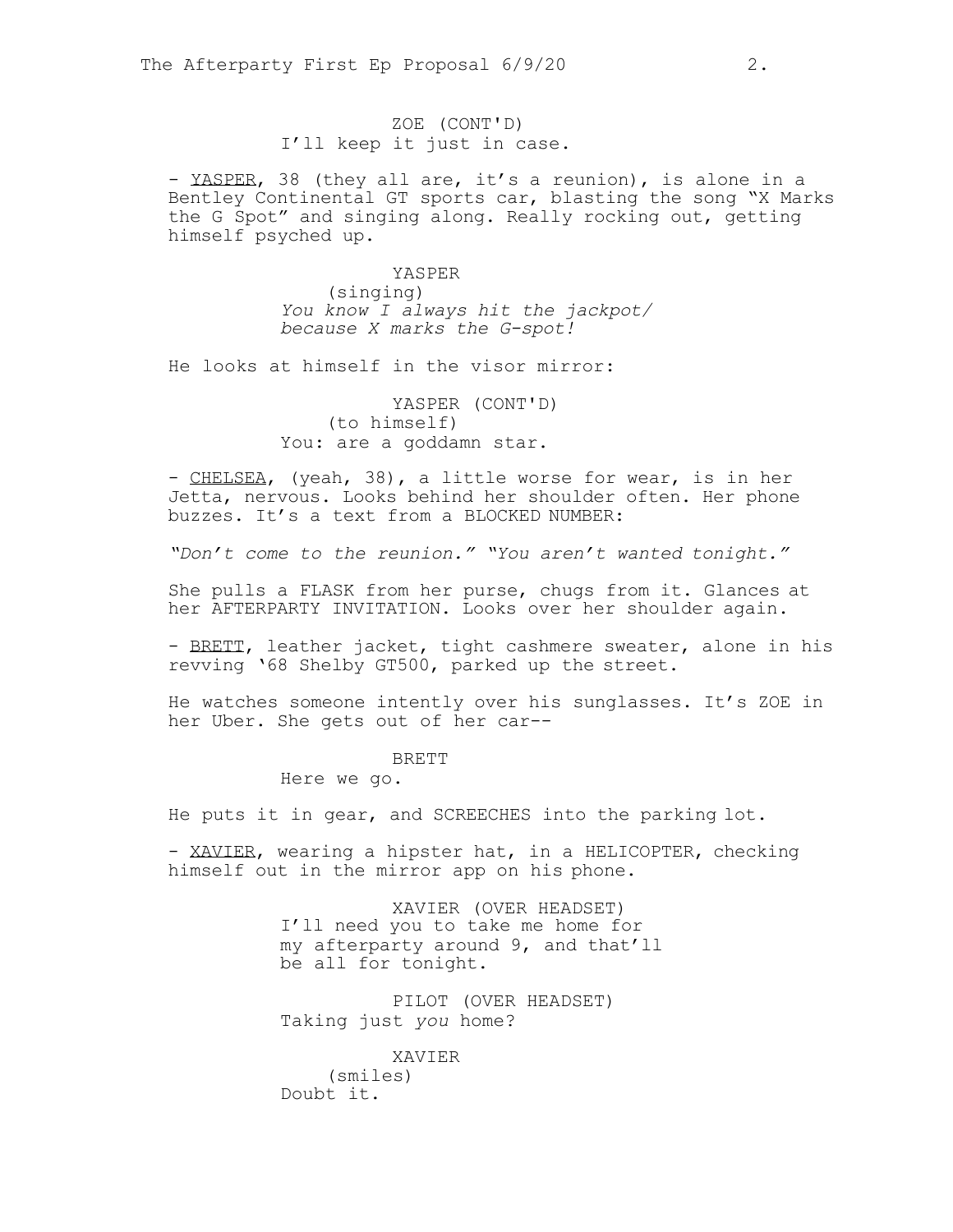PILOT (chuckles) Copy that.

BACK ON ANIQ, in his car. He sees Zoe getting out of her Uber across the lot and looks away. He tries to relax:

> ANIQ She wants to see you, you want to see her. Power of positive thought: Nothing is going to mess up this night.

### **EXT. MAGNOLIA BLUFF - NIGHT**

Serene night, waves lap on rocks. Silence. Then, a body falls from high above onto the rocks at the shoreline.

WHAM!

The now-dead body belongs to Xavier.

#### **EXT. XAVIER'S MANSION ABOVE - A MOMENT LATER**

A sleek, modern mansion with two balconies atop the cliff. A high-pitched SCREAM. Then ANOTHER, then a CHORUS OF SCREAMS.

### **EXT. XAVIER'S MANSION, GATES - NIGHT**

DETECTIVE DANNER, wrinkled suit, looks like she just got out of bed (because she did), gets out of a messy Subaru Outback with her junior partner, DETECTIVE CULP, who tries to look professional and not green. Danner's on the phone.

> DET. DANNER (INTO PHONE) Yeah, we're already at the house. We were in the neighborhood.

CAPTAIN OSTRANDER (OVER PHONE) *You don't live anywhere near--*

DET. DANNER I heard it on the scanner and picked up Culp. Please, just let me take the lead on this.

She walks up to the gate, guarded by a uniformed officer.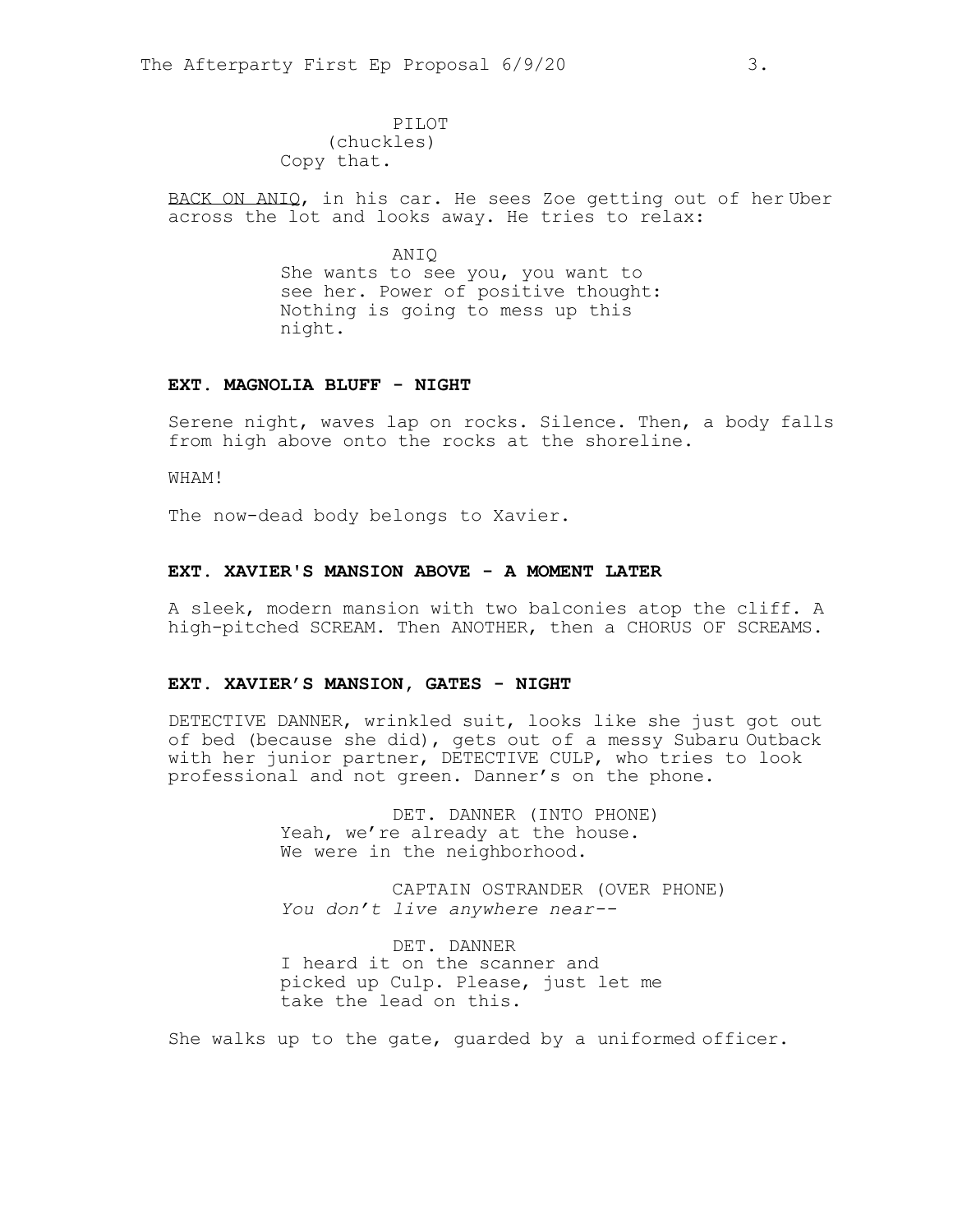CAPTAIN OSTRANDER (OVER PHONE) *I can't let you take this one, you're not right for it--*

DET. DANNER Okay, I've stepped on a few toes, but I've been right. Like the Ruffins twins murder--

CAPTAIN OSTRANDER (OVER PHONE) *Don't start with the child beauty queens again--*

DET. DANNER They killed each other.

CAPTAIN OSTRANDER (OVER PHONE) *They were nine.*

DET. DANNER That's why their parents didn't want to believe it.

Culp shows his badge to the officer. Danner tries to pull out her badge, while on the phone and walking, she's struggling.

> DET. DANNER (CONT'D) The only reason I've ever been taken off cases is because I haven't been allowed to do my process. I need this, Greg. I promise I'll be super professional on thi-- oh--

She accidentally drops her phone as she pulls out her badge. She picks up the phone to hear:

> CAPTAIN OSTRANDER (OVER PHONE) *Can't risk it, Danner. It's too high profile. Ramirez already called in a ringer from L.A.*

They walk around the side of the house to the cliff.

DET. DANNER

A ringer?

DET. CULP

A ringer?

Culp stops. Danner waves at him like *"don't worry about it."*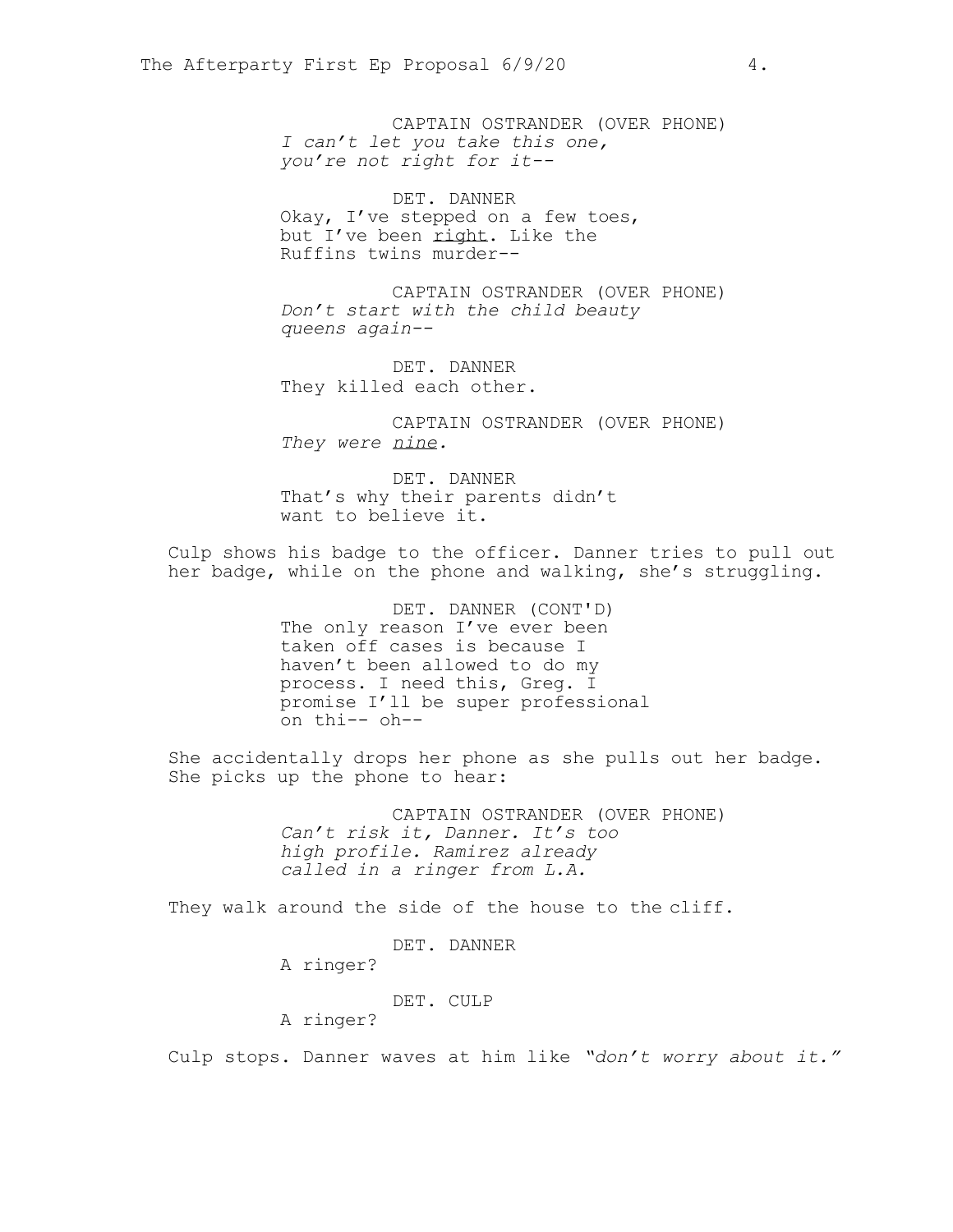CAPTAIN OSTRANDER (OVER PHONE) *Detective Germain, he caught the Tar Pits Strangler, I'm sure you--*

DET. DANNER (loaded) Yeah, I know him.

CAPTAIN OSTRANDER (OVER PHONE) *He'll be in on the first flight in the morning. He's taking lead--*

DET. DANNER --But that's hours from now--

CAPTAIN OSTRANDER (OVER PHONE) *You can collect statements and write up a report for him when he arrives. That's it. Nothing more. And try to keep it quiet until he gets there.*

DET. DANNER It was an afterparty, the house is full of people with phones, it'll get out. We might as well get a jump on the investigation--

CAPTAIN OSTRANDER (OVER PHONE) *Danner. Listen to me: you mess this up, you're done. Just statements. This is not your case.*

#### **EXT. MAGNOLIA BLUFF ROCKS - MOMENTS LATER**

DET. DANNER (announcing) Captain named me lead on the case.

Danner and Culp walk down the steep cliff stairs, past police tape to a bunch of uniformed officers and CSI working the scene, where Xavier's dead body lies, bloody on the rocks.

> DET. DANNER (CONT'D) Yeah he wants me to have someone in cuffs before dawn. Guess he wants someone on the morning news or something. So let's get cracking.

Danner and Culp approach the body, put on gloves.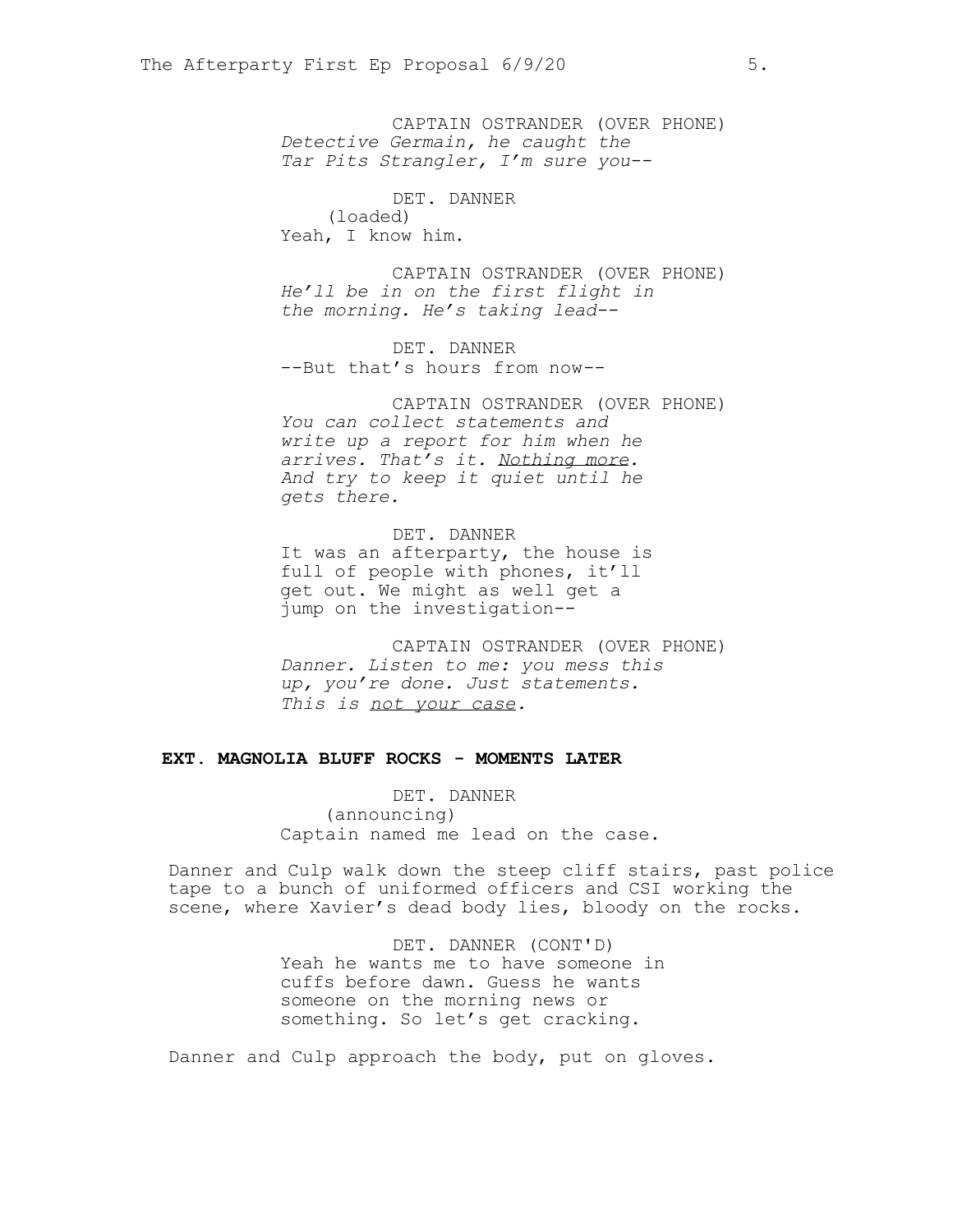DET. CULP Wow, it's really him. (then) Okay, victim landed on his back-- DET. DANNER ...but there's a contusion on his nose, wet from-- (wipes finger, tastes) Scotch. Single malt... Islay.

Culp is grossed out by that.

DET. DANNER (CONT'D) ...both indicating a struggle. And--

DET. CULP Ice. Like, a lot of ice. Way too much to fit in the scotch glass.

There are hundreds of ice chunks near the body. And a BLOND WIG on a nearby rock.

> DET. DANNER And a blonde wig. Was he-- or the murderer-- in disguise?

Culp tips the body to reveal a HIPSTER HAT underneath him.

DET. DANNER (CONT'D) How does a person committing suicide land *on top* of his own hat? If it falls off your head, it'd float down slower. The hat came off first. If this was a suicide or an accident, I'll eat my hat. Wait, I don't have a hat. I'll eat his hat. No, it's covered in blood and gross chunks of stuff. Dammit. I need someone's hat. Because this was definitely... a murrrrder.

#### **INT. TV NEWS REPORT - NIGHT**

Local Seattle-area Breaking News.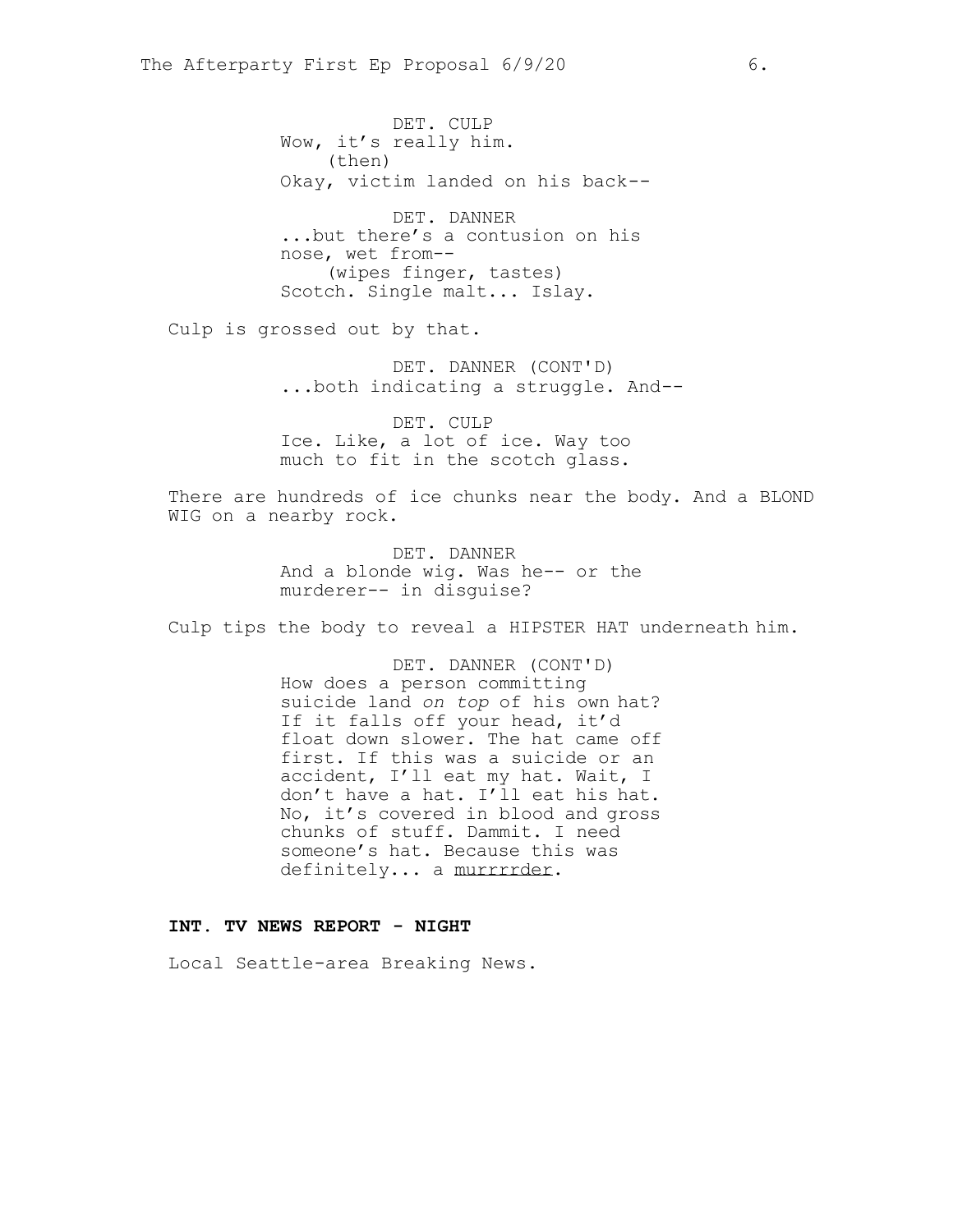TOO-CHIPPER ANCHOR Breaking News! Multiple reports confirm that Pop star, actor, and celebrity humanitarian Xavier was found DEAD tonight on the cliff below his second home during an afterparty for his high school reunion. Over to Linda Hasegawa with more on this shocking news.

On the scene, **LINDA HASEGAWA** reports.

LINDA HASEGAWA I'm here outside Xavier's Magnolia compound where there is no word yet from police on who or what caused this unthinkable tragedy.

A CLIP PACKAGE rolls with images of Xavier, his album covers and movie posters.

> LINDA HASEGAWA (V.O.) *Film, TV, and music superstar "Xavier" was born Seattle resident Eugene Xavier Steinhauser, son of coffee mogul Alan Steinhauser. At age 21, Xavier went platinum with the song "X Marks the G-Spot" off his album "Somebody Xave Me"... From there he turned to acting, in such films as the action movie adaptation of the game "Jenga"...*

**CLIP** of Xavier dressed as an engineer, approaching a **CONSTRUCTION FOREMAN** played by Nick Offerman.

XAVIER

I designed this building and I'm telling you if you remove that I-Beam, the whole thing'll collapse!

CONSTRUCTION FOREMAN My team says it's structurally fine. Sorry, kid.

XAVIER Those kids in the pediatric hospital on the 32nd floor... I have to save them.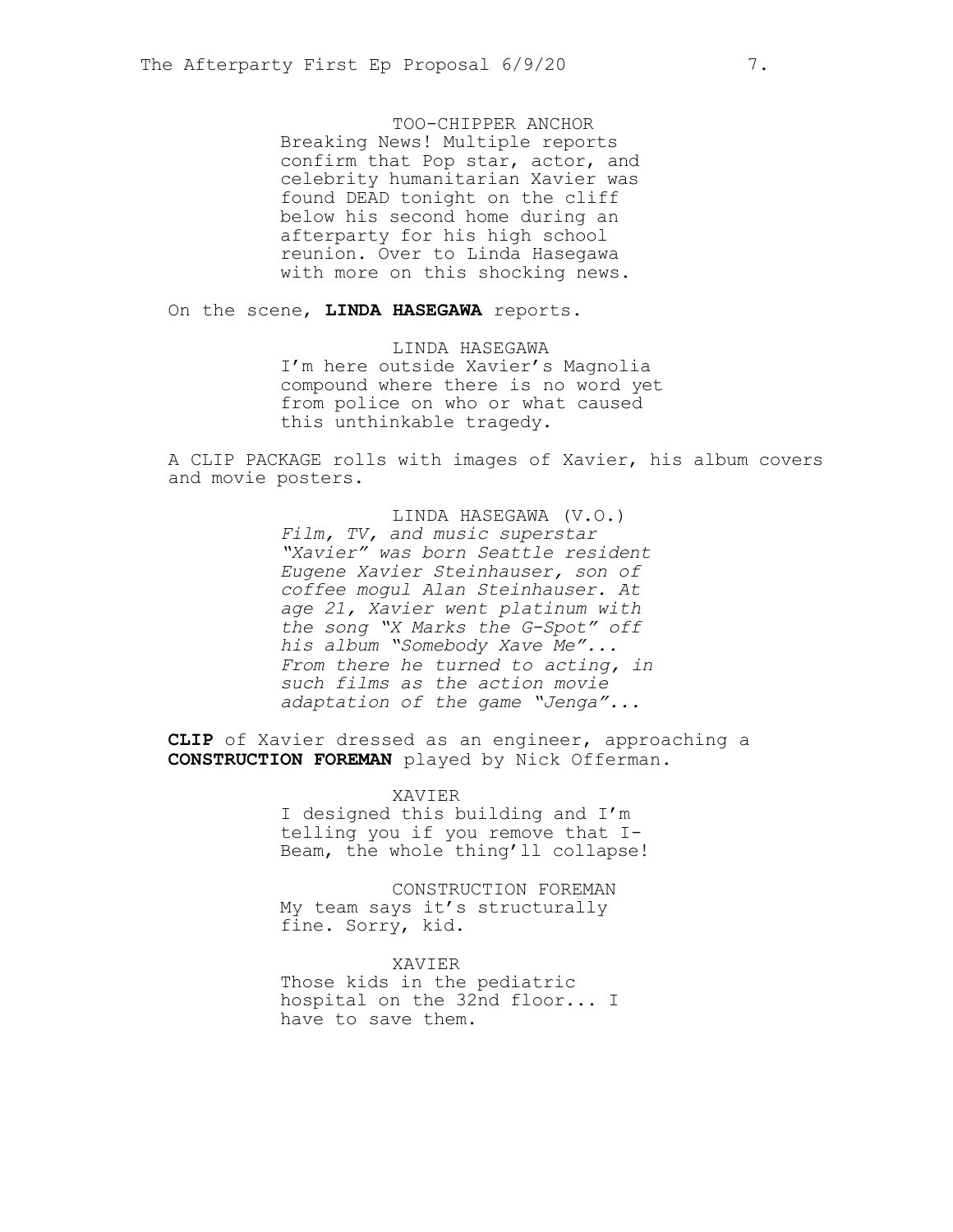LINDA HASEGAWA (V.O.) *...voicing the titular dog in the family film "Legal Beagle," starring as Captain Chip Marbles in jungle adventure "Hungry Hungry Hippos" and securing a Golden Globe nomination for his portrayal of Darryl Hall alongside Channing Tatum's Oates in the musical biopic "Private Eyes"...*

**CLIP:** Hall and Oates are arguing.

"OATES"/CHANNING TATUM We have to, Darryl. The label gave us no choice.

Xavier (Hall) throws a vinyl record at a wall, SMASHING it.

"HALL"/XAVIER (teary) I can't go for that! No can do!

# **INT. XAVIER'S MANSION, LIVING ROOM - MOMENTS LATER**

This is now on a TV screen inside Xavier's house.

LINDA HASEGAWA (ON TV) *No indication if it was an accident, suicide, or foul play, but police have held the party attendees for questioning...*

Pull back to find Aniq - now SOAKING WET and covered in SHARPIE GRAFFITI all over his body (mustache, teardrops, eyepatch, etc) - stares at the TV, lost in thought.

A dozen or so people are inside, shell-shocked, despondent, including the other classmates we saw in their cars. OFFICER MATSUNO, a uniformed cop, stands by the door. JENNIFER 1, preppy, pregnant, sobs in the corner.

> JENNIFER 1 I can't believe he's gone...

In the front door enter Danner and Culp.

DET. DANNER Hello everyone, I'm-- WHOA!

She slips on a puddle of water in the foyer entry.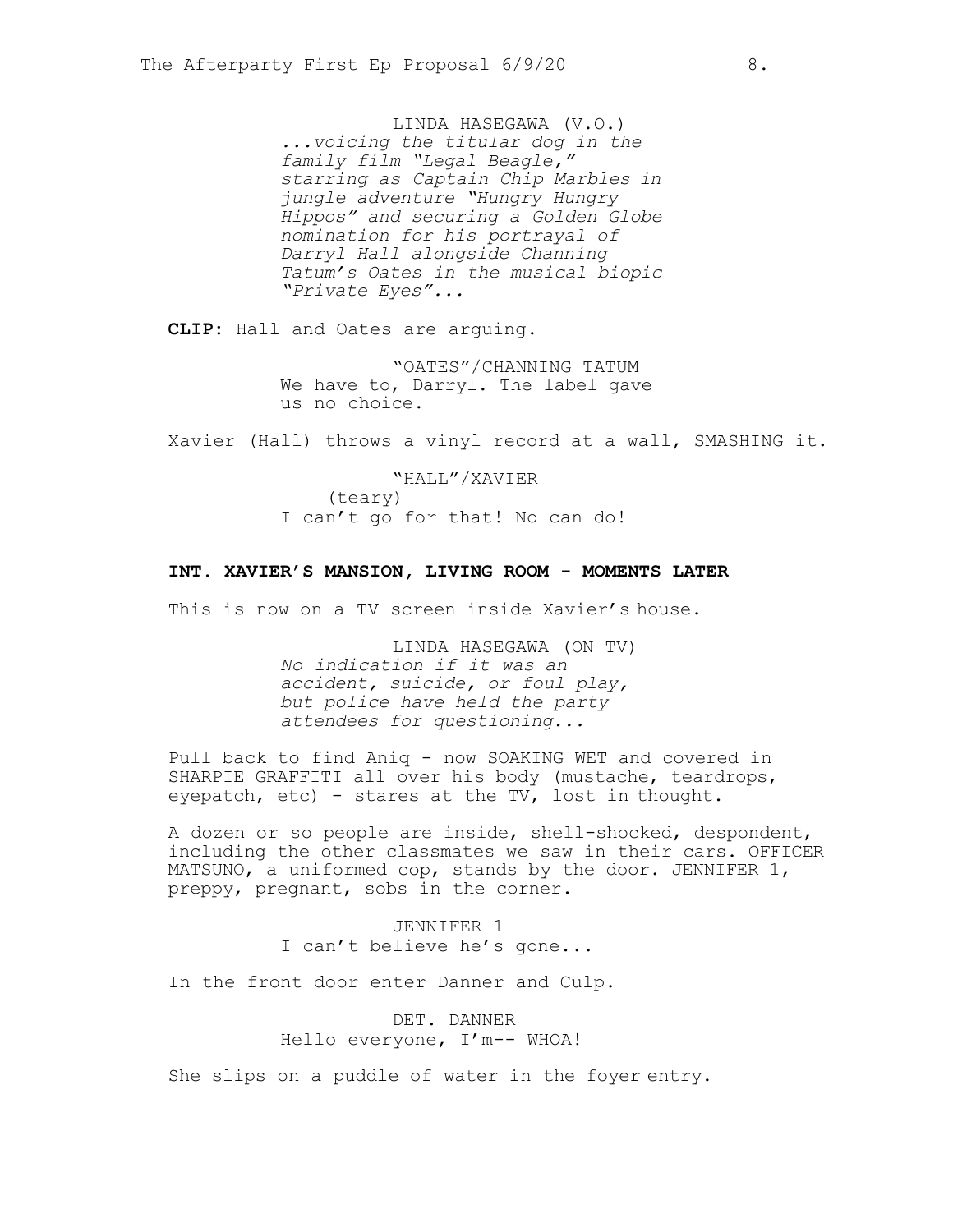DET. DANNER (CONT'D) Just a puddle of water in the entryway floor. Okay. Anyway, I'm Detective Danner, and this is...

She gets distracted by everything in the room: The walls are covered with posters, records, and other memorabilia. On the concrete floor are a single SNOW SKI, a purple BOA, a "Xavier World Tour 2015" TRACK SUIT jacket and pants, a broken acoustic GUITAR, an ARROW lodged into a poster of Xavier, several red plastic cups and spilled beer.

> DET. CULP Culp. I'm Detective Culp. Everyone--

DET. DANNER Are these pigs in blankets? I'm starving.

She dips a pig-in-blanket in mustard on a nearby tray.

DET. CULP That could be evidence.

DET. DANNER It's not evidence, it's a snack.

A pot-bellied PIG runs by. She puts it back on the tray and turns to the group.

> DET. DANNER (CONT'D) Alright everyone, let's get to it.

DET. CULP Shouldn't we go check out the scene of the crime first?

DET. DANNER Yeah, I suppose. (sighs, then to group) We'll be right back.

They walk upstairs. When she's out of earshot:

BRETT This sucks. How long do we have to stay in here? This is America. Freedom or whatever.

ZOE Brett. A person died tonight.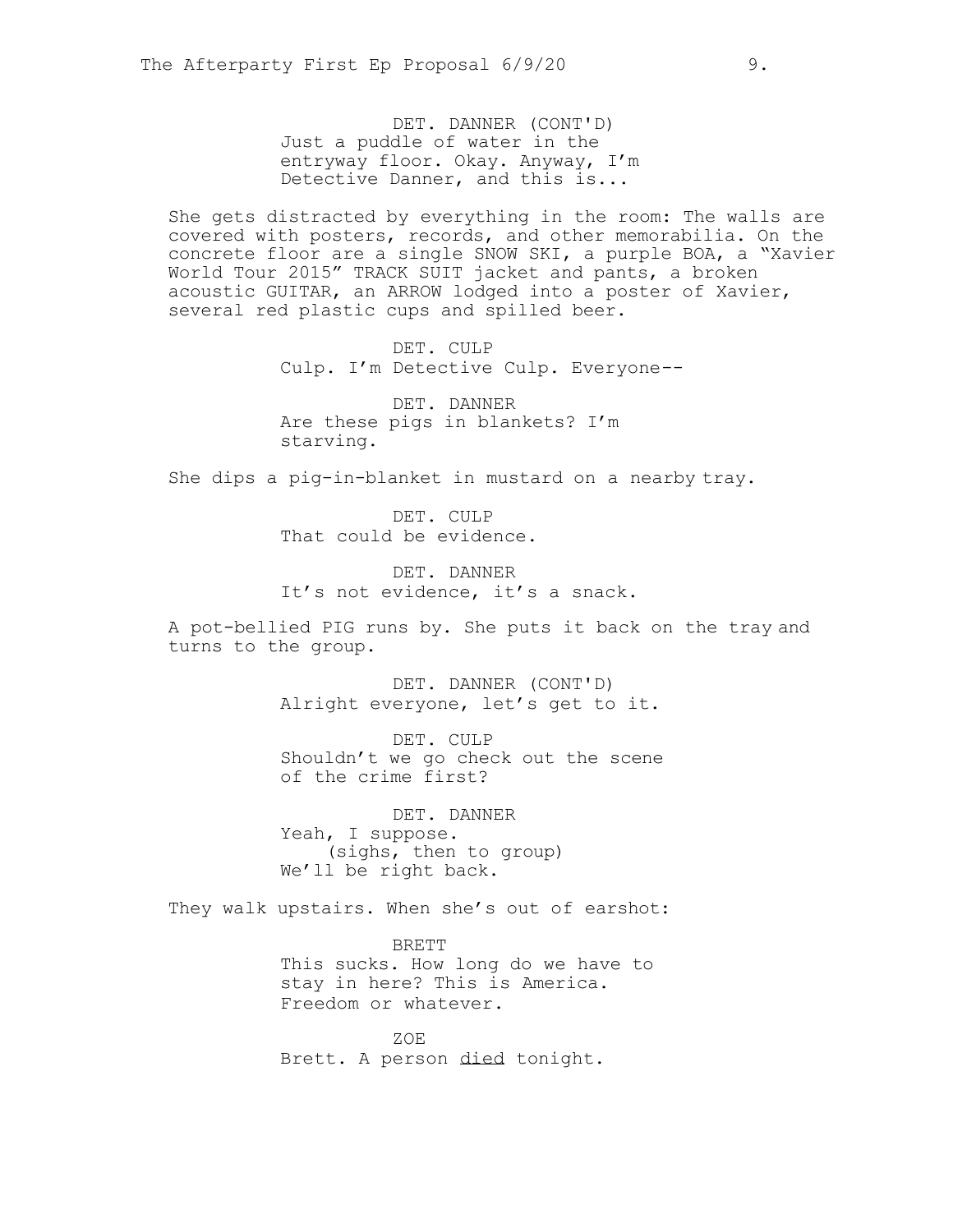YASPER Yeah and it was a rich and famous person, so it's extra sad.

Brett walks out onto the lower balcony, annoyed. INDIGO, a nihilist dressed in all black, pipes up.

> INDIGO All life is precious. And also meaningless.

CHELSEA You're all such frauds. None of us here really knew Xavier. Or even liked him.

NED I've seen all of his movies.

YASPER We had a bond...

JENNIFER 1 We all know what happened.

She stares daggers at Aniq, who snaps out of his funk.

ANIQ No we don't! What are you implying?

### **EXT. XAVIER'S MANSION, LOWER BALCONY - MOMENTS LATER**

Brett watches the far rocks below, as police bag the body and transport it away. Chelsea approaches. He's instantly jumpy.

> BRETT How many times tonight have I said I don't want to talk to you?

> > CHELSEA

Three.

BRETT Then why are you talking to me?

CHELSEA Because I know what you're hiding in that room, and--

Brett stiffens. He turns to her, serious: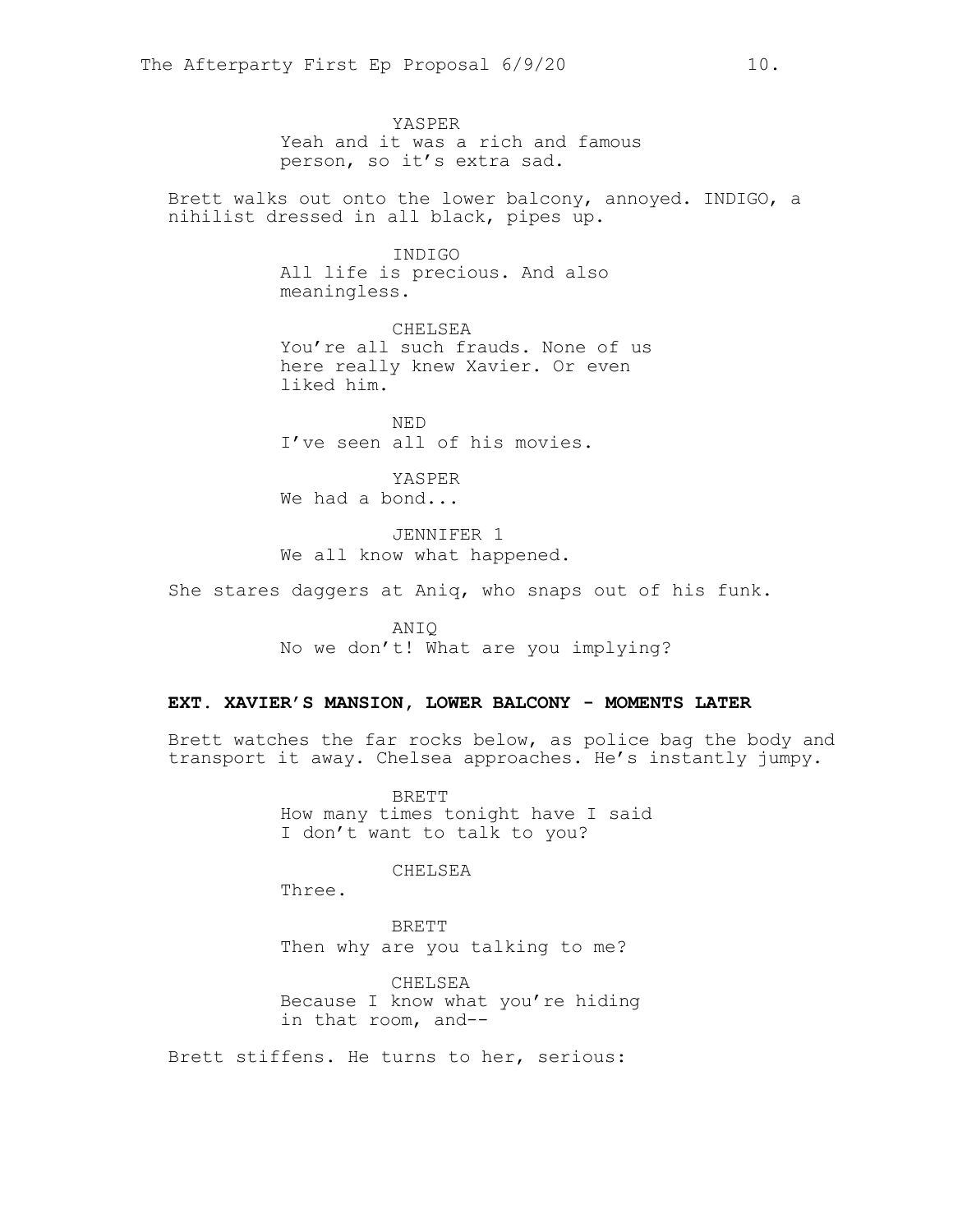BRETT And I know what you said in the school hallway, so--

CHELSEA So nobody needs to say anything.

BRETT About anything.

#### **EXT./INT. XAVIER'S MANSION, MASTER BALCONY/BEDROOM - SAME**

Danner's on the upper balcony, looking down at Chelsea and Brett. She can't quite hear anything with the wind and water.

> DET. CULP There are some scrapes here on the railing, could be--

DET. DANNER Shh, can't hear.

Danner doesn't take her eyes off the two below. She watches Brett SLAM his hands on the railing and walk away.

Danner walks into the bedroom. Culp follows her.

DET. CULP There's one drop of blood on the balcony floor, probably from Xavier being punched in the nose, but--

Danner walks past the cops photographing/dusting the bedroom, picks something out of her teeth in the closet mirror door, walks out the bedroom door cordoned off with tape.

> DET. CULP (CONT'D) Don't you care about--?

DET. DANNER We're not going to learn anything up here.

She walks downstairs to:

### **INT. XAVIER'S MANSION, LIVING ROOM - CONTINUOUS**

Danner addresses the group.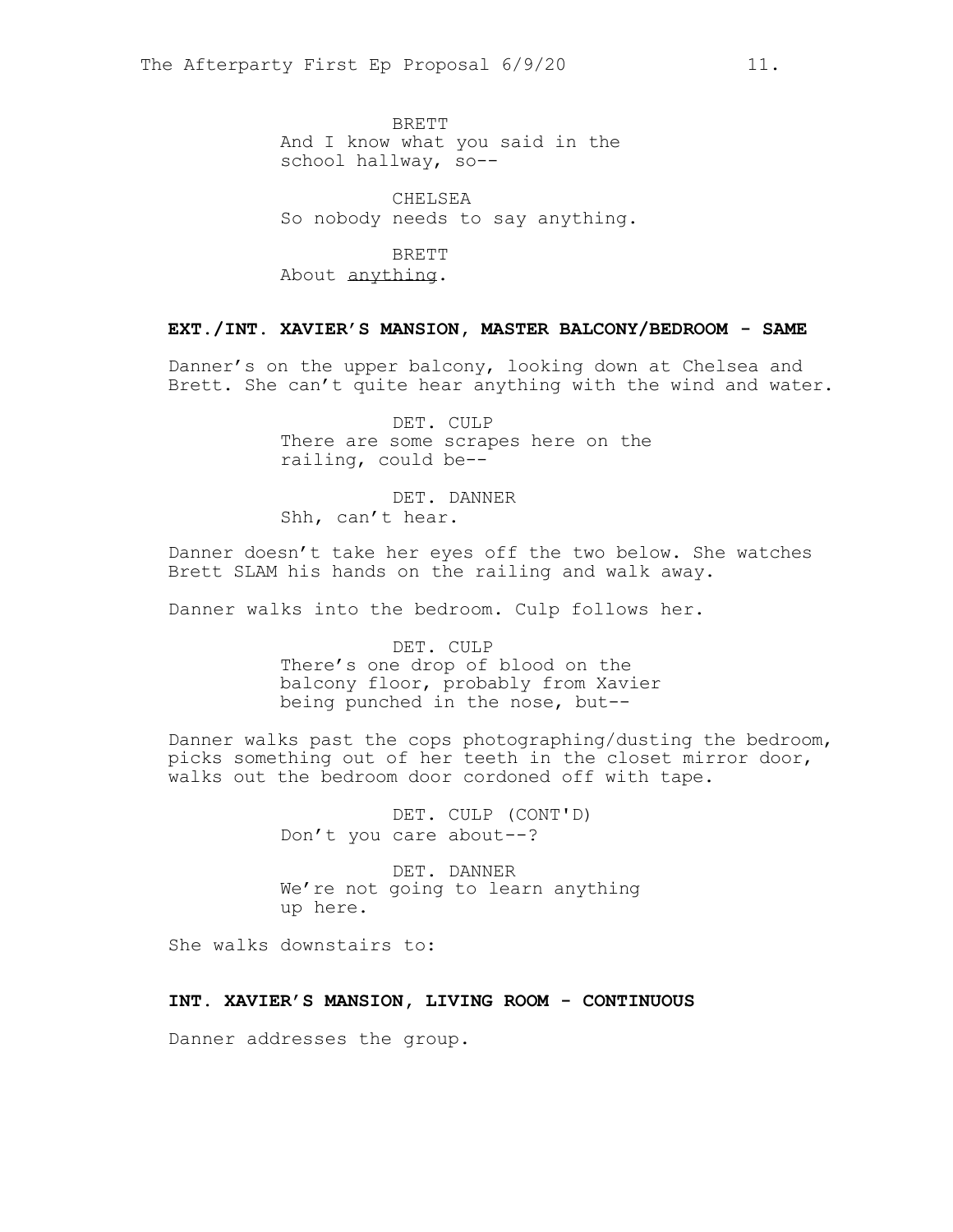DET. DANNER And we're back! Is everyone that's still here accounted for, and in this room? Anyone who isn't here, raise your hand. That is, raise your hand if you know who isn't here on behalf of the hand of the person who isn't here... No one?

Everyone stares at her. Aniq is like "this is who they sent"?

DET. DANNER (CONT'D) Okay. There are too many of you to take to the station so I'll interview everyone here. No one may leave until questioning is over. Could take a few hours.

Jennifer 1 steps forward.

JENNIFER 1 Hours?! I volunteer to go first. We all know Aniq killed him.

ANIQ Oh my GOD. No. I did not!

DET. DANNER (to Jennifer 1) Did you witness the murder firsthand?

JENNIFER 1 No, but I found the body first--

DET. DANNER Then you don't know what really happened, do you? You only know your own subjective experience. And everyone is the star of their own movie.

She stares at them, one by one. Jennifer 1, Brett, Zoe, Aniq. Each person looks nervous, shifty, furtive.

> DET. DANNER (CONT'D) That's why I have a process: if you understand enough personal narratives, overlay enough mindmovies, you can see what they have in common and what they don't... and that's when you get a sense of that elusive element: the truth.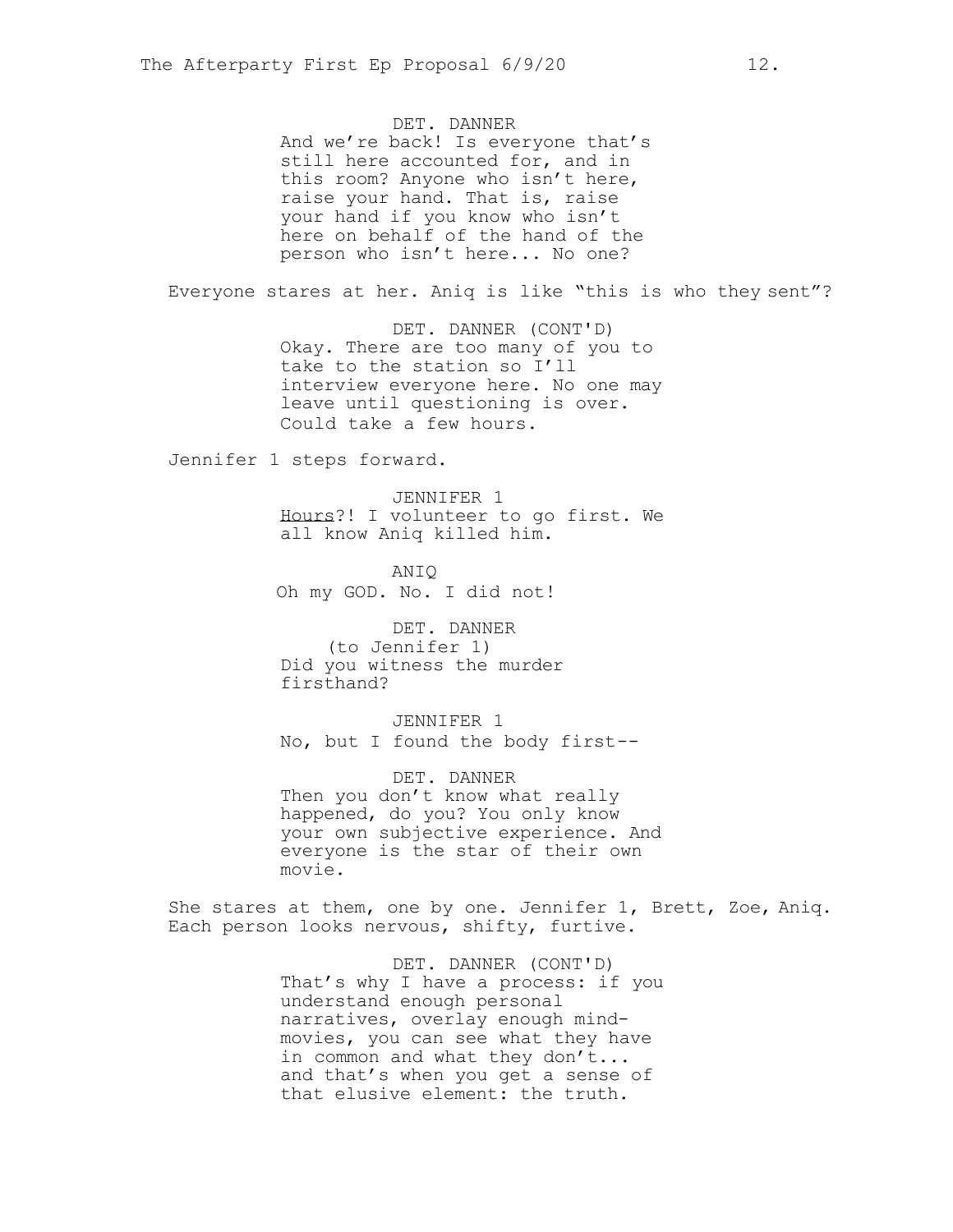JENNIFER 1 Well Indigo saw Aniq at the scene of the crime. Tell her, Indigo.

Dour Indigo steps forward.

DET. DANNER What did you see?

INDIGO I was on the lower balcony...

#### **INT./EXT. XAVIER'S MANSION - EARLIER (FLASHBACK)**

Indigo's FLASHBACK is told as a **BLACK & WHITE ART HOUSE FILM**, like the Lighthouse. Nihilistic, cold, cerebral.

Jennifer 1 is on the LOWER BALCONY with JENNIFER 2, also preppy and pregnant. Inside, in the LIVING ROOM, Ned carefully places a row of beers in red plastic cups balancing on a SNOW SKI laid on Aniq's passed-out, Sharpied body. Indigo is between them.

> JENNIFER 1 Come out and enjoy the view with me and stop pranking Aniq.

> > NED

This is more than a prank. It is a metaphor for society's illusion of stability that will inevitably crash down all around us.

NED (V.O.) *Whoa, wait, what?*

#### **INT. XAVIER'S MANSION, LIVING ROOM - (PRESENT)**

**BACK TO SCENE.** Ned pipes up.

NED Dude, I don't know what that means. I was just doing a prank.

DET. DANNER This is how she remembers it. (to Indigo) Continue.

We CUT back to Indigo's **FLASHBACK:**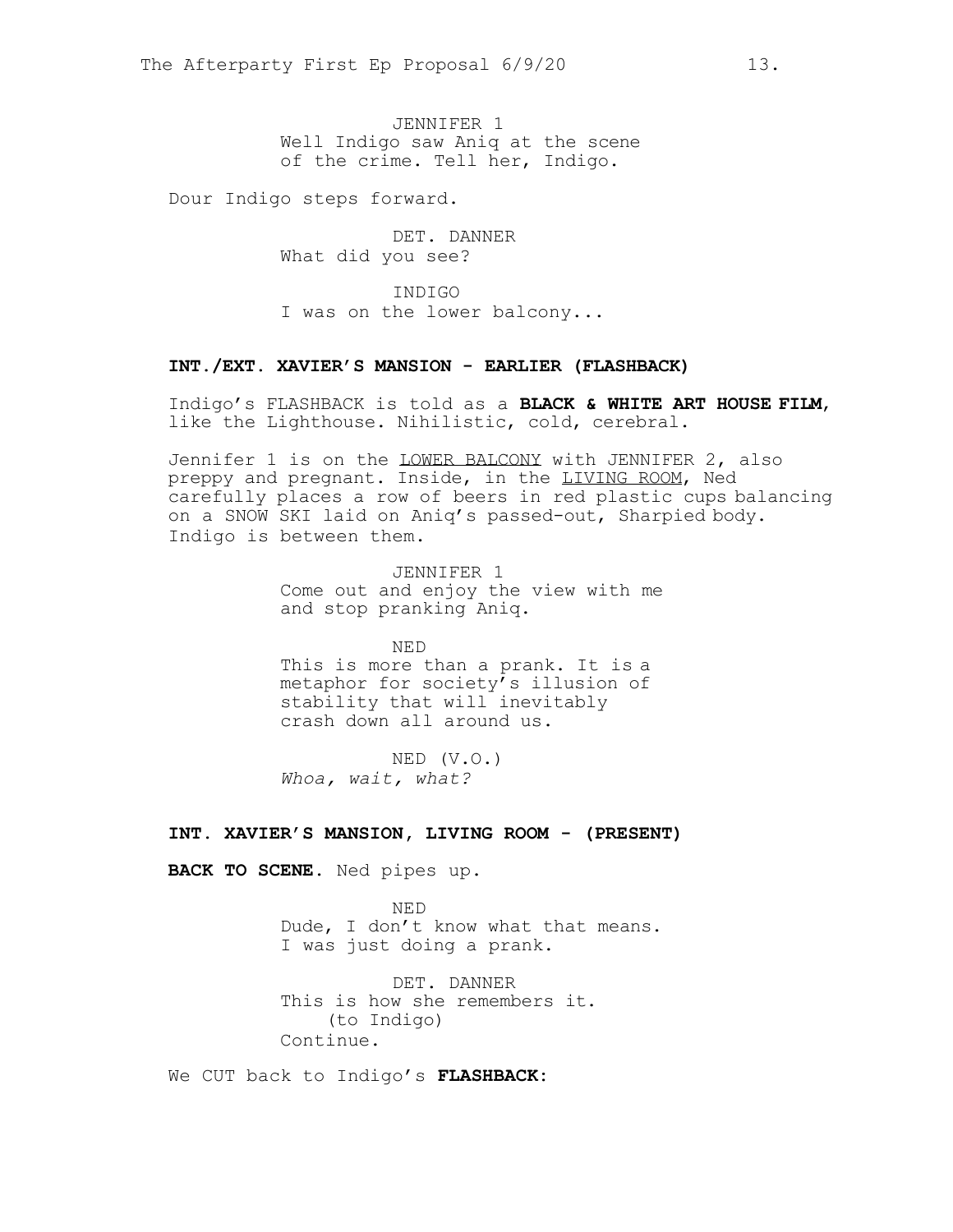#### **INT./EXT. XAVIER'S MANSION - EARLIER (BLACK&WHITE FLASHBACK)**

Suddenly Xavier, alone on the balcony above and to the right of them, URINATES off the railing. It falls on Jenn 1's hair.

#### JENNIFER 1

AAAAAH!

Ned LAUGHS, cackling uncontrollably. Indigo remains calm.

INDIGO Urine is a natural astringent for the scalp. I use a body waste-based tincture on my head daily.

Jennifer 1 ignores her and rushes inside. Ned helps her step around Aniq's body. They try to go in the foyer bathroom, but the door is locked.

# VOICE (O.S.)

Occupied!

Suddenly: NOISE and LIGHTS behind her. Indigo faces away from the action, still. Chelsea and Zoe walk over from the stairs to see what the commotion is.

> INDIGO (V.O.) *And then: television. Light. Sound. Chaos.*

DET. DANNER (V.O.) *What was on the TV?*

INDIGO (V.O.) *I try to avoid looking at screens.*

Whatever plays, wakes up Aniq. He gets "skiied" and all the beers spill on him. Ned is loving the result of his prank.

> NED Ha ha! Where is Brett? He would LOVE this!

Aniq shouts out cryptic outbursts.

ANIQ He did it again. The door is closed! Is he still up there? What is existence?

Yasper rushes in from the balcony.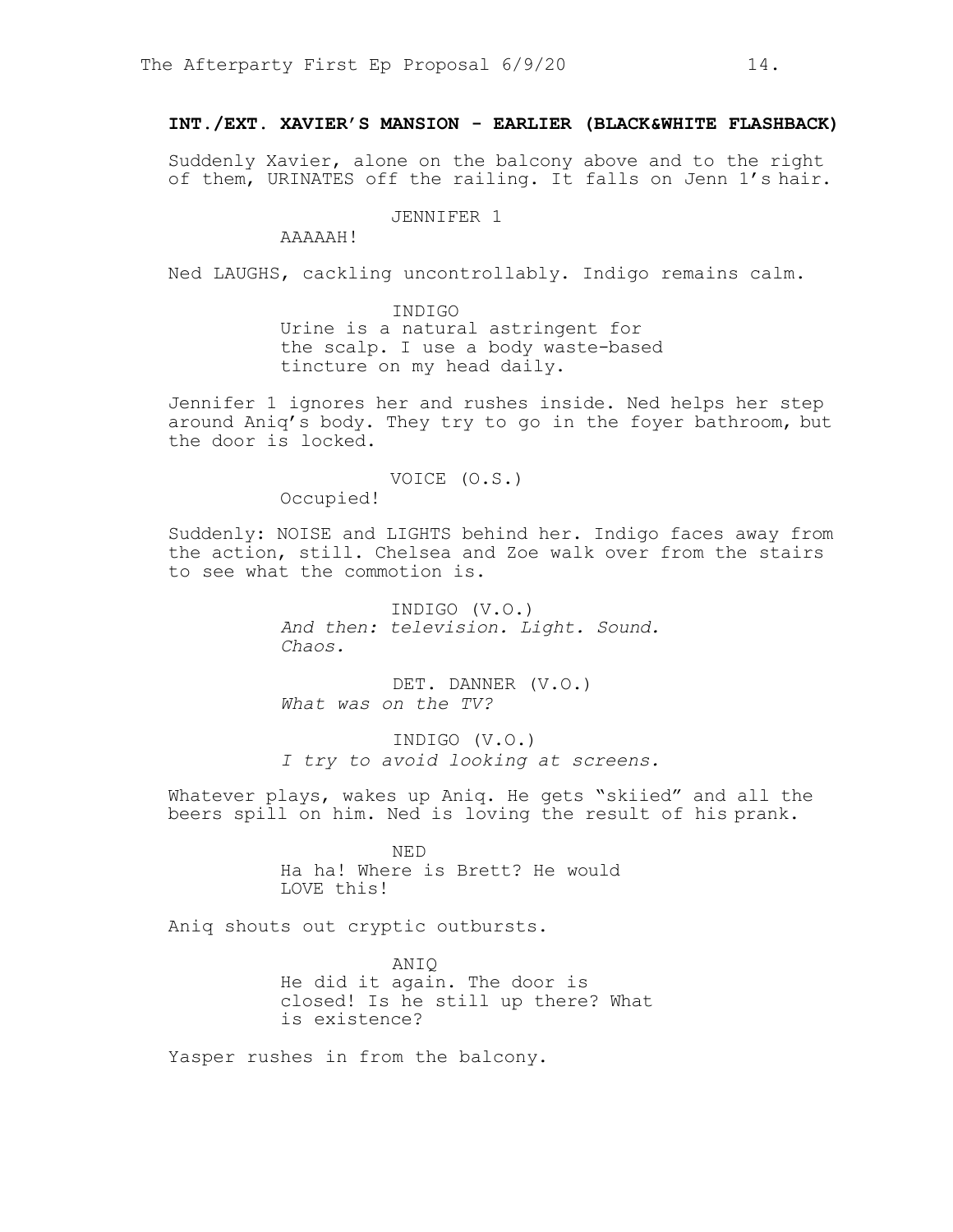YASPER Calm down, my friend. This is not Xavier's fault.

ANIQ You're always defending him. He's still up there, isn't he?

YASPER Just stay here and calm down.

ANIQ No. This ends now.

Aniq passes Chelsea and Zoe as he rushes upstairs to find Xavier. Everyone stands perfectly still.

> INDIGO (V.O.) *A moment later, we heard a sound from above not unlike the squeal of a dolphin giving birth.*

#### **SQUEEEEEEAL!**

Jennifer 1 rushes outside...

JENNIFER 1 What made that horrible noise?

Jennifer 1 SCREAMS! Ned SCREAMS louder than Jennifer 1.

Indigo goes to see what they are screaming about. She sees Xavier's BODY on the rocks below.

Indigo calmly turns around, goes upstairs to see...

ANIQ in Xavier's bedroom, ALONE looking confused and scared.

# **INT. XAVIER'S MANSION, LIVING ROOM - NIGHT (PRESENT)**

BACK TO SCENE. Danner gives a "thank you" nod to Indigo, and addresses the group.

> DET. DANNER Okay, so that was *one* person's subjective experience. Now I'm gonna want to hear about tonight from each one of you. Because the truth is, the murderer could be any one of you.

Chelsea. Yasper. Walt. Back to Aniq. Eyes dart, people sweat.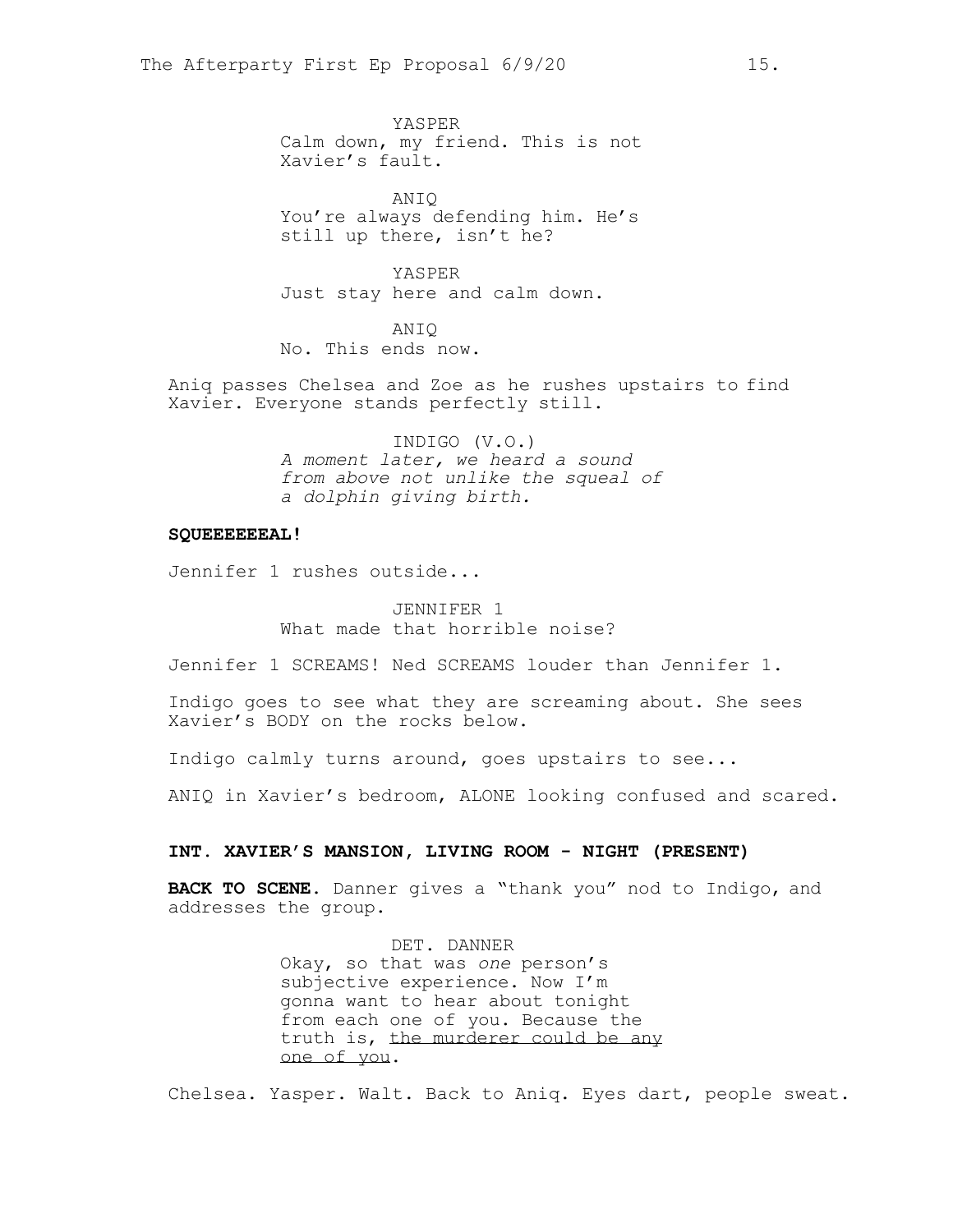DET. DANNER (CONT'D) You were at a high school reunion tonight. I'm sure you came here with things you wanted to do, second chances you wanted to create. Only you know what those are, your secrets, your desires.

Aniq looks over to Zoe. Chelsea looks at the floor.

DET. DANNER (CONT'D) But on a heightened night like tonight, if something threatens your worldview, someone pushes you to the breaking point, your fightor-flight kicks in and you're not thinking rationally anymore. Any one of us, any one of us, can SNAP.

Everyone flinches at her loud "SNAP."

DET. DANNER (CONT'D) ...But sometimes cases are pretty straightforward and it's who everyone thinks it is.

She walks to Aniq, sizes him up. His Sharpie'd face--

DET. DANNER (CONT'D) Alright Scribbleface, let's go somewhere private. We need to talk.

### GULP.

DET. DANNER (CONT'D) Culp, while I'm questioning Aniq, search the rest of the house, see if you find anything interesting.

CULP I mean, there's a whole room full of rare Xavier memorabilia --

DET. DANNER Anything of interest to the case.

Brett turns white. Danner clocks it as they walk off.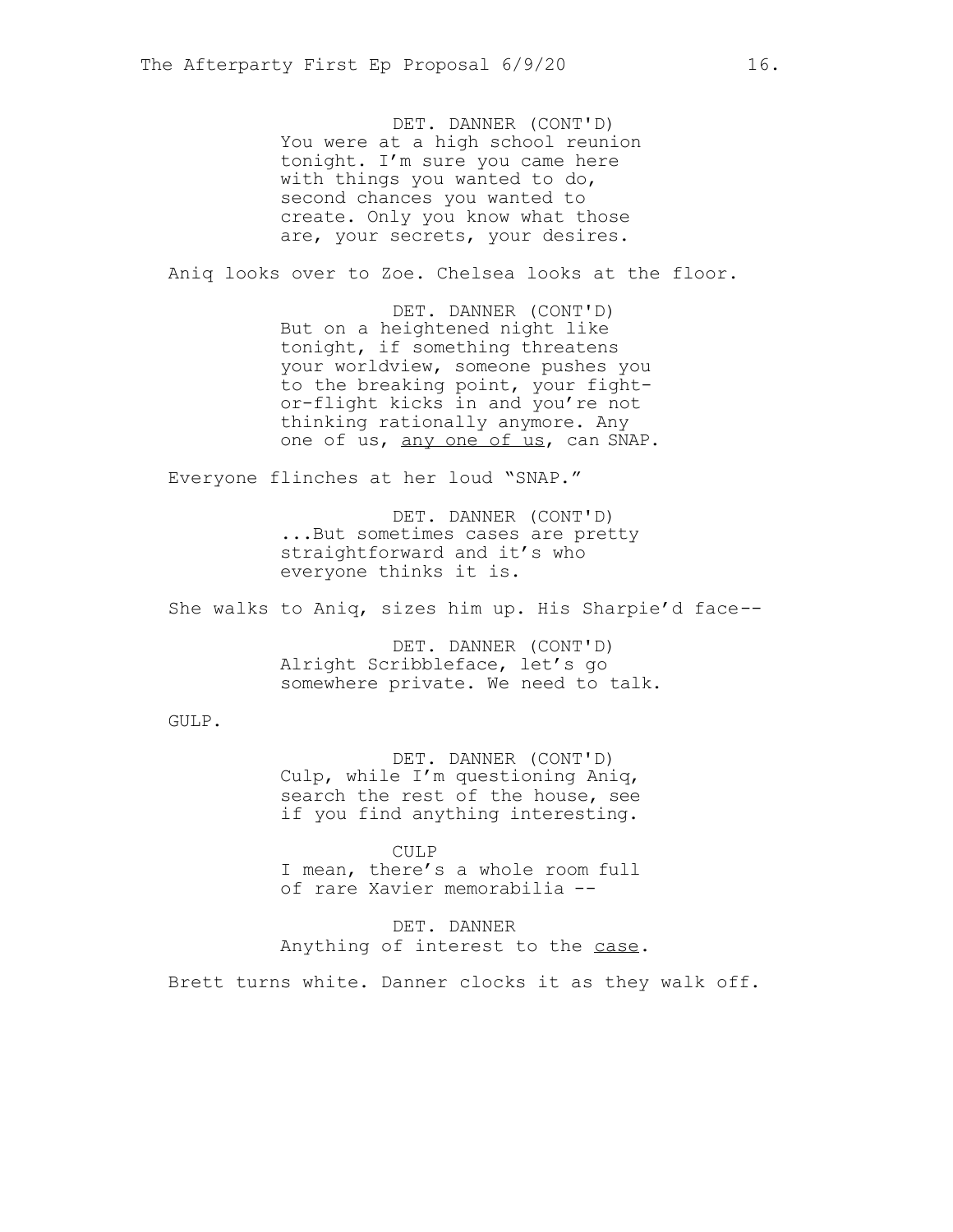### **INT. XAVIER'S HOUSE, RECORDING STUDIO - CONTINUOUS**

Danner sits Aniq in a room converted to a recording studio. Danner looks at all the recording equipment and fader board, and opts to use her old-fashioned handheld recorder.

> DANNER I know things look bad for you, but you shouldn't worry.

ANIQ You just told the group that I probably did it!

Danner takes a seat, waves it off.

DANNER I was talking statistically. But solving a case isn't about facts

and figures. It's about following your intuition.

ANIQ ...But it also kind of is about facts and figures.

DANNER Like I said, I've got a process. And I've been criticized for it. But it works. For instance, I can tell by your clothes you were a scholarship kid, a hard worker with a lot to lose.

ANIQ My button down says all that?

DANNER And a scholarship kid must be pretty smart. What's 37 times 42?

ANIQ

...Um, 1,554?

### DANNER

(pulling out phone) Hold on, just checking a text here - - this is completely unrelated... (typing something) Yep, 1,554. We both knew the answer to that. Which means I'm smart too and you can trust me. (MORE)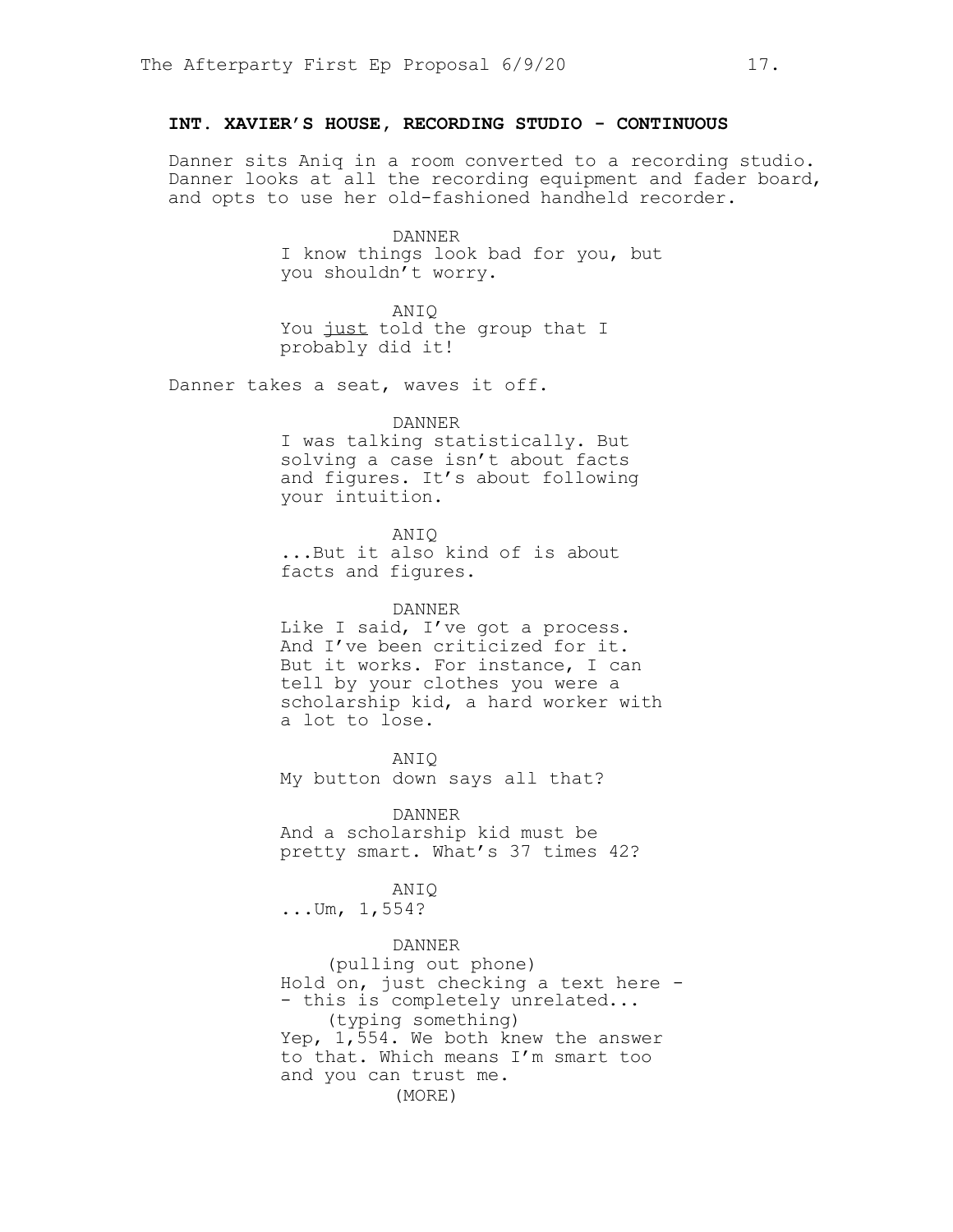DANNER (CONT'D) I want to hear your side of the story, from the beginning. So let me start with this: Why did you come tonight?

Aniq gets a starry look in his eye.

ANIQ Simple. I came for love.

*NOTE: Aniq's flashbacks are shot in the style of a ROM COM: studio lighting, bright colors, lots of dolly moves and cranes, and a romantic pop soundtrack.*

#### **I/E. ANIQ'S CAR - DUSK - (FLASHBACK)**

Aniq, now wearing a nice button-down shirt, drives, checking his hair in the rearview.

> ANIQ (V.O.) *Or, I should say, I came for Zoe. We were chemistry partners back in high school. But it was more than that. Or at least could've been. But things happened, we graduated, she got married and we didn't see each other for twenty years. I thought that door was closed.*

Aniq pulls into a spot in the High School parking lot.

ANIQ (V.O.) *Then I heard she got divorced, and last week I got an email--*

Aniq has Zoe's email on his phone screen. As he reads--

ZOE (V.O.) *Hey! Hope to see you at the reunion Saturday! Can't wait to catch up. Smiley face emoji. Zoë*

ANIQ Smiley face emoji. What does that *mean*?

#### **EXT. HIGH SCHOOL PARKING LOT - SUNSET - (FLASHBACK)**

Aniq gets out of the car. It's a bit run down, surrounded by Benzes and BMWs. He SIGHS. YASPER jogs up.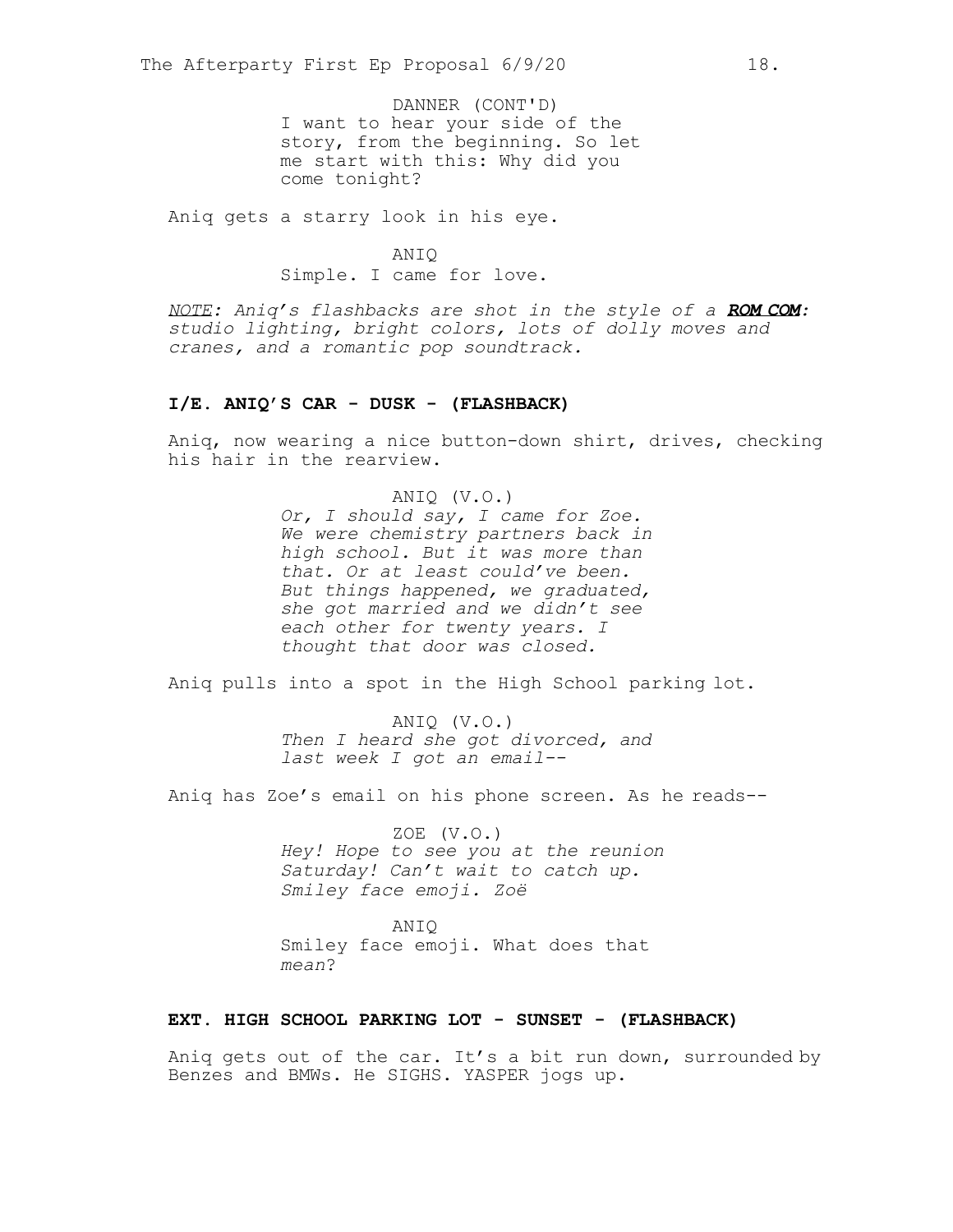YASPER Aniq! My man! What up, dog?! It's been like two years!

ANIQ Good to see you, Yas!

#### YASPER

Nice shirt. But you need to up your game, brother. Here. Wear my tie. It's basically a big arrow pointing to your dong.

#### ANIQ

I'm fine--

#### YASPER

You're right, when you talk to Zoe just put your thumb in your pocket and point your index finger to your junk. More subtle. You get my texts about her being single?

#### ANIQ

I did. Thank you for those. Also the coupon for an A/V installation?

#### YASPER

Always hustlin'-- And boom! (showing Aniq his phone) Zoe changed her status from "Married" to "It's Complicated." It's like she's begging you to make a move tonight.

#### ANIQ

Or she wants the world to know that her life is, in fact, complicated. Which would make sense. She just got out of a relationship. I'm gonna keep it casual.

#### YASPER

You can't think like that! This is your second chance to make a first impression. Or... your first chance to make a second impression-- Which one is it?

ANIQ

I don't know.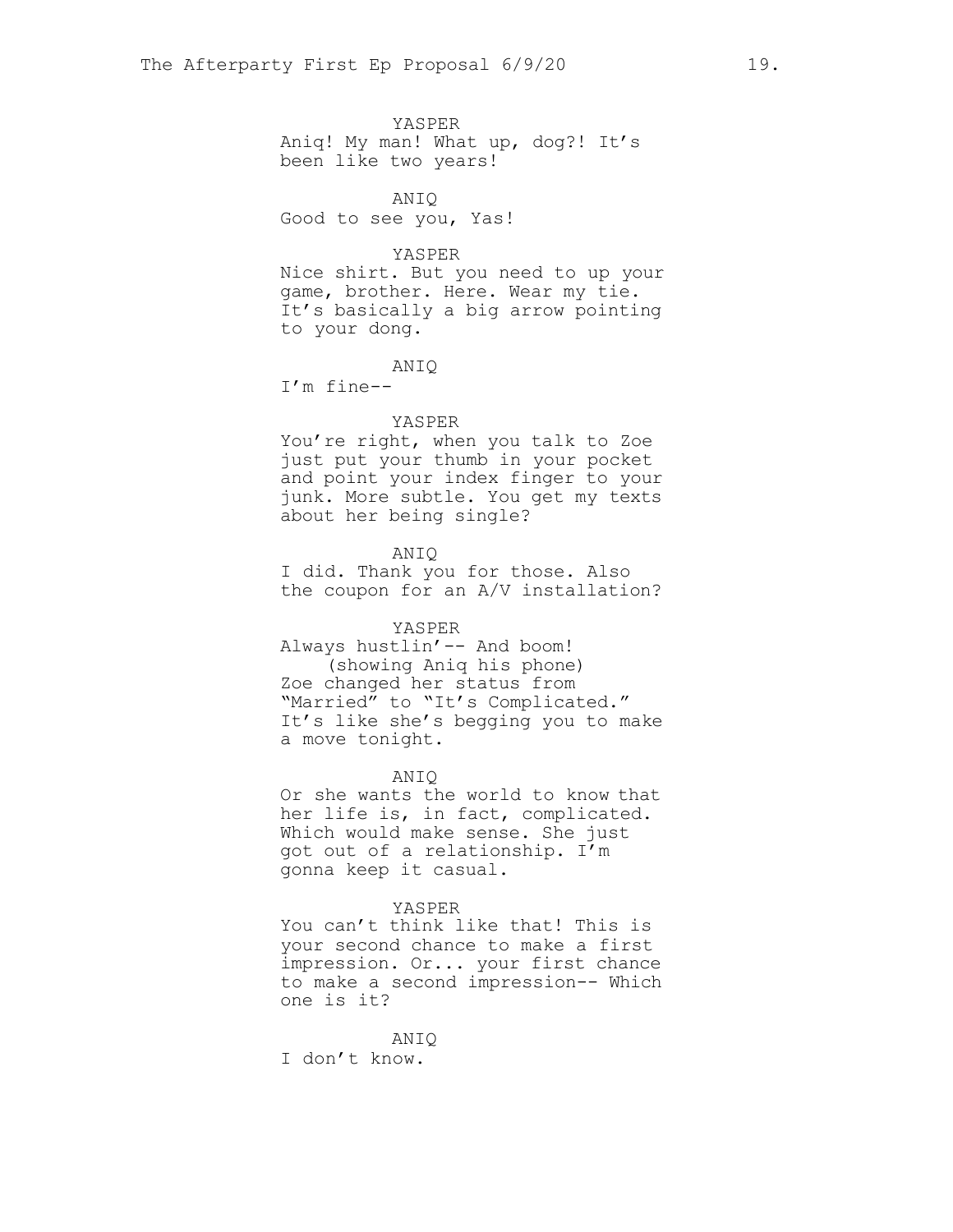#### **EXT. HIGH SCHOOL - WALKWAY TO GYM - LATER - (FLASHBACK)**

ALUMNI mingle in an elaborate space-themed walkway: solar systems, rows of white balloon arches that look vaguely like the *2001: A Space Odyssey* corridor, a high school portrait of everyone in the class on their own easel.

**ON ANIQ AND YASPER**, walking and laughing.

YASPER Look at everyone. Reunions are back! It's like an analog version of social media, but in person.

Aniq and Yasper are stopped by a soft-spoken, bland PERSON.

PERSON

Hey Aniq!

# ANIQ

Hey man!

PERSON Do you remember me?

ANIQ Yeah of course! Long time...

PERSON What's my name?

ANIQ Whoa, coming in hot. Good to see you again.

PERSON So what is it? (off Aniq's stammer) It's Walt.

ANIQ Yes. Walt. Good to see you...again?

YASPER Did you actually go here or is this a Reunion Crasher-type situation?

WALT (frustrated) Yes, I went here. We all were in the same chemistry class with Mr. Shapiro. I can't believe this. (MORE)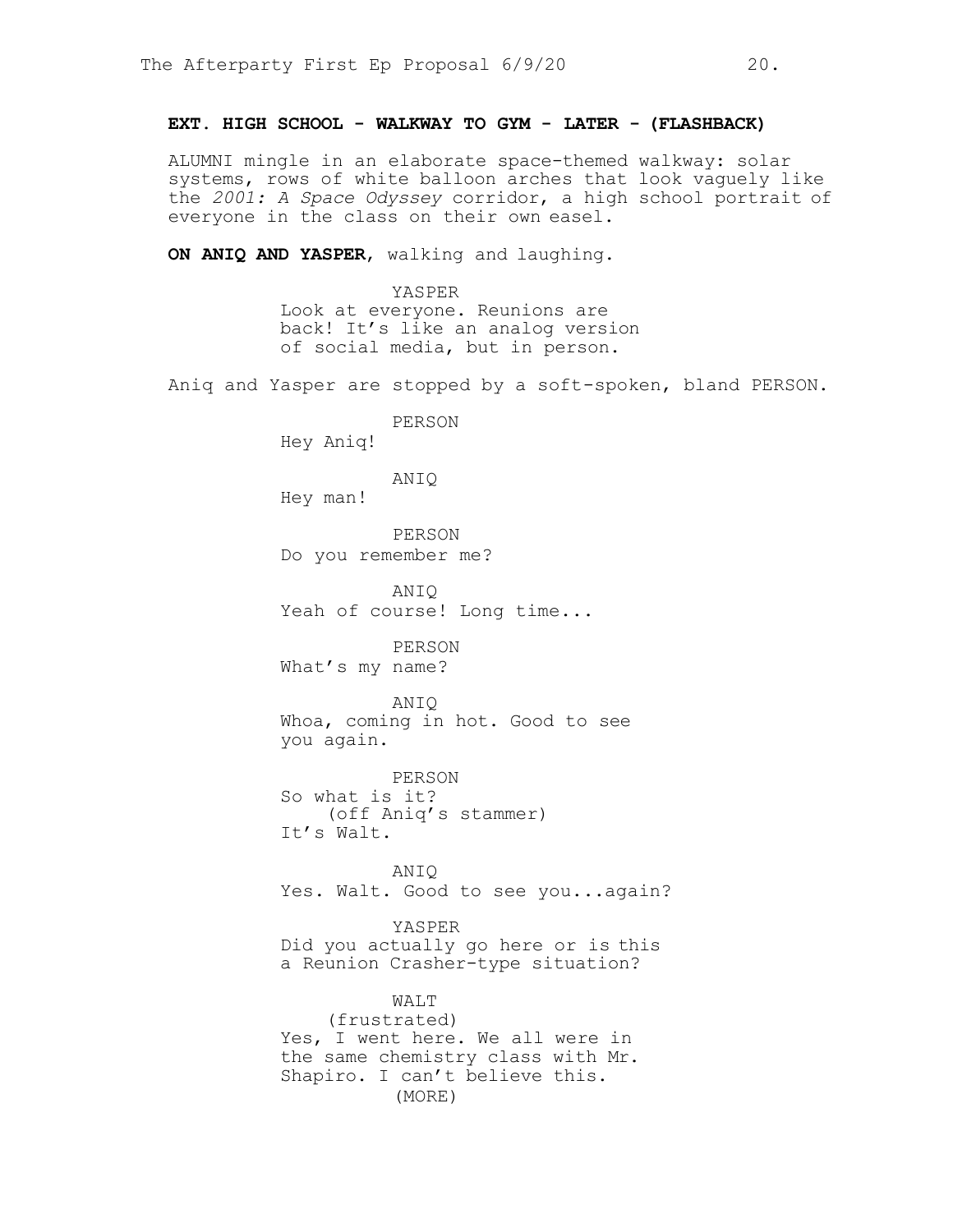WALT (CONT'D) Nobody paid attention to me in high school, but tonight's gonna be different. (growing dark) I won't let 'em forget. Not this time.

#### YASPER

Well good luck with that, but no one is gonna pay attention to you tonight. Not when Xavier is coming.

#### WALT

(instantly excited) I know I can't believe he's coming!

#### YASPER

You know, I gave X-Man his start. We were in a ska band together senior year. Ska-pe Diem? We shredded the MLK Day BBQ?

WAT.T

I don't remember that.

#### YASPER

Well I don't remember you. Anyway, I still got the musical bug. Been working on a track of my own, just a hobby, but it totally slaps. Gonna ask Xavy to bless my track tonight.

ANIQ

"Bless" your track? Is he a priest?

#### YASPER

A Priest of Pop. I just need him to help me get a foot in the door to the industry... and I'm gonna get it tonight!

(off Aniq's look) Don't judge me. We're all here for our own reasons. I want Xavier to bless my track, you're here for another shot with Zoe, and even Will here just wants people to remember him.

WALT It's Walt.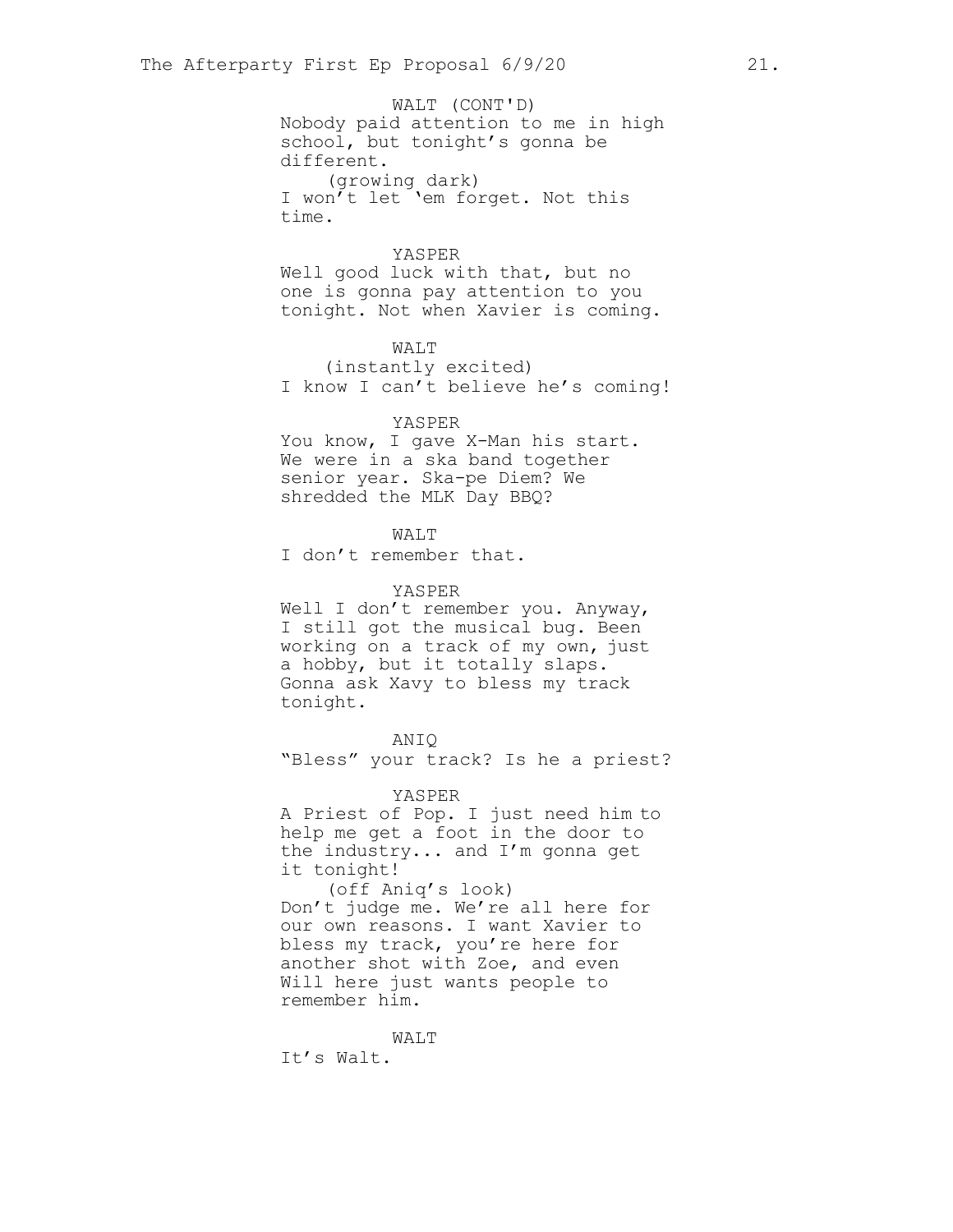# YASPER

Right. Sorry.

They walk off, leaving Walt behind.

YASPER (CONT'D) All I'm saying is, everybody here is fronting, even you.

ANIQ Not everyone-- Whoa, look at Chelsea. What happened to her?

He gestures to Chelsea who looks bedraggled. She trips on her heels, nervously looks over her shoulder. The contents of her purse fall on the walkway, and she picks them up quickly.

### YASPER From class prez to hot mezz. I heard she had a breakdown, went loco.

ANIQ How the mighty have fallen. See? Not everyone is here for an agenda.

YASPER Please. You're telling me you don't want to get with this girl?

He points to an easel with Zoe's 9th-grade PHOTO.

ANIQ

It would be illegal if I did, because that girl is underage. And it doesn't matter what I want. In high school every time we got close, some rich, good-looking guy would swoop in and get between us. I couldn't compete.

#### YASPER

That was high school! Now you're the rich, good-looking guy.

ANIQ I wish. My investors are making money, I'm just getting by. But I do work out.

YASPER (looking off) Zoe.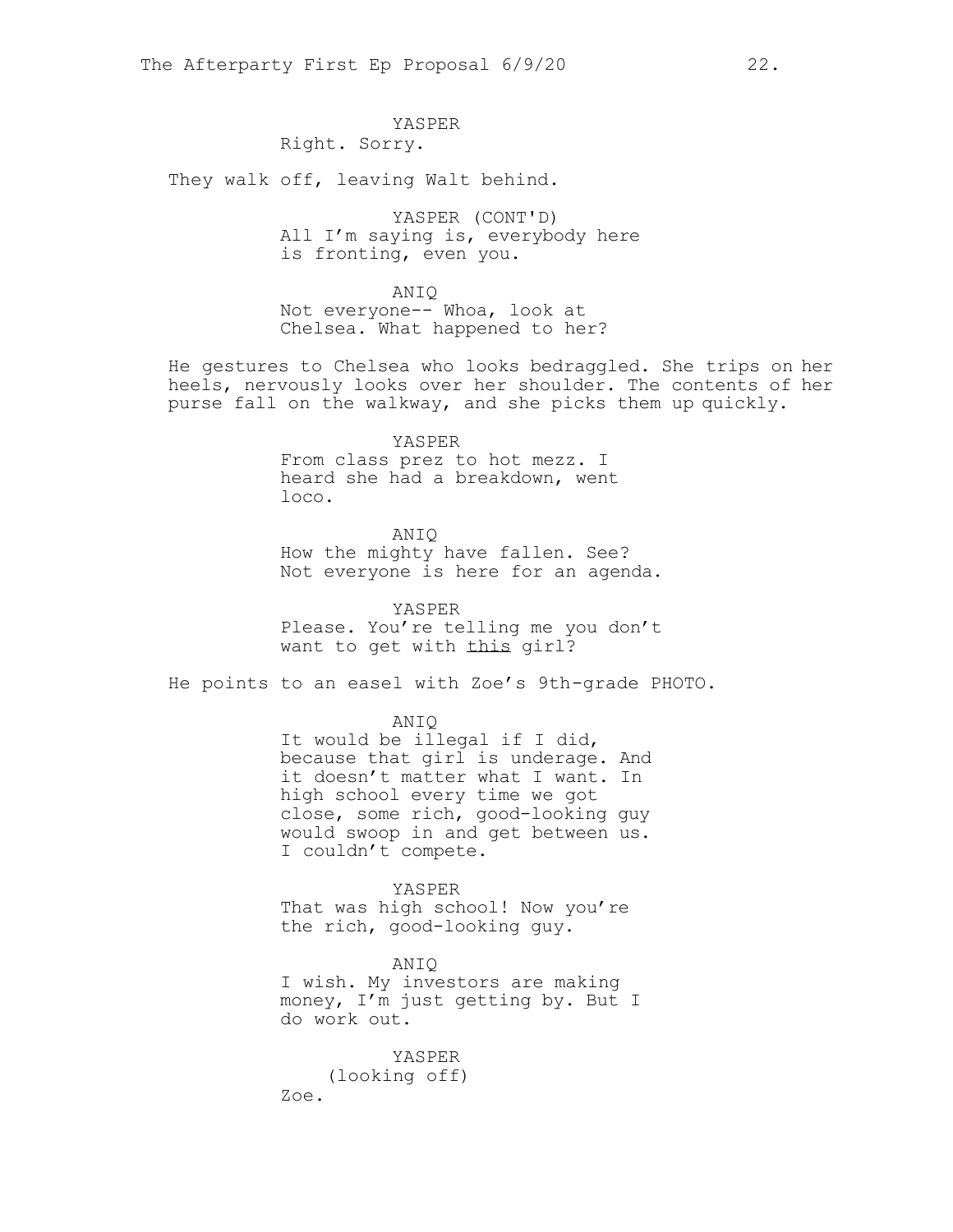ANIQ Not for Zoe, for my health. Mostly bodyweight stuff. Or I'll jog--

YASPER

Zoe!

ANIQ I tried crossfit once. Not for me.

YASPER

ZOE.

Yasper tries to TURN Aniq--

ANIQ What are you--!? OW!

He grabs onto a BALLOON ARCH for support, but it tears free. He falls. The balloons FLOAT up and POP like firecrackers going off-- POP POP POP POP POP POP!

Aniq falls, INTERTWINING in balloons with--

ANIQ (CONT'D)

Zoe...

MUSIC: Something wonderful and ROMANTIC. Zoe tangles up with Aniq in SLO-MO, looking INCREDIBLE. The sequin star confetti from the balloons falls around her. The perfect MEET CUTE.

ON ANIQ, hitting on the ground, watching her in wonder.

BACK TO Zoe who starts to SMILE and she's brought closer.

SLO MO OUT.

ZOE Aniq? Are you alright?

ANIQ Hi. Yes. Me? Oh. I'm fine. Just a-- It was nothing. You okay? let me--

They get up, brush themselves off--

 $Z$ OE I'm fine. Ohhhh, the Jennifers are gonna be pissed at you.

ANIQ Sorry, don't know my own strength. Probably from working out so much.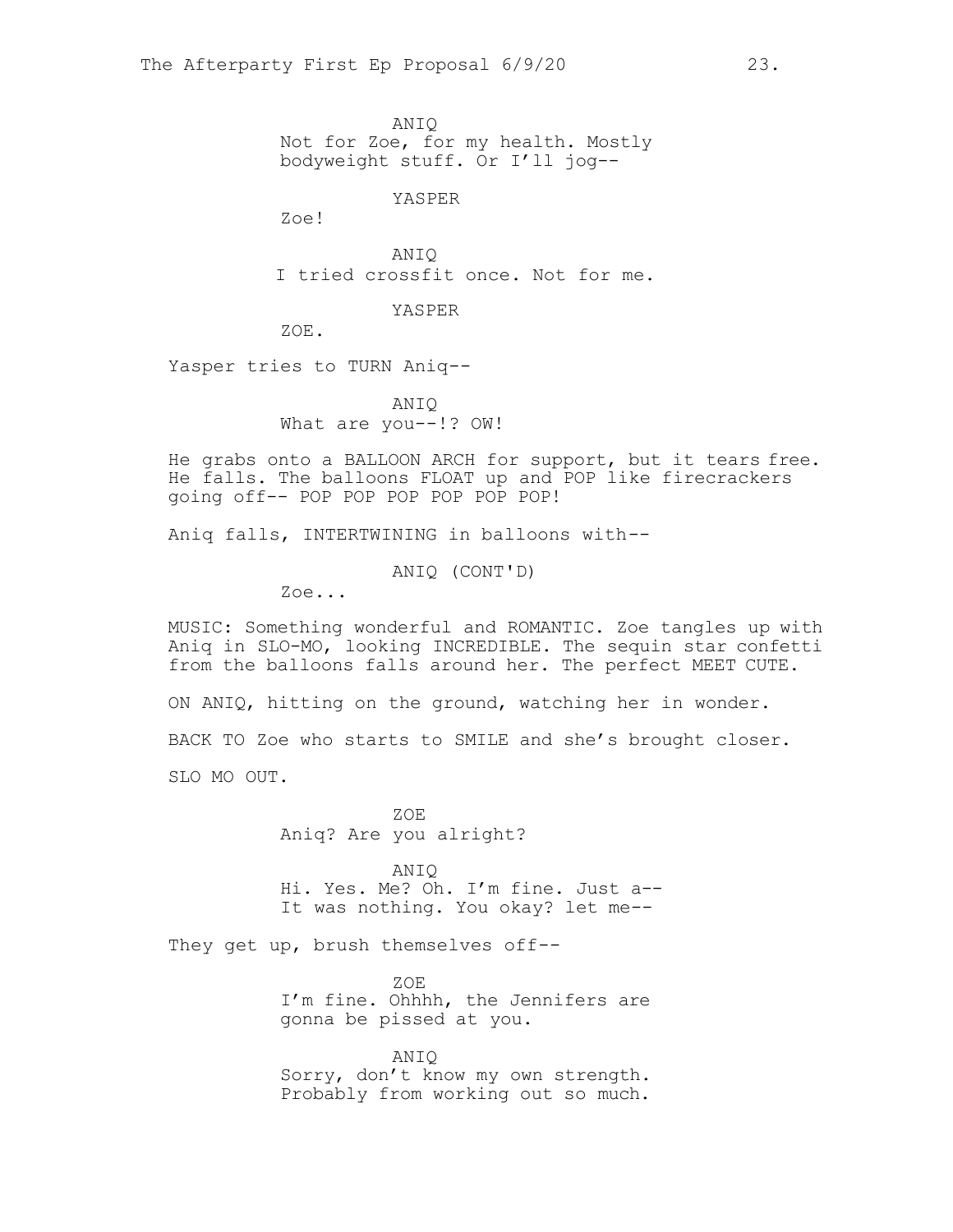He mimes exercising. She smiles, it's instantly comfortable.

ZOE Wow. Now, how strong do you have to be to pop a balloon?

ANIQ Still a smartass, I see.

ZOE Used to be a smartmouth, but it migrated south after I had a kid.

ANIQ Good to see you again, Zoe.

ZOE You too, Aniq. See you inside?

ANIQ

You will.

She walks off, smiling. Aniq smiles too.

YASPER Dude. It's a miracle that glitter didn't catch on fire cause that was some SPARKS! Tell me you didn't feel that.

Aniq SHRUGS--

ANIQ

Maybe.

YASPER

MAYBE!?

Aniq GRINS, he can't play it cool--

ANIQ Maybe I still love her very much. I definitely felt it! This might actually happen!

A CRAZY WIND as a HELICOPTER lands in the nearby football field. People whip out their phones to take videos.

> YASPER Dude knows how to make an entrance.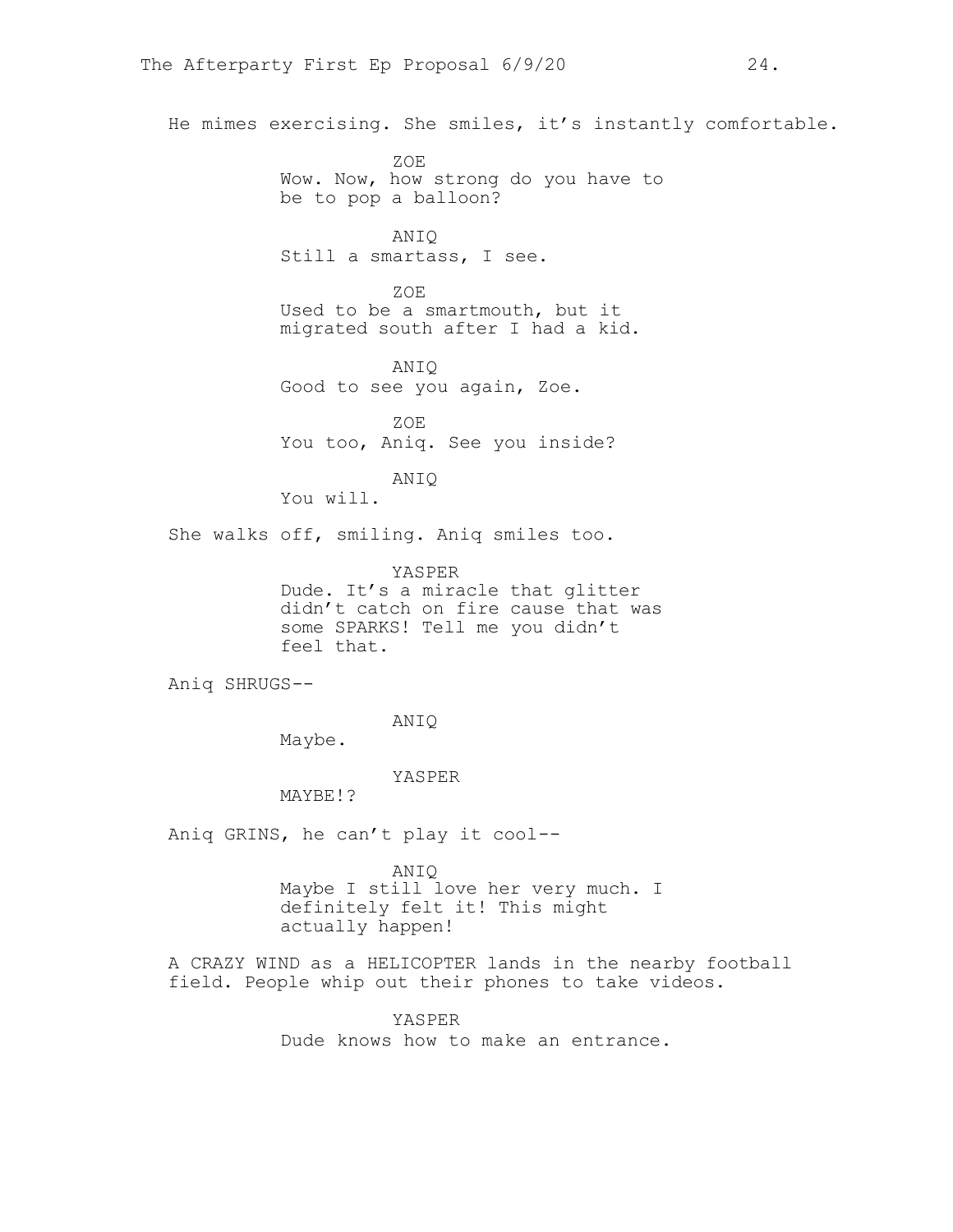ANIQ See? This is what I was talking about. I talk to Zoe for the first time in twenty years and a rich, good-looking guy literally swoops in out of the sky.

Zoe is part of the throng excitedly watching the helicopter.

YASPER Forget him. You got this.

### **INT. HIGH SCHOOL - GYM - NIGHT - (FLASHBACK)**

MUSIC: Cher's "If I Could Turn Back Time"

JENNIFER 1 and JENNIFER 2 stand behind the REGISTRATION DESK, manning the name tags. Aniq and Yasper approach.

> JENNIFER 1 Welcome! Find your name tag and hand it to me. I'm writing down everyone's job for networking purposes. My husband Ned's idea.

We see her name tag reads "Jennifer 1: Ned's wife".

JENNIFER 2 I so wish Josh could be here, but he's in Tokyo closing a deal for PoochKicks.net. They make NBA-grade sneakers for dogs. Kanye invested.

JENNIFER 1 So, what do you two do?

YASPER I own a highly successful Audio Visual installation company.

Jennifer 1 writes "Small Business Owner" on Yasper's name tag, then looks expectantly at Aniq.

> ANIQ Oh, I design escape rooms. Our current one is Christmas themed, so it's called Santa Claustrophobia, but -- okay.

She writes "Santa Claus" on his name tag and hands it back. Aniq rolls his eyes. He steals a pencil and writes *" trophobia, Escape Room Designer"* on his nametag.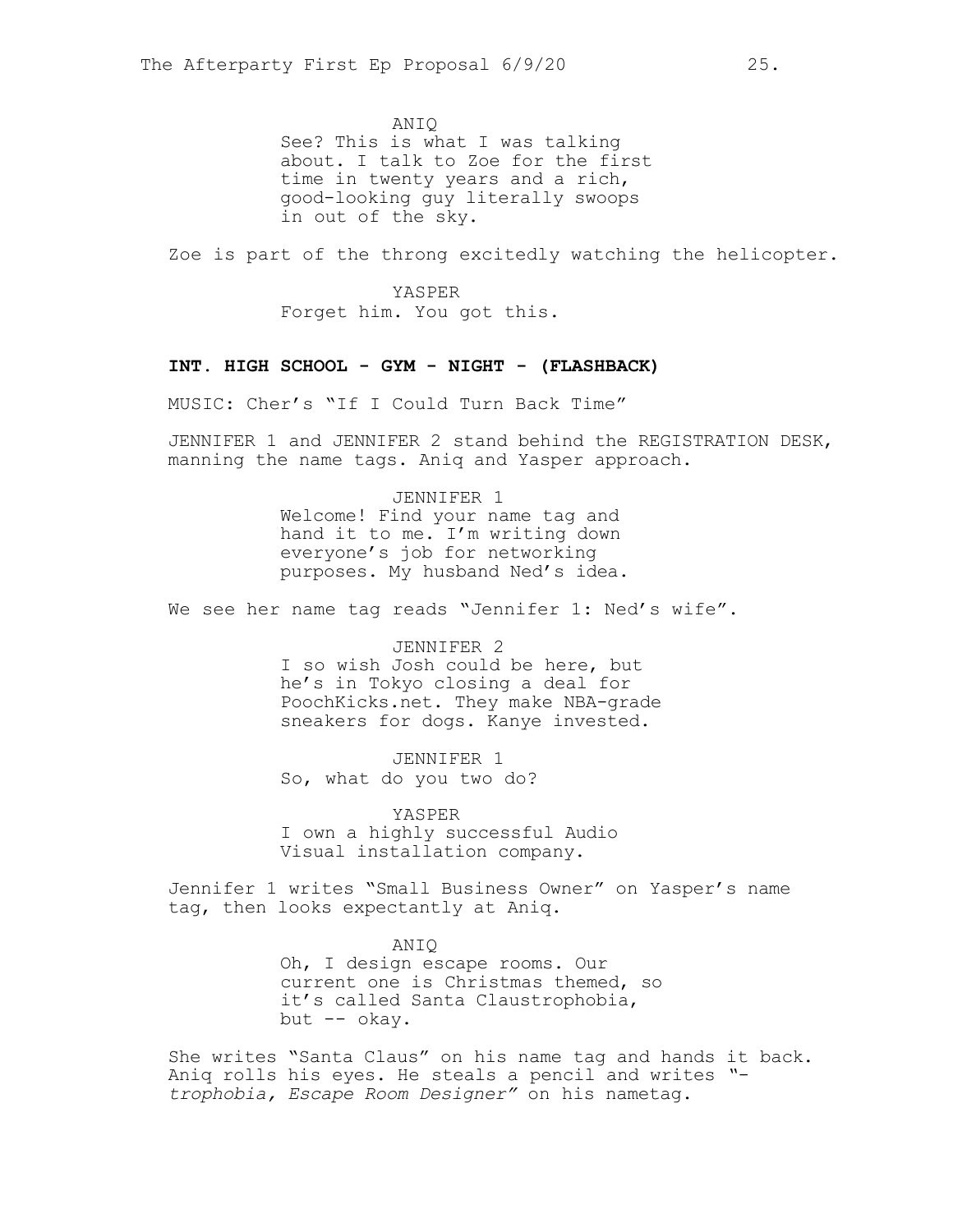DET. DANNER (V.O.) *Wait, you made that holiday-themed escape room in Belltown?*

**INT. XAVIER'S HOUSE - RECORDING STUDIO - NIGHT**

ANIQ You know it? I designed it!--

DET. DANNER Whoa, that was tricky. I got so stuck in there.

ANIQ So you couldn't... track the clues and solve it?

DET. DANNER Not how my brain works. I'm more of a social dynamics type person. But it must take a diabolical mind to make puzzles like that.

Aniq looks astounded. And sick to his stomach.

DET. DANNER (CONT'D)

Continue!

# **INT. HIGH SCHOOL - GYM - NIGHT - (FLASHBACK)**

The gym is lavishly decorated-- Dinner tables with huge floral centerpieces and tapered candles, like a Nancy Meyers movie. ALUMNI mingle with drinks. Aniq enters, searching--

> NED We can't get flood insurance on our new casita in Hawaii because it's at sea level. But what's the other option -- buy a house in Hawaii and not have a seaside lanai?!

#### MACKENZIE

Gun to my head? I would have done exactly what Lori Loughlin did.

### ANIQ (V.O.)

*I wanted to find Zoe. Tell her what I never got a chance to say in high school. See if a door I thought was closed could open again.*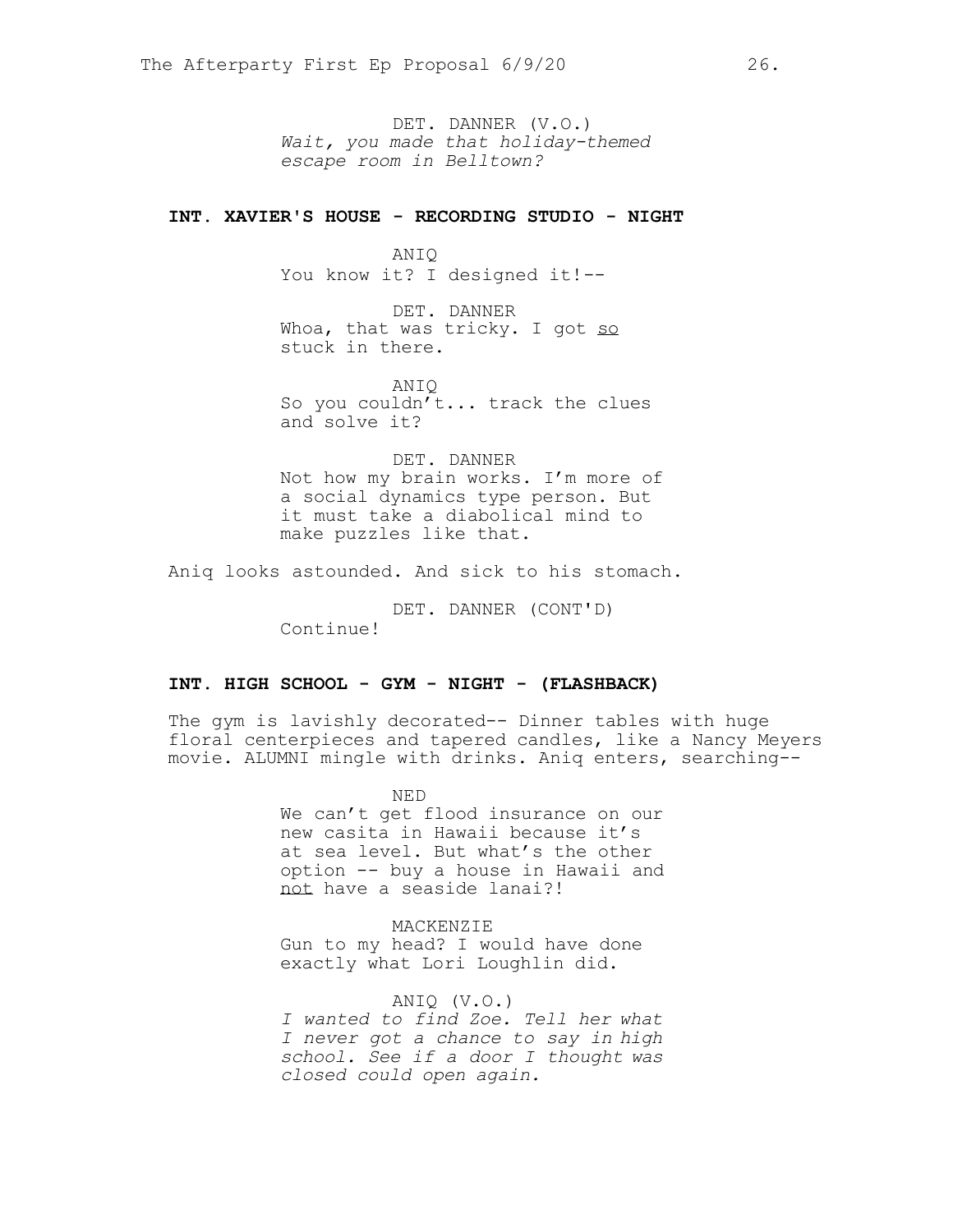Then he sees her. On stage singing KARAOKE. She's the one we've been hearing sing Cher--

> ZOE *If I could turn back time/ If I could find a way/ I'd take back those words that hurt you/ And you'd stay!*

She smiles directly at Aniq. Gives him "the eyes."

ANIQ That seems like a message right? Turning back time? Finding a way? She's trying to tell me something.

INDIGO

Are you talking to me?

Aniq rushes over to the karaoke area, grabs a song book, writes down a song number, hands it to the KARAOKE DJ.

> ANIQ Hi. I know there's probably other people ahead of me waiting to sing. But it is imperative that I sing this song next.

#### **INT. HIGH SCHOOL - GYM - KARAOKE STAGE - LATER - (FLASHBACK)**

Aniq stands on stage and locks eyes with Zoe in the crowd.

ANIQ This is dedicated to my chemistry lab partner. Here's to rekindling old covalent bonds.

Zoe SMILES.

ON THE KARAOKE MONITOR: "My Neck, My Back" by Khia.

Aniq turns to the DJ.

ANIQ (CONT'D) Oh, no, this is the wrong song. Sir? I think I wrote down the wrong-

The DJ has headphones on and isn't listening. The BACKING MUSIC begins to play, which unfortunately also has lyrics.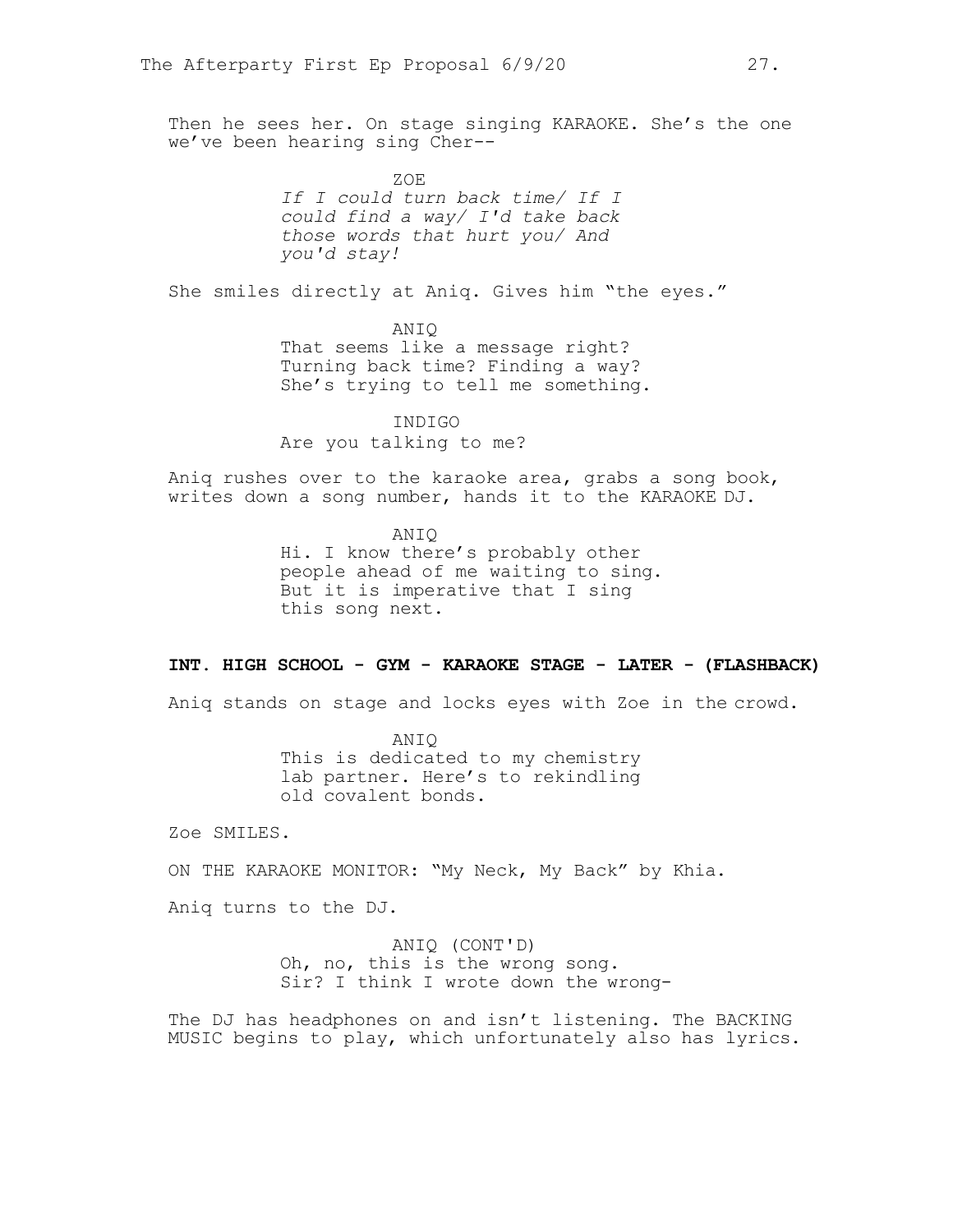ANIQ (CONT'D) (singing frantically) *All you ladies pop yo' diploma like this/ Shake your feminism, don't stop, don't miss!/ Just do it, do it, do it, do it, do it now*/ *Respect it good/ Attend this reunion just like you should, right now! --* I'M SORRY THIS IS THE WRONG -- *My neck, my back...Marion Barry did some crack --* Remember him?! *My neck, my back/ I'm having a panic attack.* CAN WE PLEASE TURN THIS OFF?

Mercifully, the song STOPS. Aniq looks over to the speakers, and Zoe is holding the cord, SMILING. Aniq is relieved.

### **INT. HIGH SCHOOL - GYM - MOMENTS LATER**

Aniq and Zoe stand off to the side, LAUGHING. Aniq has his thumb in his pocket, index finger pointing towards his junk.

> ANIQ --so embarrassing! It was supposed to be "Angel" by Shaggy.

ZOE I love that song! But I am so glad it wasn't, cause that was adorable.

ANIQ Thanks for saving me. How can I ever repay you?

ZOE

Oh, I don't know. Maybe get my name tattooed somewhere? Say on your neck. Or your back?

ANIQ Oh my GOD. You're not gonna let me live this down, are you?

ZOE

Never.

ANIQ Well unfortunately my body's already covered in tattoos.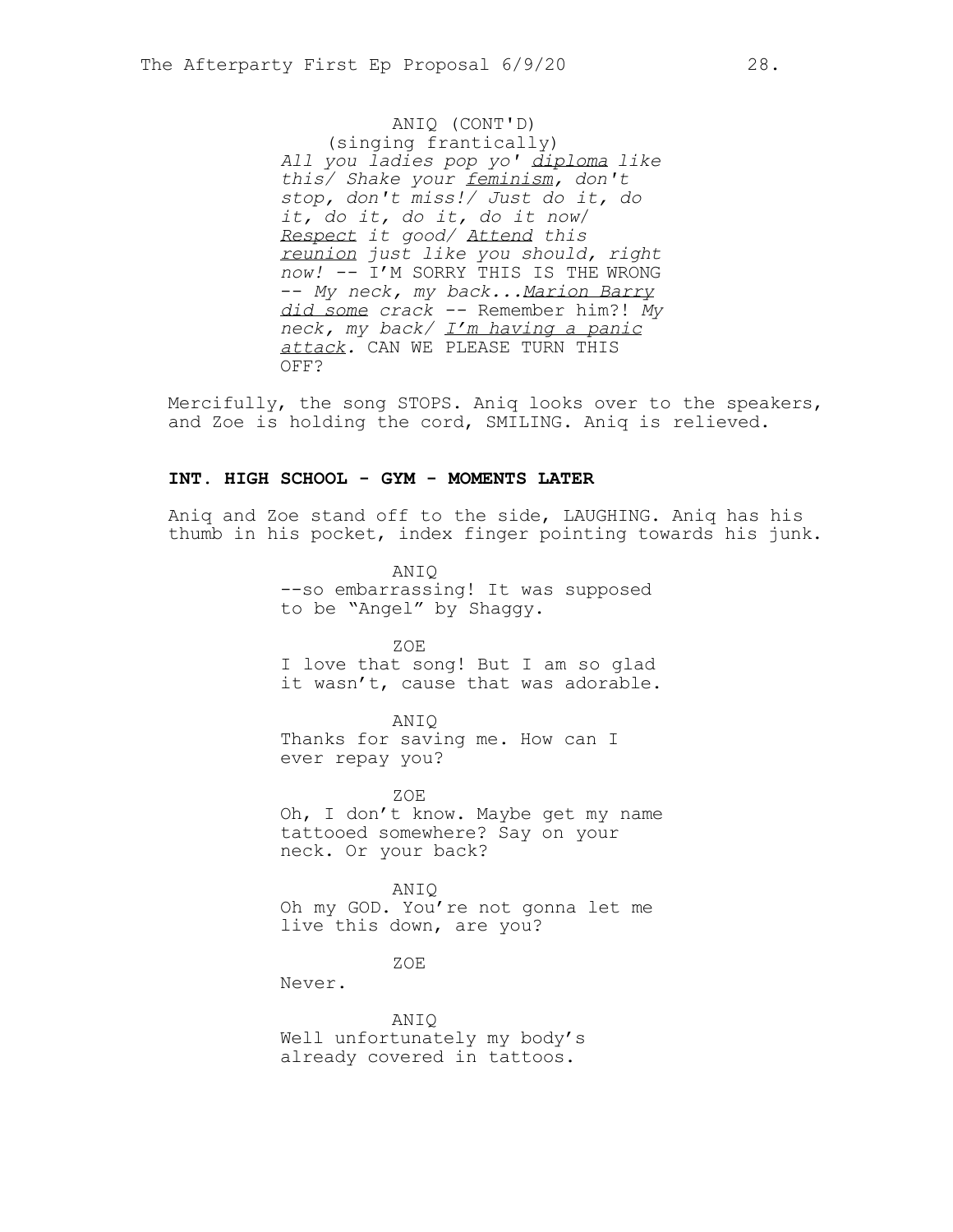ZOE (playing along) Really? What tattoos do you have?

ANIQ Well there's a "Hang In There" kitty hanging from my nipples.

ZOE Obviously.

XAVIER swoops in beside Zoe, holding two drinks.

XAVIER You two sure look like you're having fun.

ANIQ Oh. Hi "Xavier."

### XAVIER

(eyeing Aniq) Zoe, I noticed no one got you a drink yet, so I got you a Kir Royale. To match your dress.

ZOE That's very nice. Look at you. *Xavier*. You're so famous!

XAVIER

Yeah, I don't know if you noticed but I'm kinda getting swarmed. Everybody wants a piece of X-tasy. (to Aniq) Get it?

ANIQ I did. I got it.

#### XAVIER

So I'm kinda trying to curate the people at my table for dinner. Make sure they're all cool. Keep away the riff-raff. Saved you a seat.

ZOE

Oh! Is there room for Aniq?

XAVIER

Sorry, there's just one seat left.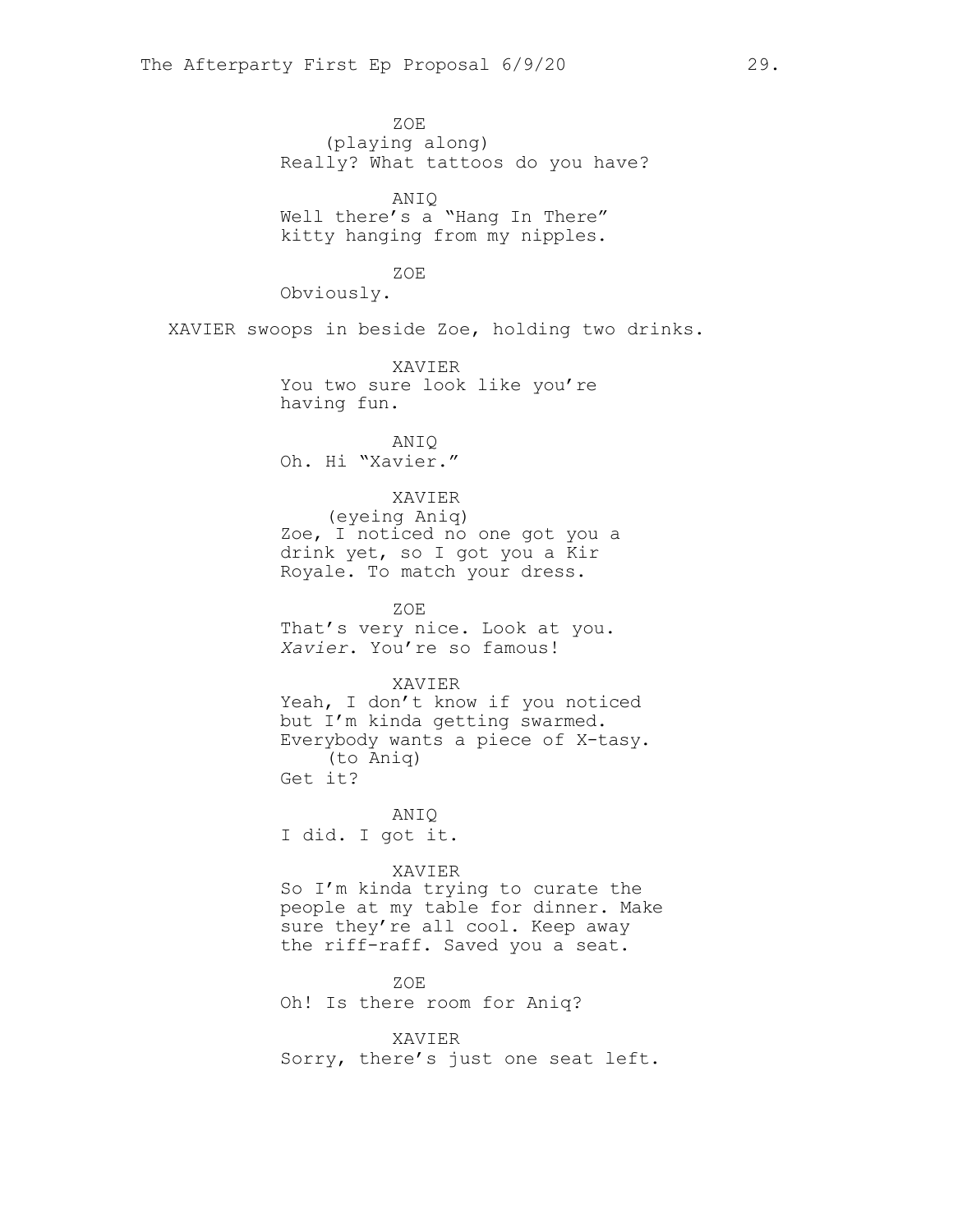ANIQ Go. You take it. I already have a seat... at another table. I'll catch up with you later?

Zoe nods. Aniq heads off. Xavier waves, mocking--

XAVIER Bye Aniq! So good to see you!

### **INT. HIGH SCHOOL - GYM - ANIQ'S TABLE - LATER - (FLASHBACK)**

Aniq slumps into a seat next to Yasper as he watches Zoe LAUGHING with Xavier.

> ANIQ It's my fault. I let it happen.

YASPER There's not one thing Xavier's got that you don't got.

ANIQ Um. A Grammy. A People's Choice Award. An MTV Movie Award for Best Comedy Sex Scene.

YASPER He is pretty cool. Well, Zoe's last husband was Brett. You're definitely better than that guy.

ANIQ That's true. Brett makes a baboon butt look refined.

Just then, BRETT plops down in the empty seat next to Aniq and seethes. Aniq and Yasper freeze -- did Brett hear that?

> ANIQ (CONT'D) Hey Brett. Uh, how's it going? Long time no see.

BRETT I hate Xavier so much.

ANIQ Really? We were just saying something very similar.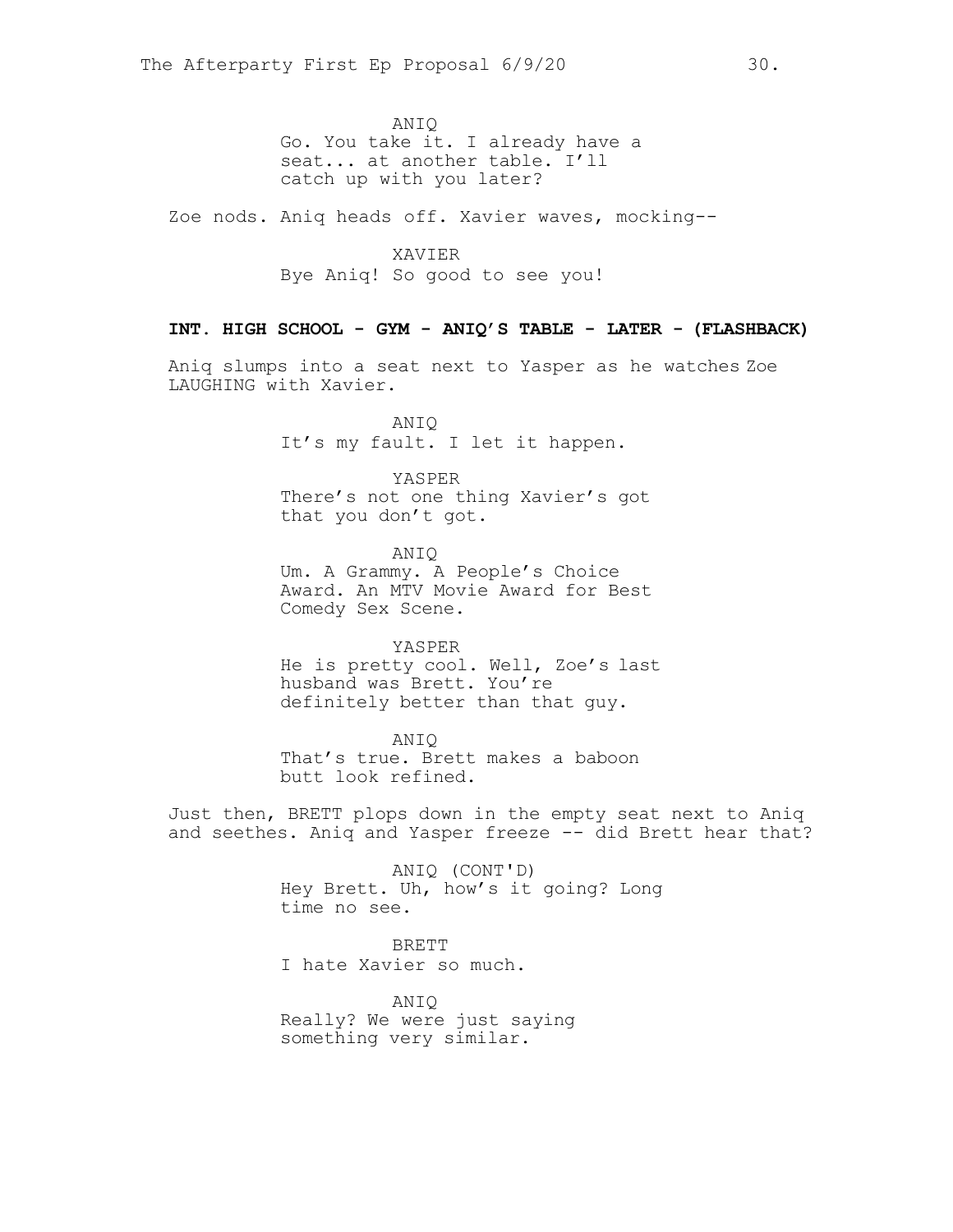BRETT If he hooks up with Zoe tonight-- I'm gonna lose it.

Aniq gives Yasper a look then leans in to Brett--

ANIQ Maybe you should talk it out with Xavier? Outside? For a while? Tell him your perspective on the matter--

Brett suddenly ERUPTS. Stabs the table with a BUTTER KNIFE.

BRETT Anyone touches her tonight, I'll kill 'em!

He STORMS OFF, angrily knocking over a chair.

#### **INT. XAVIER'S HOUSE - RECORDING STUDIO - NIGHT**

DET. DANNER Hold on. He said that?

ANIQ That was the spirit of it.

DET. DANNER So Brett literally threatened to kill Xavier?

ANIQ No. He said he'd kill *anyone* who touched Zoe. So-- not just Xavier.

**INT. HIGH SCHOOL - GYM - ANIQ'S TABLE - NIGHT - (FLASHBACK)**

Aniq and Yasper as they were.

ANIQ I just know if I could spend some real time with Zoe I'd have a shot.

YASPER Then you know what time it is?

ANIQ Eight-thirty?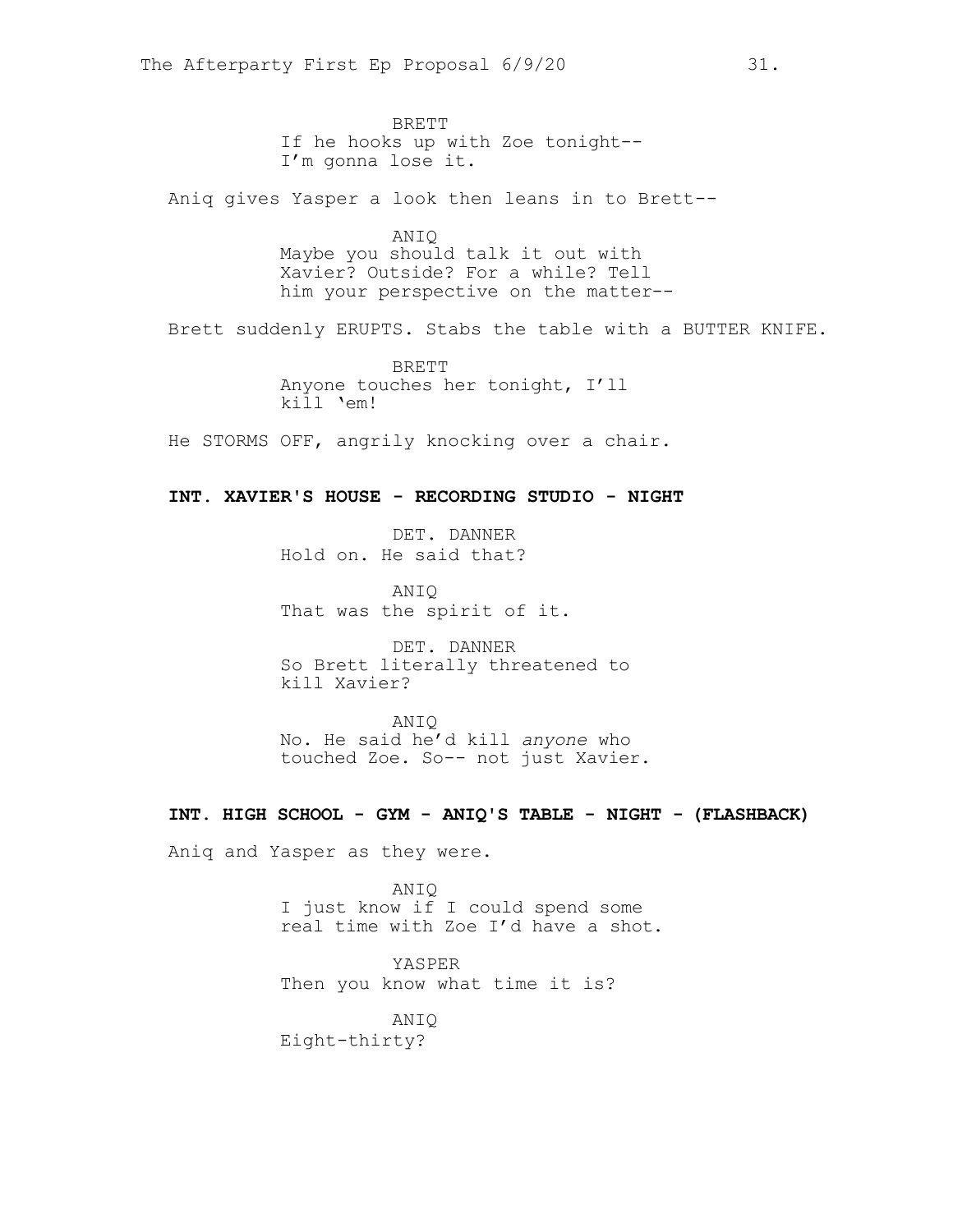YASPER Yasper Time. I GOT you, Romeo! I'll distract Xavier while you run off with Zoe. It's perfect- I've got music biz to discuss with him anyway.

ANIQ But what about Brett?

YASPER Don't worry about that. No one is getting killed tonight.

### **INT. HIGH SCHOOL - GYM - XAVIER'S TABLE - SAME**

Yasper approaches Xavier.

YASPER Uh oh! The X-Man Cometh! Rated Triple X-X-X! How are ya, my man?!

#### XAVIER

Yasper. How's it going?

Yasper goes in for a choreographed handshake. Xavier tries to do it back, but clearly doesn't remember it.

#### YASPER

Hey, you liking that new A/V system I put in your local digs? I was flattered you called on an old friend to do the job.

XAVIER

My assistant picked the company we hired. But actually, I do have a question about the blinds...

YASPER Those are complicated. I'll walk you through it over a drink. What are you glugging?

Yasper pulls Xavier away to the bar. Aniq sees his chance. As a waiter goes by, he grabs a BASKET OF BREAD off their tray and approaches Zoe.

> ANIQ Madam, might I offer you some more bread this evening?

Zoe looks up, sees it's Aniq, then SMILES and PLAYS ALONG--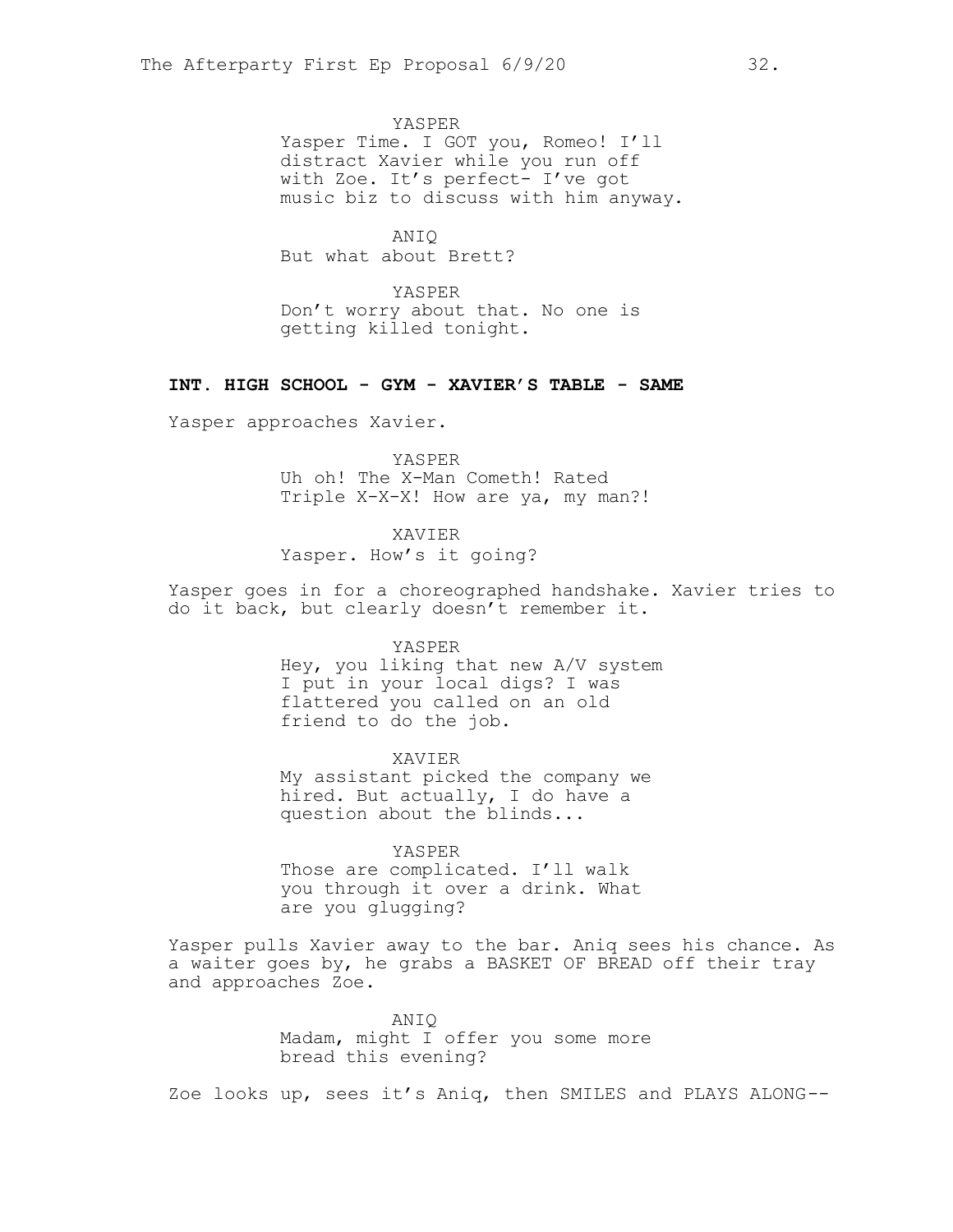ZOE You know what? I'm on an all-bread diet right now so I'll take the whole basket. ANIQ All bread? Like a reverse-Keto? ZOE It's very bloating, yeah. But that's what I'm going for. I love a nice bloat. Aniq laughs and sits in Xavier's empty seat-- ANIQ It's so weird being back here, isn't it? ZOE Not for me. I'm here every day. She points to her name tag: "Hillside High Vice Principal". ANIQ Oh! I had no idea. Sorry. I didn't look at your name tag because I didn't want to appear to be looking at your chest. ZOE Aren't you gallant. THEN-- The LIGHTS DIM and a SLIDE SHOW entitled "CLASS OF 2001: NOW AND THEN" starts to play. The first picture is of Zoe and Brett at their WEDDING. Zoe is visibly bummed. ANIQ Hey, do they still serve those insanely good chocolate crinkle cookies in the cafeteria? ZOE

Every Tuesday. Best part of my job.

ANIQ As Vice Principal you think you could get us in there?

Zoe thinks for a beat. She looks at the slide show.

ZOE I'll get my keys.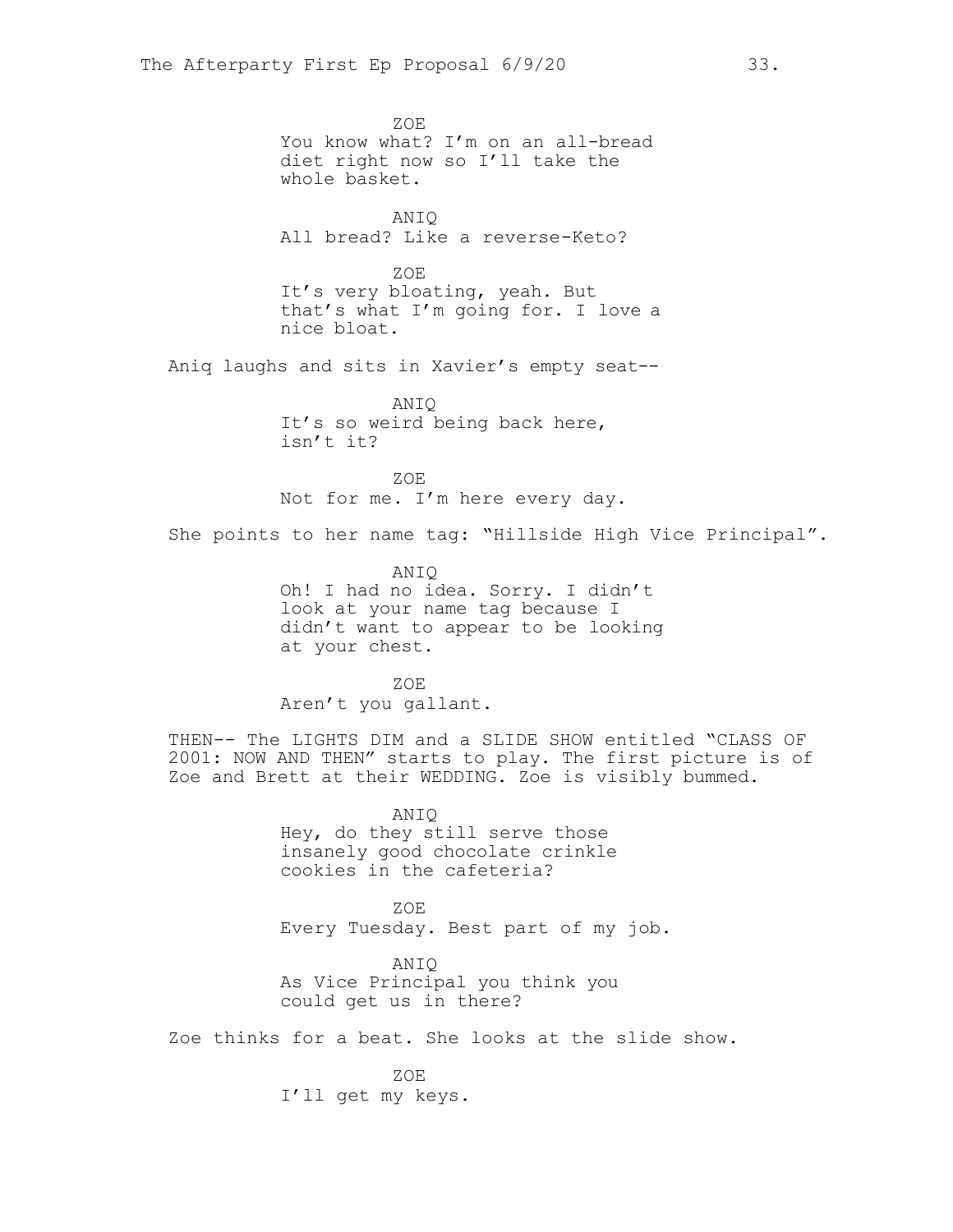She dashes off. As Aniq snags a bottle of wine and two cups from the bar, he overhears Yasper and Xavier.

# YASPER ...Whaddya say?

XAVIER Yeah, sure, whatever.

Yasper gives Aniq a THUMBS UP.

#### **INT. HIGH SCHOOL - HALLWAY - MOMENTS LATER**

START ON: A very INTRICATE AND DETAILED MURAL.

ANIQ (O.S.) This mural is incredible. And definitely was not here when we were in school.

REVEAL Aniq and Zoe looking at the mural, taking it all in.

ZOE Would you believe me if I told you I painted it?

ANIQ What!? Wow.

### ZOE

It was a few years ago. I was the art teacher then. Got promoted to VP. Don't get to do too much painting anymore...

ANIQ I love it. It's very Shepard Fairey meets... some other artist's name.

ZOE So what's our plan? Crinkle cookies then go we run some laps on the track?

ANIQ Crinkle cookies definitely. Then... see where the night takes us.

A drunk CHELSEA exits the bathroom, slurring.

CHELSEA Zoe! I need to talkayou. Right now!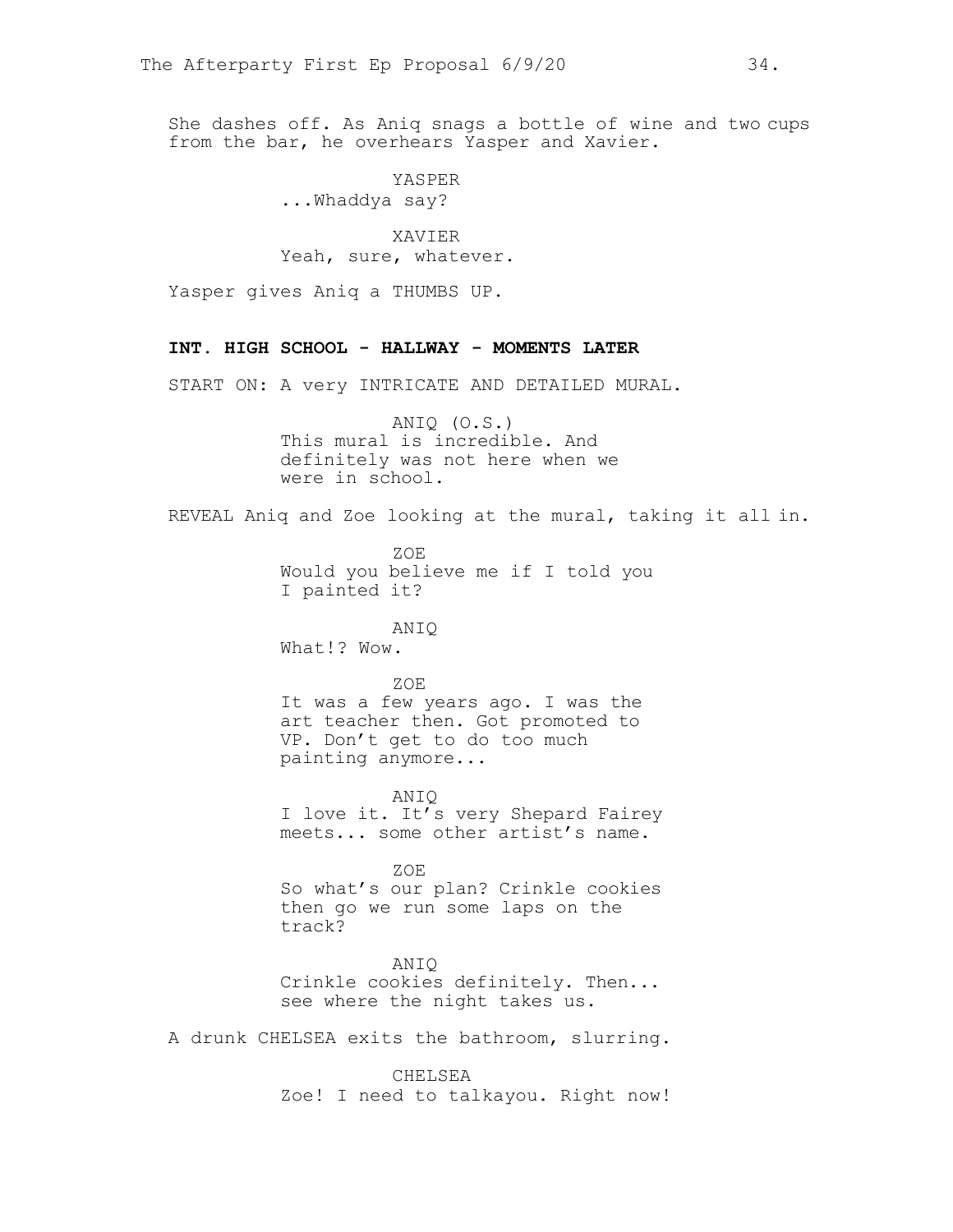ZOE Wow. Are you drunk?

ANIQ Hey Chelsea. You okay?

CHELSEA I have things and they need to be said. And another thing.

Chelsea gestures at Zoe and SPILLS her vodka cran on Aniq.

ANIQ Oops. It's okay. It'll come out.

Aniq goes to the water fountain to clean his shirt, but Zoe grabs his hand.

> ZOE Leave it! Let's go!

"*Suddenly I See*" by KT Tunstall kicks in. They run away.

**INT. HIGH SCHOOL - VARIOUS - ROMANTIC MONTAGE - (FLASHBACK)**

- CAFETERIA KITCHEN

Aniq and Zoe sit on the counter eating cookies.

ZOE Man, these never disappoint!

ANIQ

Oh you got some on your nose --

He boops her nose, leaving a print of powdered sugar. She looks adorable.

> $Z$  $\cap$ F. You just left a bunch of powdered sugar on my nose, didn't you?

ANIQ I dunno what you're talking about.

He GRINS. Then--

ANIQ (CONT'D) You know there is one room in this school I've always wanted to see...

- TEACHER'S LOUNGE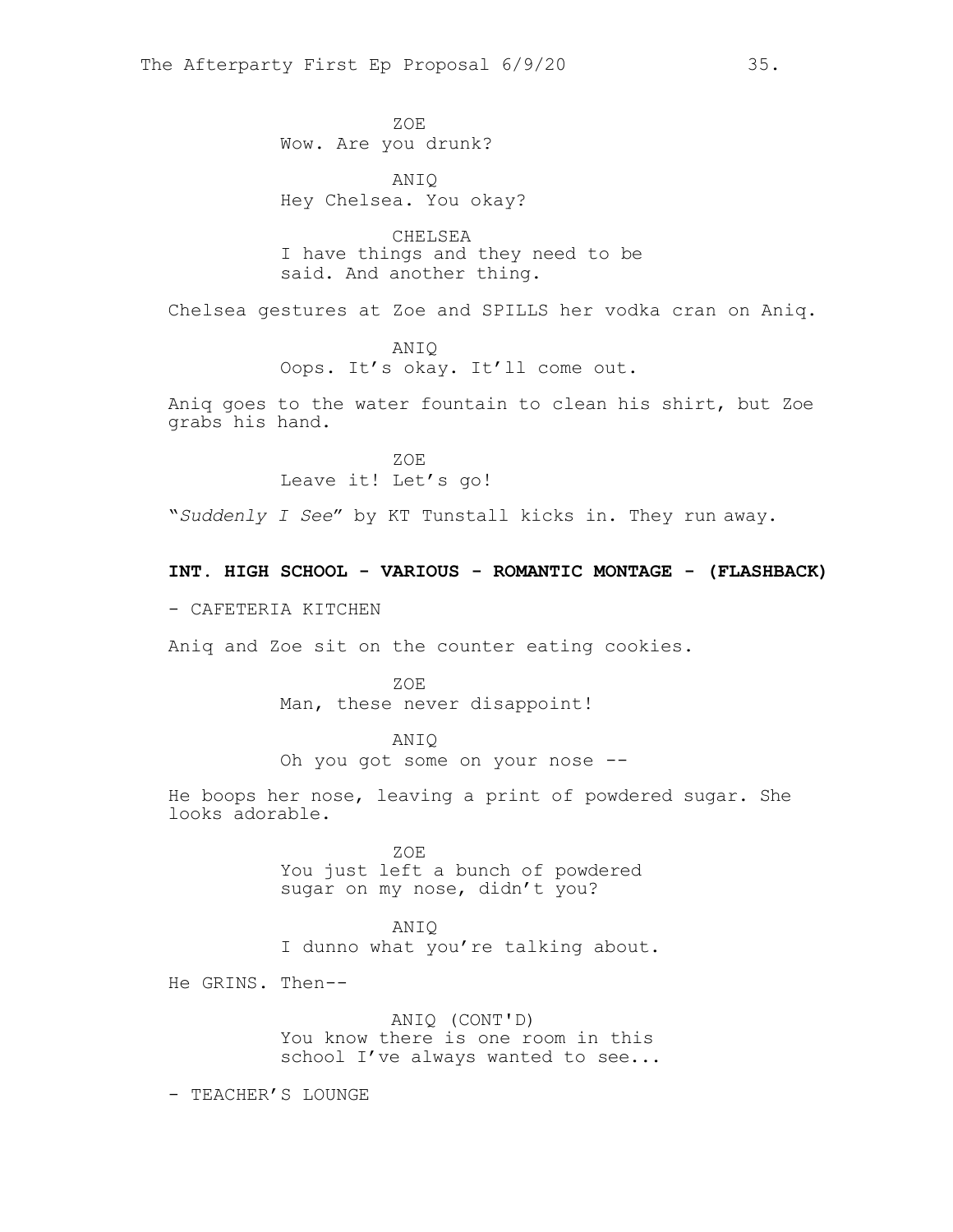Zoe unlocks the door and lets them in.

 $Z$   $\cap$   $E$ . The mysterious teacher's lounge. Is it everything you hoped it'd be?

ANIQ Oh yeah. It's exotic. Peculiar.

ZOE This-- is what we call a "coffee maker." We use it to make coffee.

# ANIQ

So interesting!

ZOE And this-- is a fax machine, for some reason... And this-- is where we keep the printer paper--

She opens a supply closet to reveal A COUPLE MAKING OUT.

ZOE (CONT'D)

Whoops!

Aniq and Zoe run out of the room, laughing.

ANIQ Was that Mr. Shapiro the Civics teacher with Quiet Heather?!

- ART CLASSROOM

Zoe and Aniq sit across from each other sketching each other.

ZOE I haven't been in here since I was promoted. I miss the smell.

### ANIQ

I just can't imagine you not doing art. It makes you so happy. Though on the other hand, I make escape rooms because it makes me happy and I've got a crushing amount of student loan debt.

ZOE Santa Claustrophobia! That's what your escape room's called, right?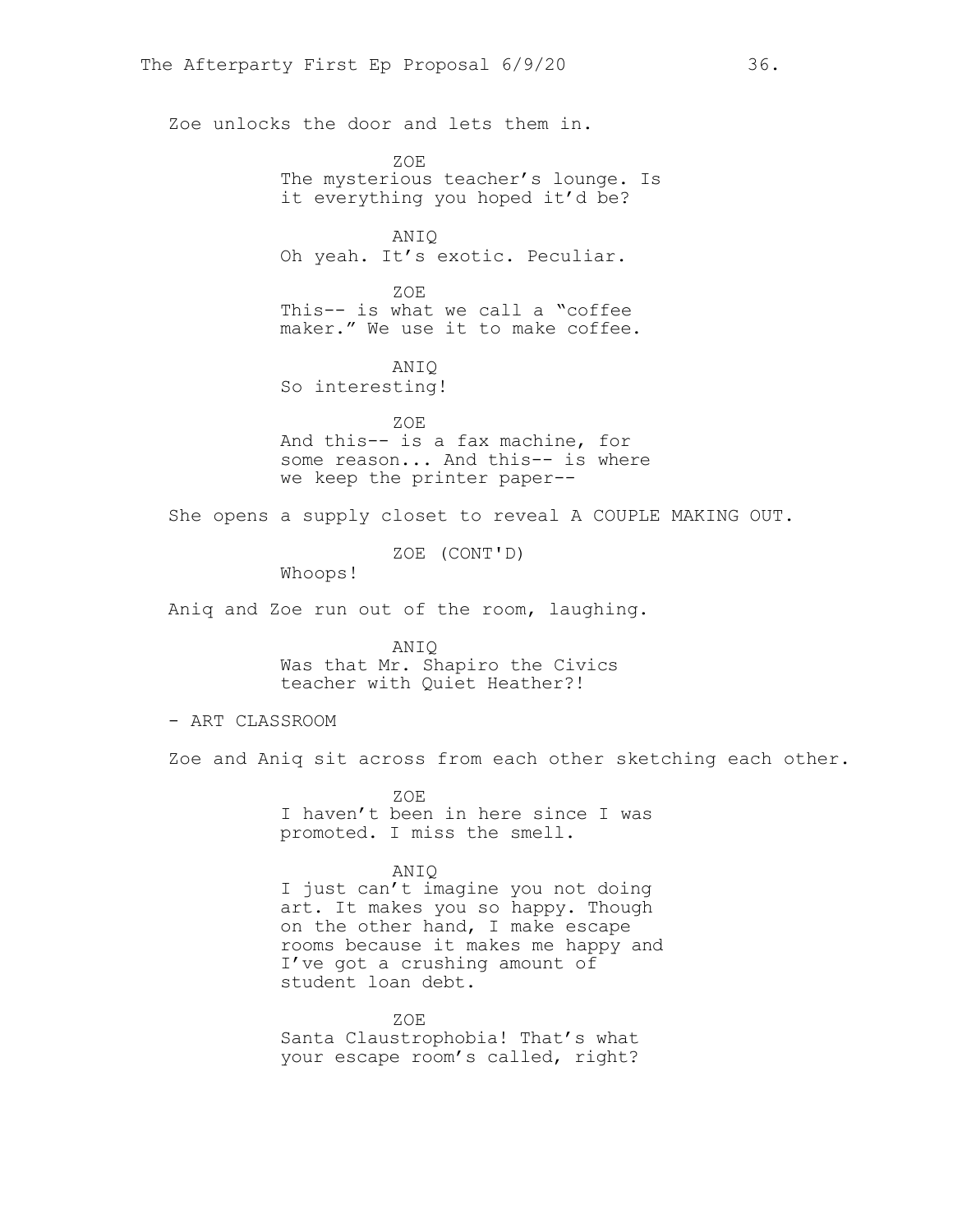ANIQ You know it? ANIQ (CONT'D) My nerdy students can't get enough of it! (realizing) Sorry! ANIQ (CONT'D) No, it's fine. It's not just for nerds. You should come by sometime. ZOE Maybe I will. (she grins, then) Alright! Show your cards. Zoe shows her picture. It's a very good drawing of Aniq. ANIQ See? You can't let that talent go to waste. ZOE You're sweet. You always saw the real me. He smiles, then flips his picture around. It's terrible. It makes Zoe look crazed with one big eye and huge teeth. ZOE (CONT'D) ...Or I thought you did. Come on! - FOOTBALL FIELD/BLEACHERS Zoe runs to the track and does a CARTWHEEL. ANIQ Very impressive! ZOE Didn't know I could still do that! They sit on the bleachers. Aniq pulls out the wine and cups. ANIQ Shoot. Forgot a corkscrew. Gimme your shoe. ZOE My shoe?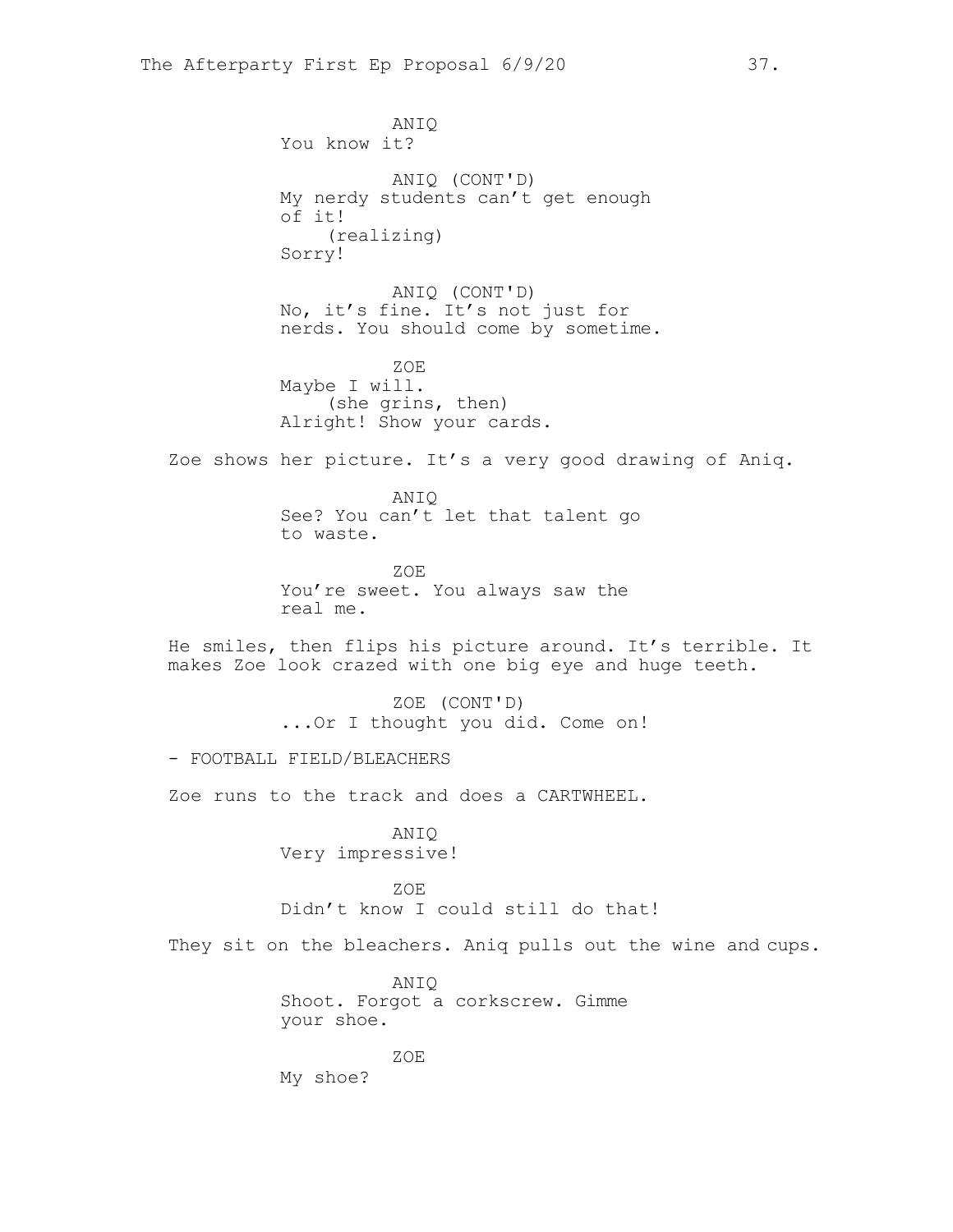ANIQ If you want the wine I must have the shoe!

Zoe laughs and gives Aniq her shoe. Aniq puts the base of the wine bottle in the heel of her shoe then taps it against a wall. Three taps and the cork is halfway out.

> ZOE Whoa! That's amazing!

ANIQ Little trick I learned from a puzzle master-- who was an alcoholic.

He pulls the cork out and pours the wine--

ANIQ (CONT'D) To twenty years.

ZOE Twenty years.

They TOAST. Then--

ZOE (CONT'D) So! Reunion questions! Are you happy? Is your life everything you hoped it would be? How do you *feel*?

ANIQ Wow. Um. Well there are definitely things I wish were different...

Zoe NODS, thinking. The mood a little more serious.

ANIQ (CONT'D) I'm sorry about your marriage.

ZOE

Me too.

ANIQ That really sucks. But I always thought Brett was a pompous jerk.

ZOE No. He's not. I mean, he is. But-- He's a really great dad to Maggie. That's our daughter. (MORE)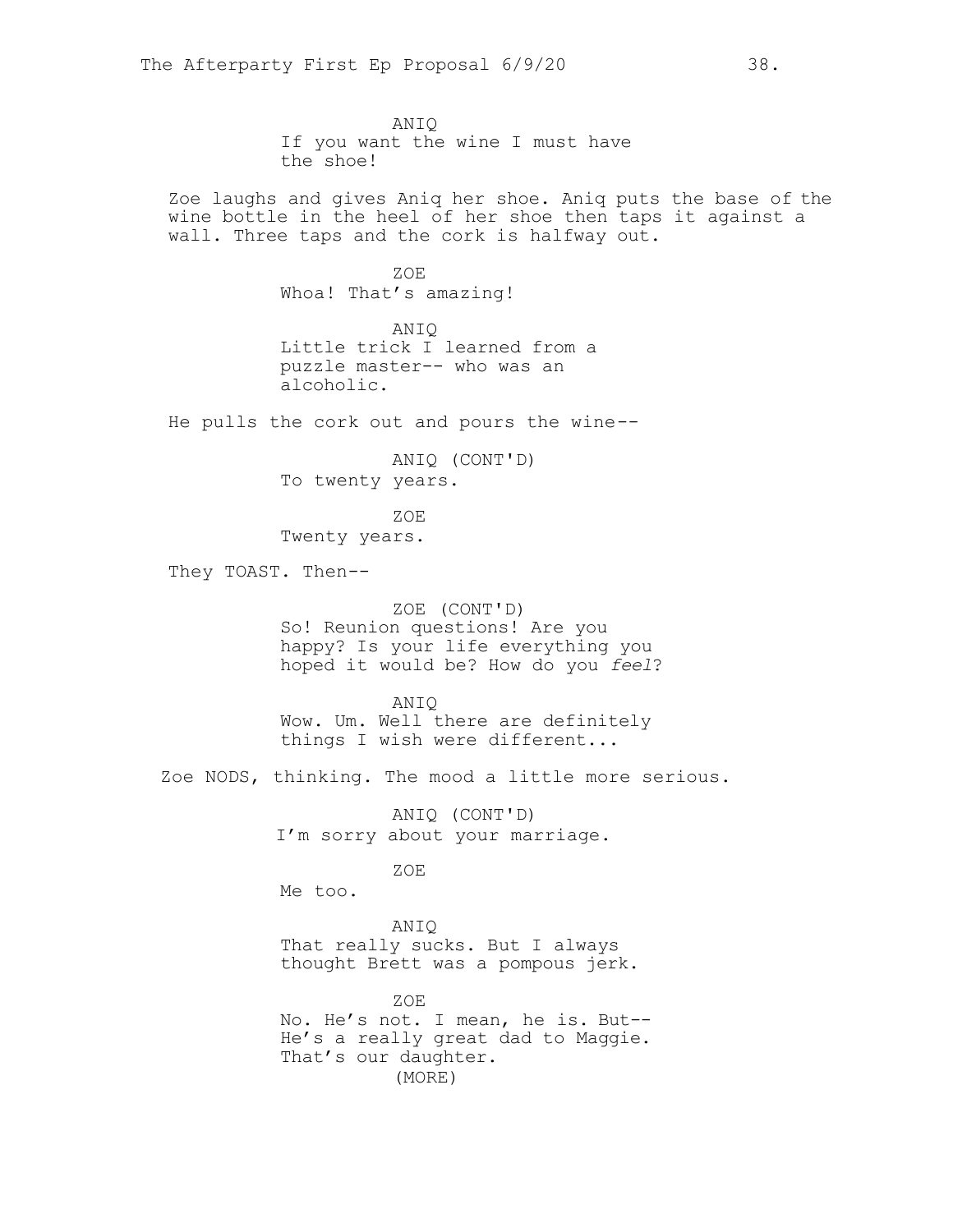#### ZOE (CONT'D)

And if there's one thing I've learned through this shitty situation it's that people are more complicated than we think. It's not fair to limit everyone to the onenote impression you got of them in high school.

ANIQ Did you talk to the people in there? Because everyone I talked to besides you is an selfish snob. Even our mascot is a snob.

They look at the Hillside Mountain Goat on the score board.

ANIQ (CONT'D) What makes him think he deserves the whole mountain? And why won't he look us in the eye?

#### ZOE

(playful) Hey you don't know what that goat's been through. Maybe you should give people, and mascots, a chance, and you'll see you have more in common with them than you think.

ANIQ You know... I had a bit of a crush on you back in the day.

ZOE

You did? You never made a move...

Aniq gets the hint. Or at least he's pretty sure it's a hint. It starts to rain, like in every great kiss moment in a rom com. He LEANS IN to kiss Zoe when --

MAGGIE (O.S.)

HI MOMMY!

MAGGIE, Zoe's 6-year-old daughter runs up to them, trailed by VERONICA, her 17-year-old babysitter, who is in a L'il Nas X t-shirt and an expertly done cat eye. The rain stops.

> ZOE Maggie?! What are you doing here?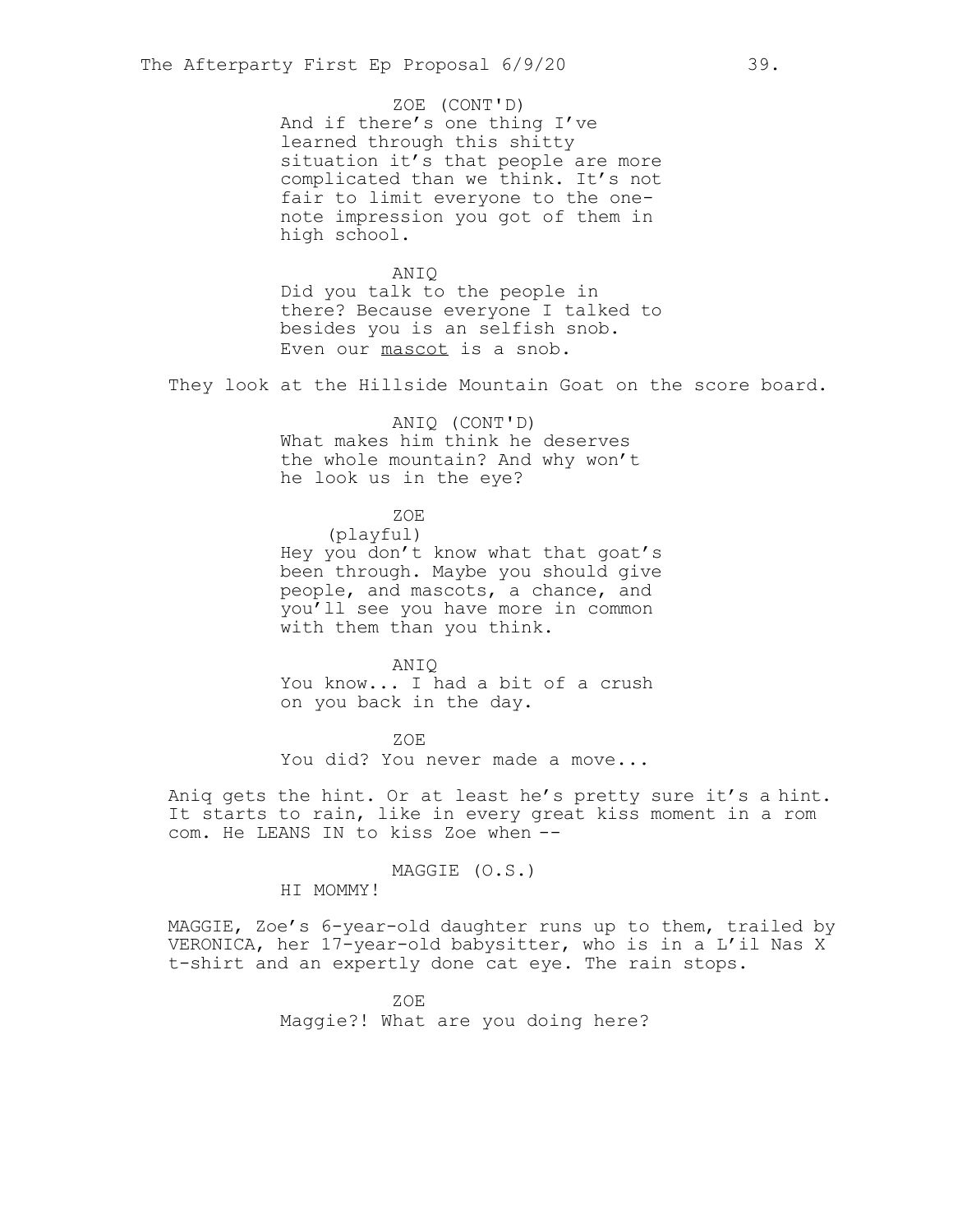VERONICA I have a family emergency. I called Brett like a thousand times, but he didn't answer.

Aniq raises his eyebrows. Zoe sighs.

ZOE Thanks. I'll take it from here.

Veronica walks off, making a call.

VERONICA I've got Bacardi... It's Limon... Well, that's all they had, Sarah.

Zoe turns to Aniq.

ZOE Would you mind keeping an eye on Maggie? I need to talk with her father, using some adult language.

ANIQ

Happily.

Zoe heads off. Aniq and Maggie stare at each other. He notices that she has a STUFFED KOALA.

> ANIQ (CONT'D) Who is this?

MAGGIE This is Mr. Koala.

She hands it to him. He sings in an Australian accent--

ANIQ *I'm Mr. Koala and I'm here to say, I like eucalyptus snacks every day*!

MAGGIE (laughs) You're silly. Did you put bones in my mommy?

#### ANIQ

What?

MAGGIE Daddy said that he had to make sure no one boned Mommy tonight. Did you do the bones?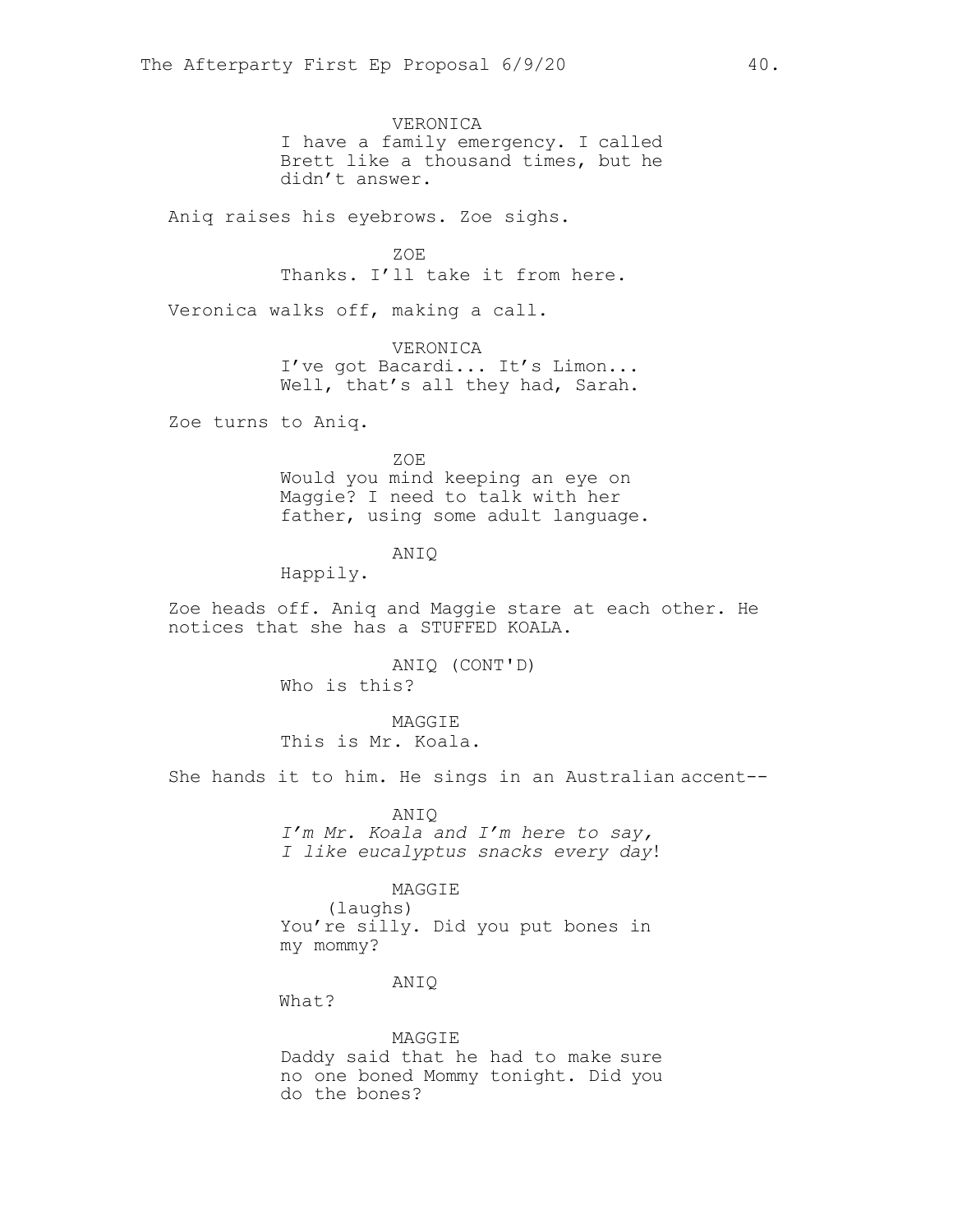ANIQ Wow. Um...? That's a... provocative question. Let's see...

Aniq paces on the bleachers, looking for a response. When he turns back, Maggie has RUN OFF.

ANIQ (CONT'D)

Dammit!

He shoves her koala in his pocket and runs after her.

#### **INT. HIGH SCHOOL - GYM - NIGHT - (FLASHBACK)**

Aniq runs in, scans the crowd. He spots Maggie at the bar, picking up an abandoned drink.

> ANIQ (panic whisper) Maggie! No!

Maggie runs up to her parents with the drink just as Aniq catches up. Maggie takes a sip.

> MAGGIE My juice tastes funny.

Aniq grabs it, downs it. It's clearly whiskey.

ANIQ

Tastes fine to me!

Brett looks Aniq up and down. Aniq smiles innocently. When Brett looks away, Aniq spits out two CIGARETTE BUTTS.

> BRETT Come on, Maggie. Daddy's gonna take you home.

### **EXT. HIGH SCHOOL PARKING LOT - NIGHT - (FLASHBACK)**

Aniq and Zoe walk out of the reunion. Aniq makes an attempt to put his arm around her, but he chickens out.

> ANIQ Hey, just to get back to what we were talking about before... Life goals and all of that-- Do you wanna maybe go get a nightcap or--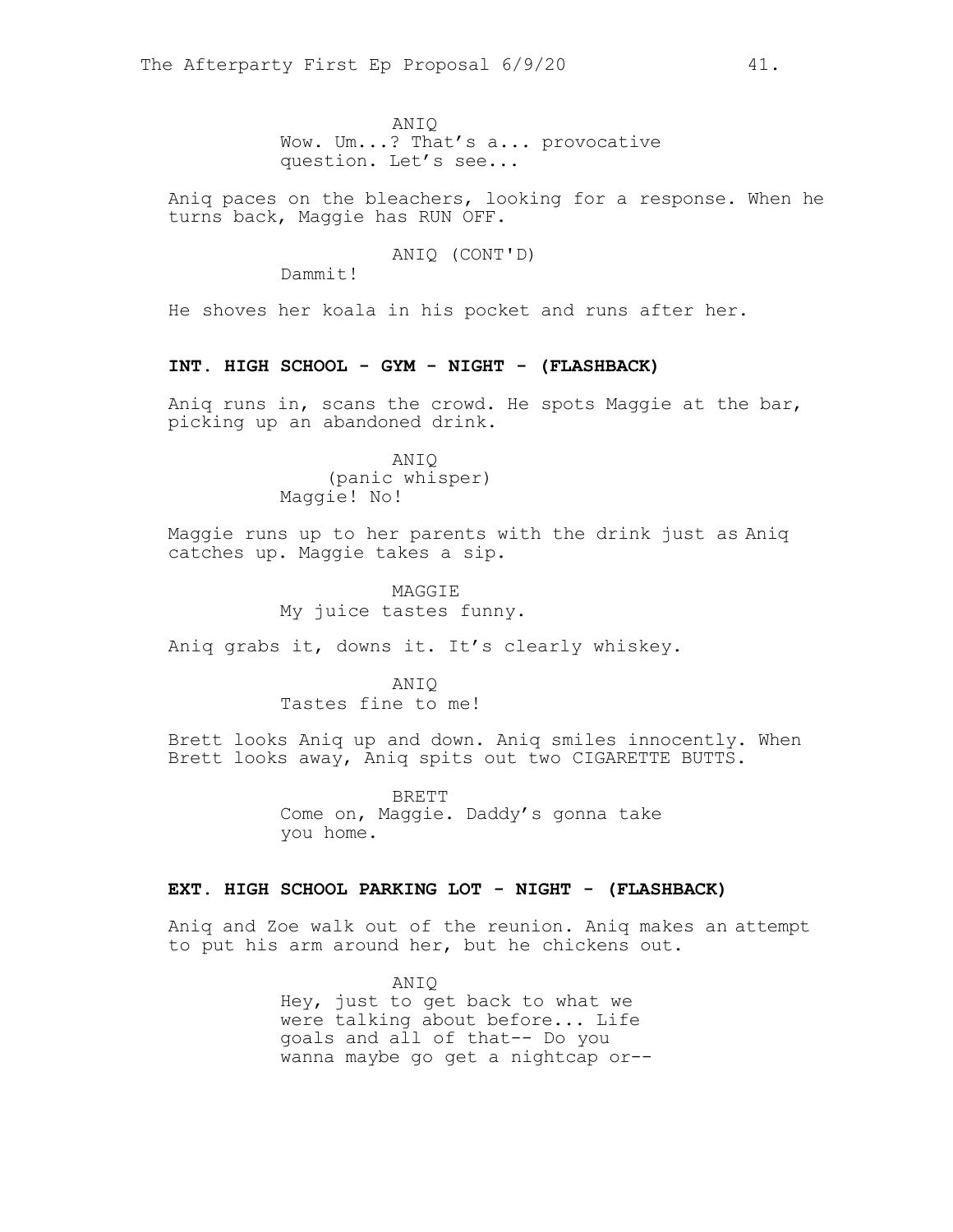ZOE Aren't you coming to Xavier's afterparty? I was gonna get an Uber but if you drove--

ANIQ

Yeah. I did! I'll give you a ride!

They walk up to Aniq's car, but Xavier walks up--

XAVIER Hey hey! Who wants to ride in a helicopter!?! Zoe, you in?

ZOE For real? Yeah! Hell yeah! I'd love to ride in a helicopter tonight!

ANIQ (just as enthusiastic) Me too assuming conditions are safe!

#### **EXT. HIGH SCHOOL - FOOTBALL FIELD - LATER - (FLASHBACK)**

Xavier helps Zoe into his helicopter. As Aniq tries to get in, Xavier steps in his way--

> XAVIER Sorry. Can't take any more weight on board. I don't make the rules.

ANIQ Xavier, come on, man. Don't do this. I've been hanging out with her all night.

XAVIER And now she's with me. Unless... I'm sorry, were you planning on flying her to a mansion in a helicopter? And I'll tell you something-- it's a great way to get laid. See ya!

Aniq's stunned. As Xavier gets in and shuts the door--

XAVIER (CONT'D) Aniq decided to drive!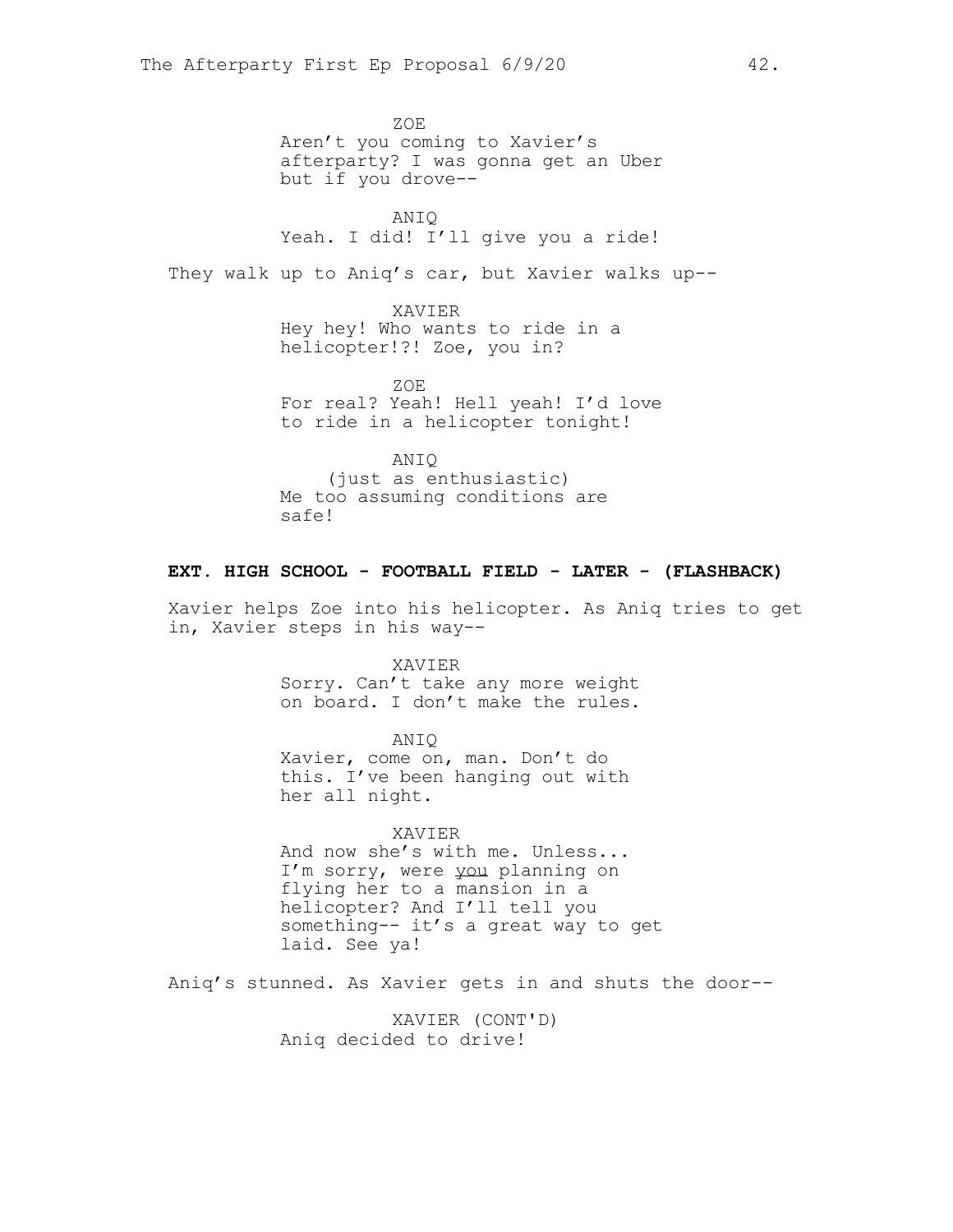#### **EXT. HIGH SCHOOL PARKING LOT - NIGHT (FLASHBACK)**

Aniq walks, defeated, then pulls out a piece of paper. It's the DRAWING Zoe did of him in the Art Classroom.

> ANIQ (V.O.) *I could feel the door closing like it had before. But then I looked at that picture and-- it hit me.*

Aniq gets HIT by Yasper's car. He goes FLYING.

YASPER

Holy shit, man, are you okay?!

Yasper scrambles out, and helps Aniq up. Chelsea watches from the passenger's seat.

> ANIQ I'm fine. I swallowed a molar, but I'm fine. Zoe and I almost kissed!

> > YASPER

Whoa!

ANIQ I think-- But now she's on Xavier's helicopter.

YASPER

Oh.

ANIQ I gotta get to that afterparty!

Chelsea spots Brett and leans out the window.

CHELSEA Hey Brett! Aniq kissed Zoe and now he's going back for more!

ANIQ What!? No! Why would you say that?!

Brett wheels around and sees Aniq.

BRETT Aniq!? Where is that guy?!

He runs towards them. Chelsea squeals with laughter.

ANIQ

Go go go!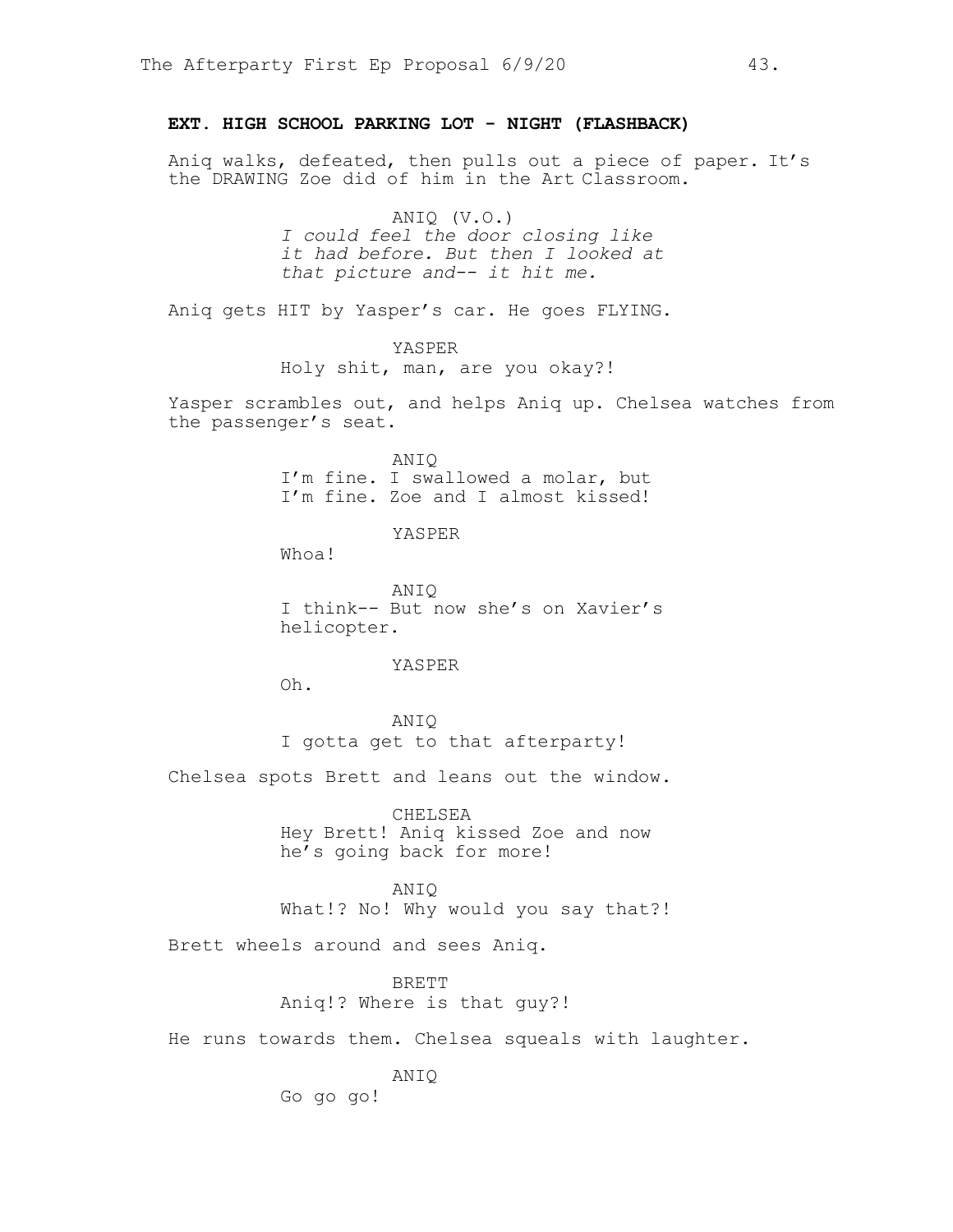### YASPER

Hop in. Let's go get your girl!

"*Ain't No Mountain High Enough*" by Diana Ross kicks in as Aniq scrambles into the back seat and Yasper peels out. It's a Rom-Com race to the airport/wedding full of obstacles!

### **I/E. YASPER'S CAR / SEATTLE STREETS - NIGHT (FLASHBACK)**

Yasper drives. Aniq leans forward between him and Chelsea--

ANIQ I need a plan. Some kind of grand romantic gesture to wow Zoe. Something meaningful, like that mix CD I made for Zoe in high school that I never got to give her.

CHELSEA Mix CD!? Whoa, remember mix CDs?!

She LAUGHS uproariously--

YASPER Ignore her, man! Whatcha gonna do?

ANIQ

There is one song. The one I was trying to sing at karaoke. Maybe I could sing it to her? At the house? You installed the A/V system--

CHELSEA

Oh, that's a great idea. Go to a rockstar's house to sing a song to the girl he's trying to bang.

Aniq spots a flask in Chelsea's bag.

ANIQ I need some liquid courage.

He takes a big gulp from her flask. Chelsea yells at him.

CHELSEA Hey! Give me that! You can't just reach in people's bags!

She rips her bag back from him. They STOP at a stop light. Brett SQUEALS up beside them and shouts out his window--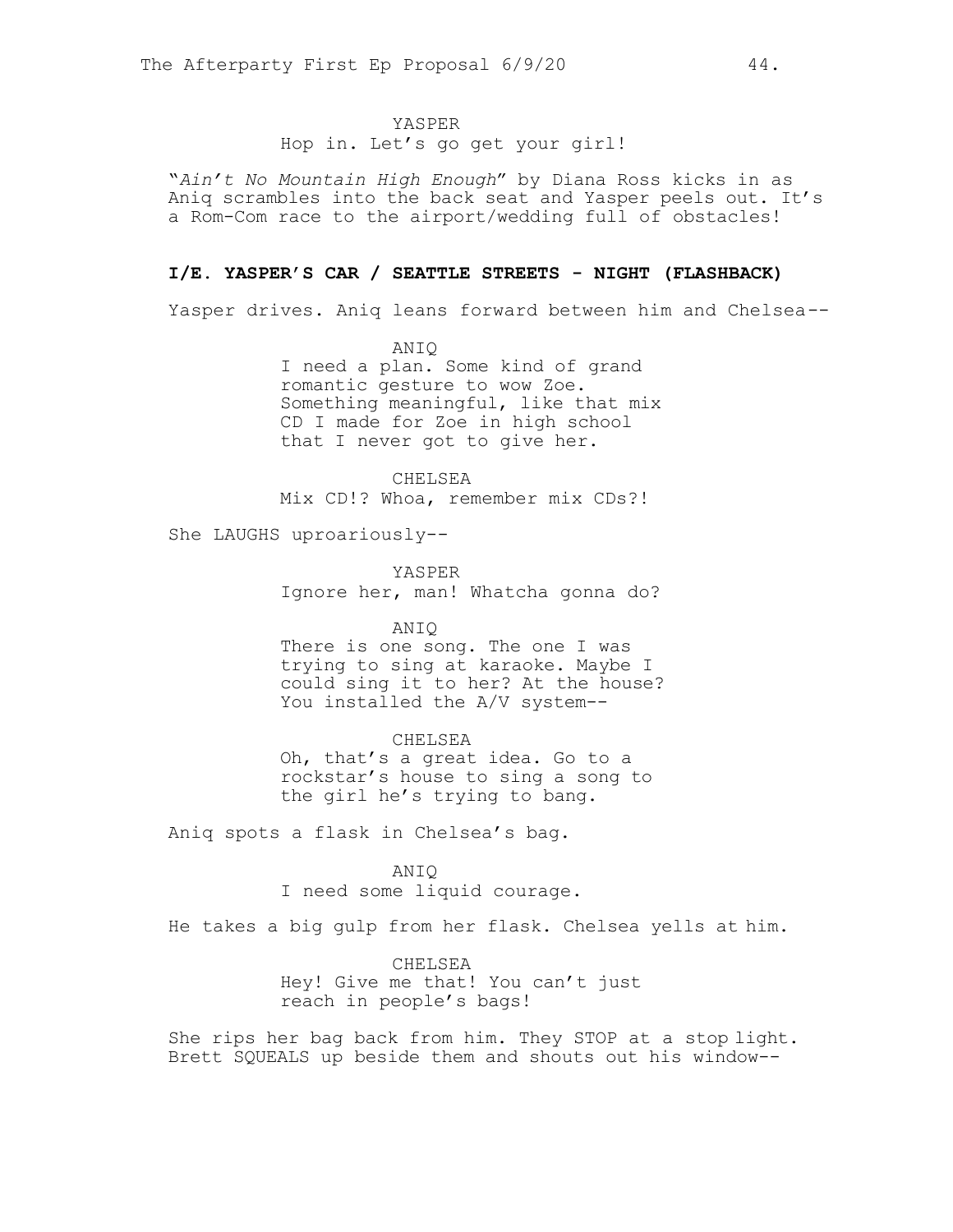BRETT I'll kill all ya! I'll kill all ya!

ANIQ Oh my god! He's gonna do it. GO!

Yasper accelerates but not too fast--

ANIQ (CONT'D) Can't you go any faster!? Whose car is this?

YASPER (eyeing Chelsea) It's my car. That I drive. All the time. Because of my successful business acumen.

Aniq sees a "Luxury Prestige Rentals" keychain on the keys.

YASPER (CONT'D) And I didn't get damage insurance!

Suddenly, an OLD LADY steps in front of them at a corner. Both cars SCREECH to a halt while they wait for her to cross. Then it's back on! Chelsea's phone rings in her purse.

#### CHELSEA

It's Brett!

Aniq snatches her phone and her purse from her.

ANIQ

Don't answer!

Aniq looks back worried at Brett in pursuit. THEN--

ANIQ (CONT'D) If something bad happens, I'll help you pay for it. Eventually.

#### YASPER

What?

Aniq lurches into the front seat and grabs the wheel and yanks LEFT. The Bentley squeals around a corner.

CHELSEA

Wheeeeee!

YASPER What are you doing?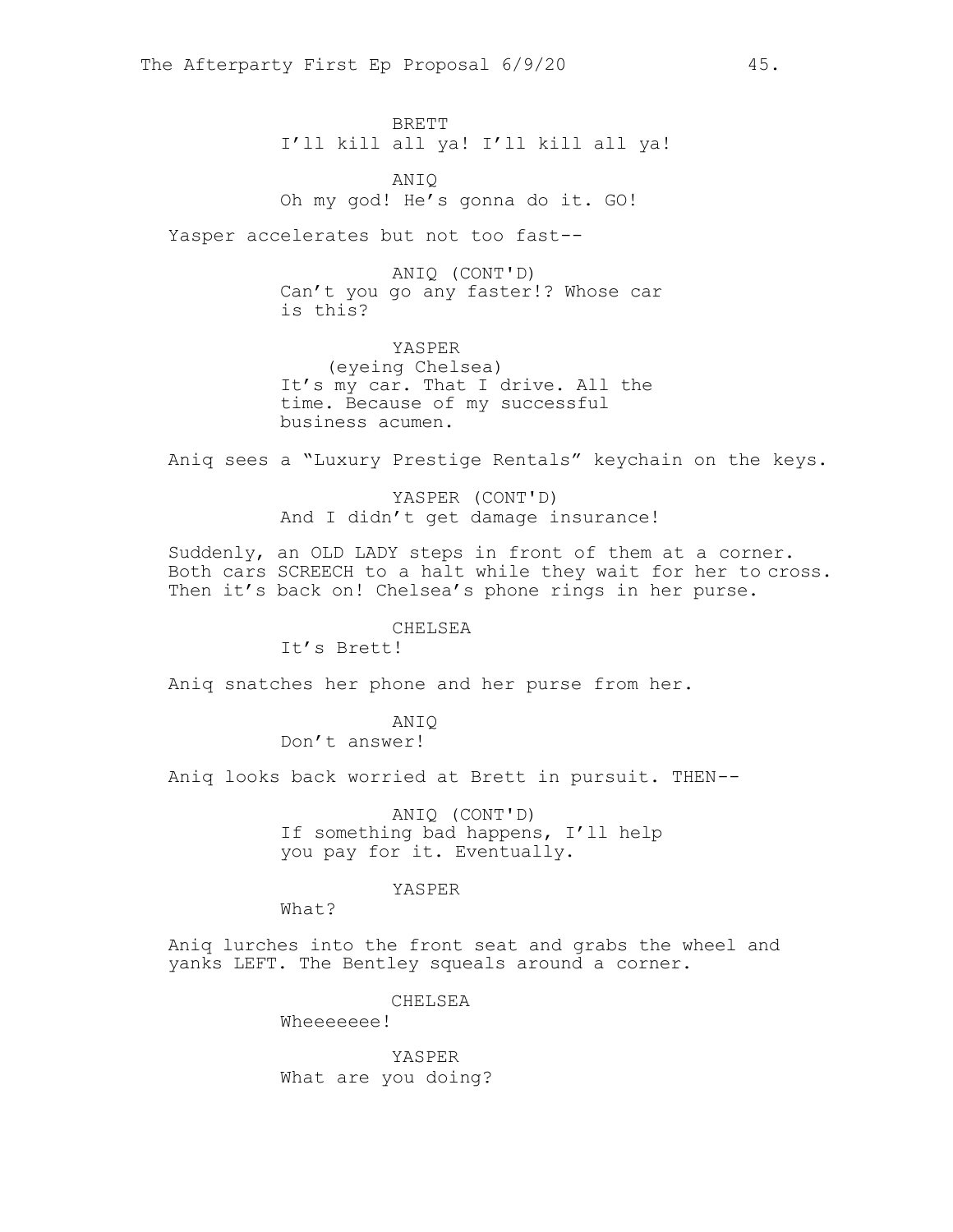ANIQ

Taking a short cut!

Aniq climbs all the way into the front. His legs are in Chelsea's face. He elbows Yasper in the gut.

> YASPER Ow! I can't see! Get off me!

ANIQ This is working! We're losing him!

Diana Ross belts "Nothing can keep me, keep me from you!"

### **INT. XAVIER'S MANSION - LIVING ROOM - NIGHT - (FLASHBACK)**

Aniq, Yasper and Chelsea enter. Aniq looks a little shaky.

YASPER Just for the record. I'm mad at you. But also I forgive you.

Aniq walks to the bar and does a SHOT.

YASPER (CONT'D) Whoa. Take it easy, lightweight.

ANIQ I'm fine. I just need to find Zoe.

ANIQ (V.O.) *But I suddenly felt very, very drunk. Things got pretty hazy.*

# **INT. XAVIER'S MANSION - VARIOUS - NIGHT (FLASHBACK)**

We see hazy moments from Aniq's fractured memory.

ANIQ (V.O.) *I talked to Channing Tatum, which was cool. Though he was a little standoffish.*

- Aniq talks to a silent CHANNING TATUM, who has a mustache.

ANIQ I get a pimple and it's like, big whoop, I move on with my day. (MORE)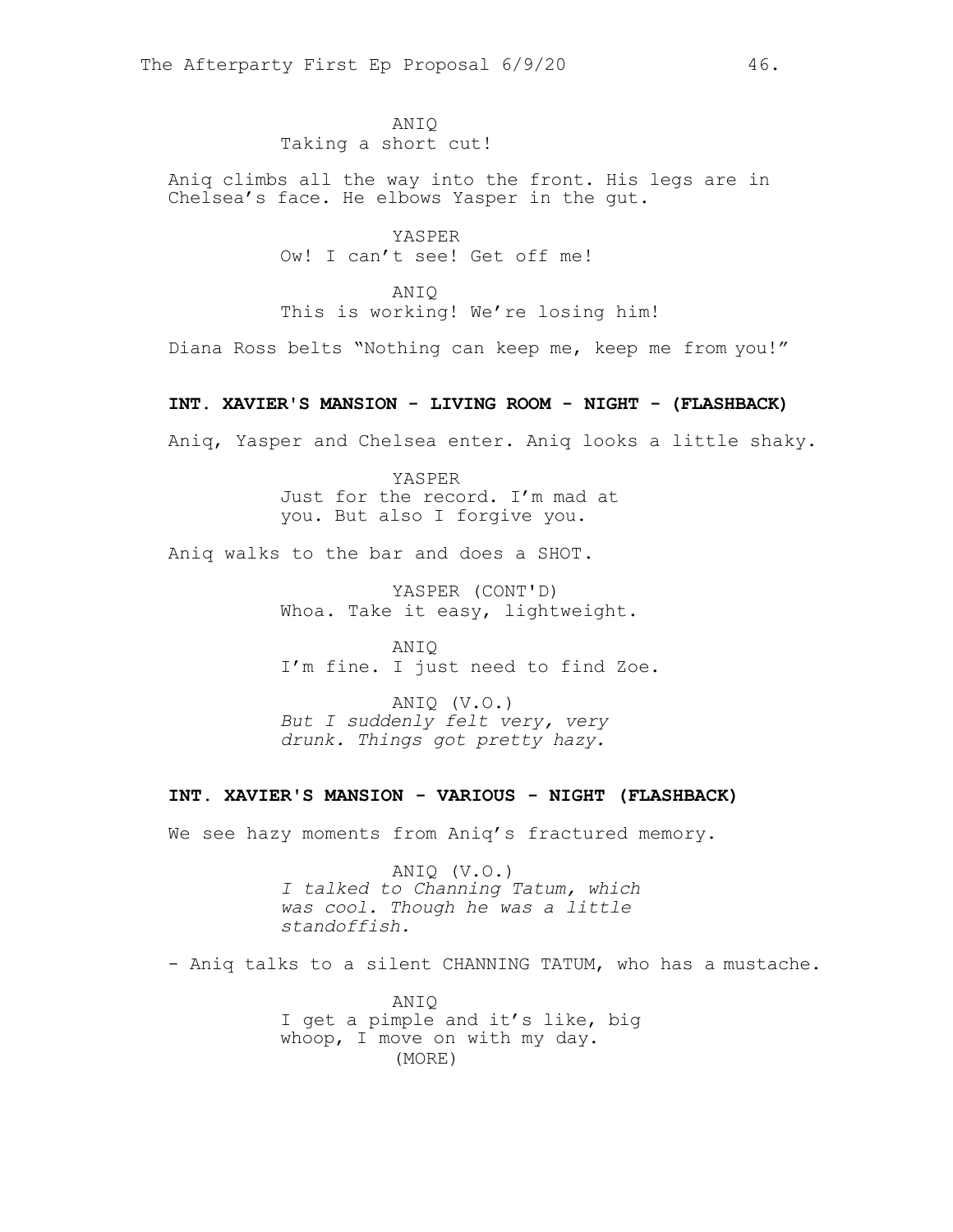ANIQ (CONT'D) But for you, Mr. Tatum, it's like, we just ruined the Sistine Chapel with some finger paint, don't tell the Pope. Ya know?

ANIQ (V.O.) *I took a flaming jell-o shot...*

- Aniq takes a FLAMING JELL-O SHOT.

ANIQ (V.O.) *And I remember being accosted by a grizzly bear.*

- Aniq is on the BALCONY when a BEAR gets in his face.

GRIZZLY BEAR You're a bad person! You steal from children!

### **INT. XAVIER'S HOUSE - RECORDING STUDIO - NIGHT (PRESENT)**

Danner looks at Aniq.

DET. DANNER A Jell-O shot, Channing Tatum and a grizzly bear? You were supposed to be telling me a love story.

ANIQ It's all a blur! But there is one thing I remember. Brett showing up.

#### **INT. XAVIER'S HOUSE - BALCONY - NIGHT - (FLASHBACK)**

Aniq is on the balcony, out of it. Brett gets in his face.

BRETT I've been looking all over for you!

ANIQ Don't hurt me! I didn't do anything!

Brett SHOVES Aniq against a BEAUTIFUL CRYSTAL FIGURINE, which SHATTERS! Zoe and Xavier look down from the upper balcony.

ZOE

Brett?!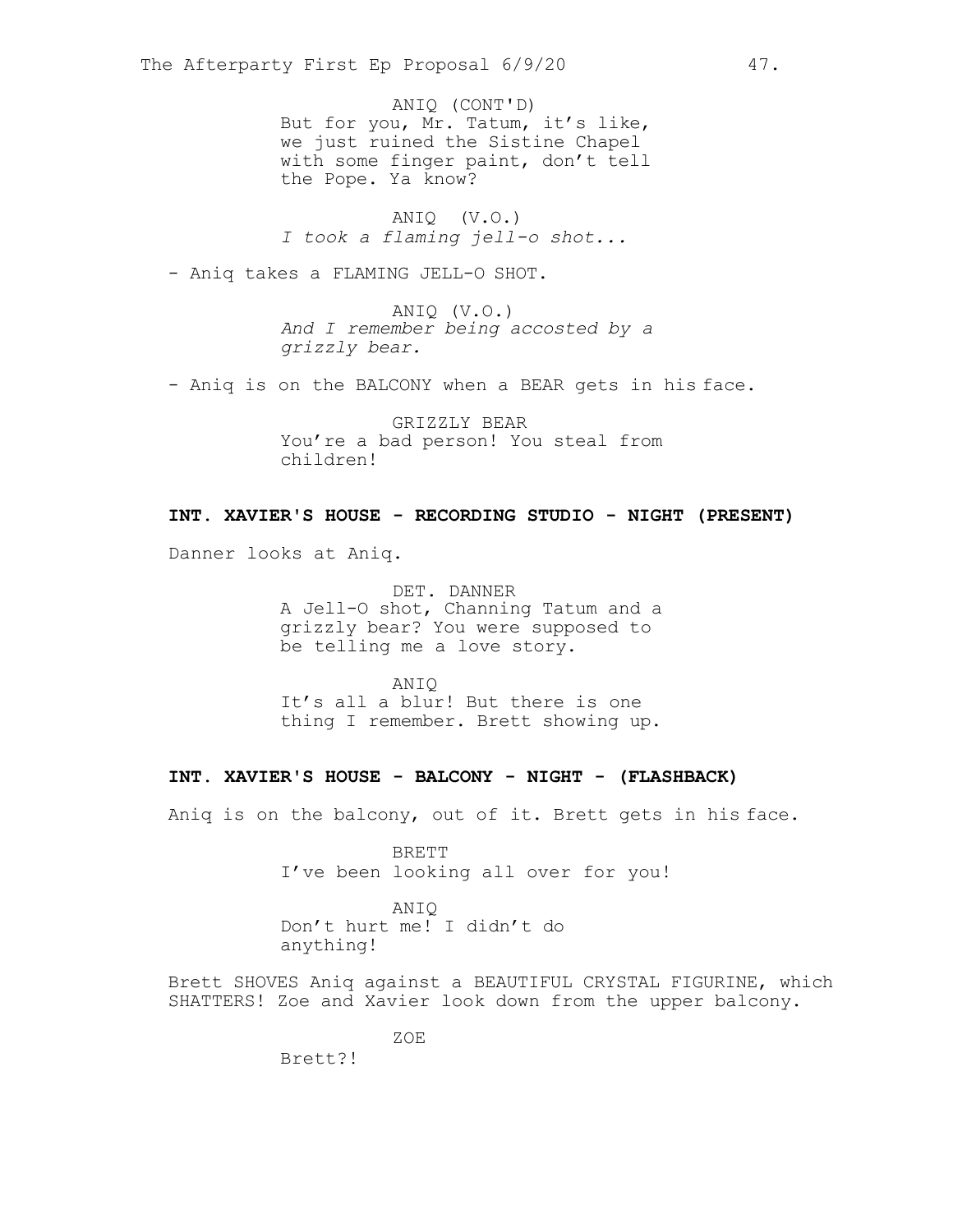BRETT (staring at Xavier) ...Dead! DEAD!

Brett runs up to the upper balcony. From below, Aniq sees Brett get in Xavier's face.

> BRETT (CONT'D) I oughta break your jaw, lover boy!

Brett pokes Xavier in the chest, causing Xavier to back up. Just then, Aniq notices Zoe is back downstairs.

> ANIQ (V.O.) *I don't know what happened next with Xavier and Brett, because I saw Zoe on the stairs. And I knew this was it-- I had one last chance to tell Zoe how I really felt.*

Aniq sees a GUITAR...

#### **INT. XAVIER'S HOUSE, RECORDING STUDIO (PRESENT)**

Danner waits intently. After a beat:

DET. DANNER You're not gonna tell me what happened, are you?

ANIQ I don't remember. I passed out.

DET. DANNER Well that's very unsatisfying. What happened after you woke up?

#### **INT. XAVIER'S HOUSE - LIVING ROOM - NIGHT - (FLASHBACK)**

A video BLARES on every TV in the house. Aniq, passed out on the couch, BOLTS upright. He looks down at himself: soaking wet, pants around his ankles, wearing a boa.

> ANIQ What happened to me? Did Xavier do this?

He pulls up his pants as Yasper runs in from the balcony.

YASPER Dude, relax! It's all in good fun!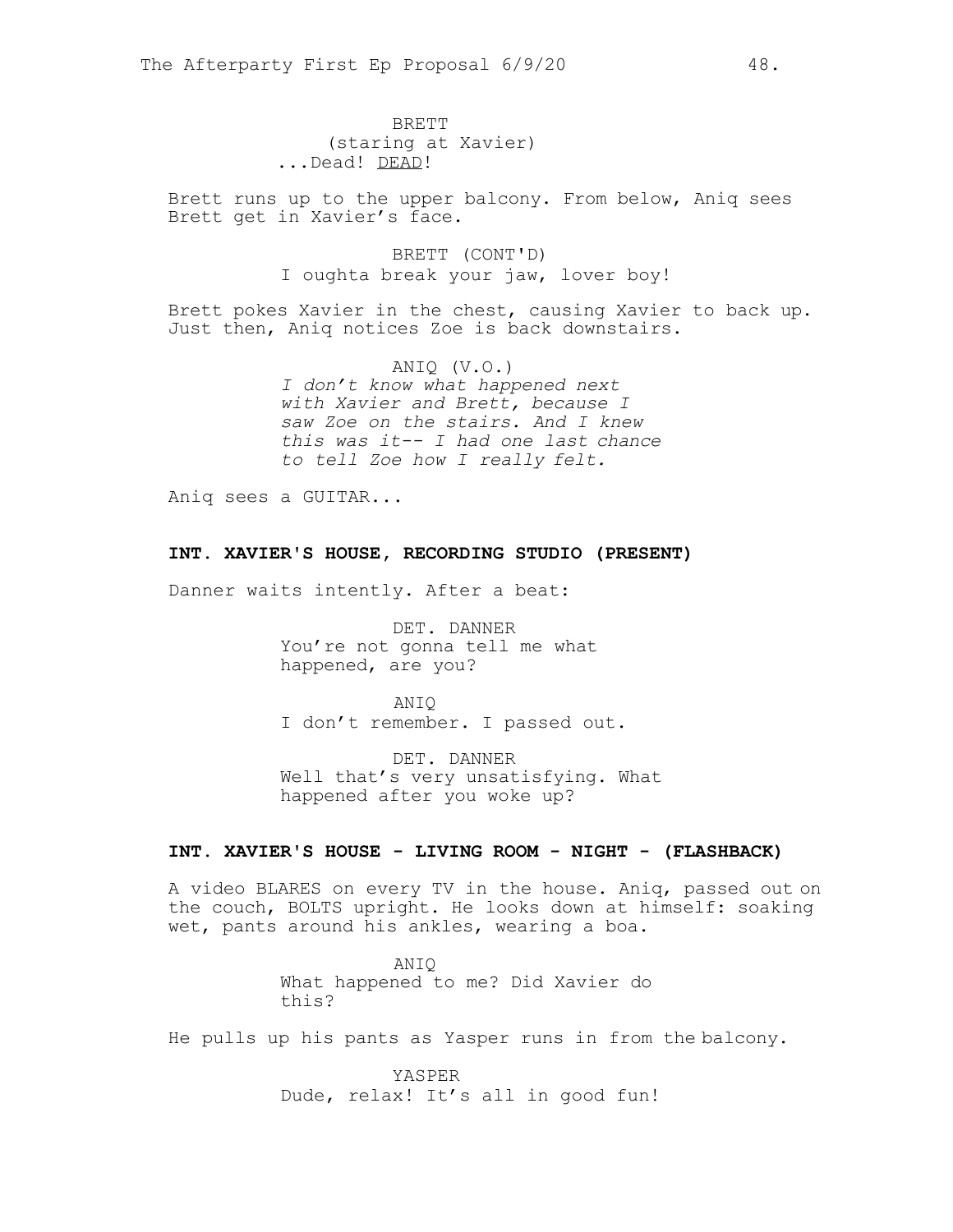ANIQ No. Xavier has been messing with me all night. I'm not gonna let him treat people this way.

Aniq walks by Yasper. He passes Zoe and Chelsea on the stairs, and looks at Zoe.

> ANIQ (CONT'D) I have some things I want to say to you. But first, I have to go see about an asshole.

Zoe gives him a quizzical look.

ANIQ (CONT'D) Not my asshole. Someone else. Not someone else's asshole, a person who is an asshole-- Just please wait here, I'll be right back.

# **INT. XAVIER'S HOUSE - UPSTAIRS - NIGHT - (FLASHBACK)**

ANIQ (V.O.) *I was hoping she'd follow me. I'd go upstairs, tell Xavier, once and for all that even if I had missed my chance with Zoe, he wasn't worthy of her. She'd overhear everything and realize that I was the man of her dreams...*

#### **INT. XAVIER'S HOUSE - XAVIER'S ROOM - NIGHT - (FLASHBACK)**

Aniq barges in:

#### ANIQ (V.O.) *But there was no one there.*

The room is empty. He spots a mirror on the back of the open closet door. He shuts the door and looks at himself. His face and entire body is COVERED in MARKER GRAFFITI.

#### ANIQ AAAAHHHHHHHHHHHHHHHHHH!

He hears more SCREAMS from downstairs. A second later, Indigo appears in the doorway. She GASPS and RUNS out.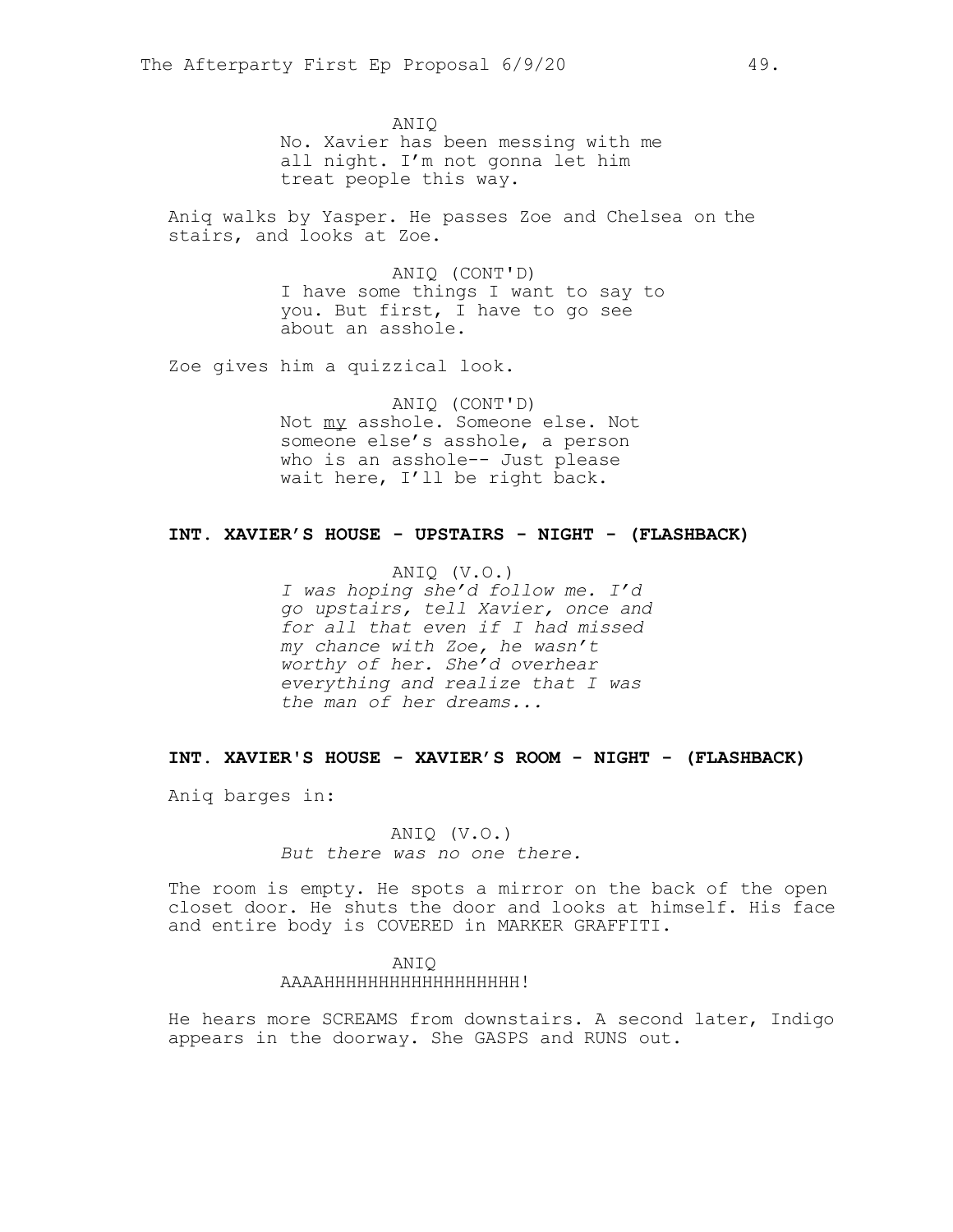### **INT. XAVIER'S HOUSE - RECORDING STUDIO - NIGHT (PRESENT)**

ANIQ ...And then I came down to hear they found Xavier's body. The end.

### DET. DANNER

You just admitted a bitter rivalry with Xavier. You admitted to feeling like he was getting in your way with Zoe. Pretty sure you admitted to going upstairs to confront him moments before he was found dead. Wow. I don't think I've been this invested in a socioeconomically imbalanced romance since Tony Danza was vacuuming Judith Light's floor, but I can't root for ya bud, 'cause the only thing you didn't admit to was the actual murder.

ANIQ

Wait, what? No! What about Brett!? He hated Xavier more than anybody, and he's a proven shover!

DET. DANNER I'm not talking about Brett, I'm talking about you.

#### ANIQ

I told everyone I was going upstairs to see Xavier. Why would I do that and then kill him? That would be super dumb.

### DET. DANNER

Love makes you do dumb things. Maybe you snapped. Maybe that's not even when you did it. You say you had four drinks and a Jell-O shot and then passed out? That's hard to buy even for a lightweight.

ANIQ

Are you suggesting that I faked passing out and just let people write all over my face?

DET. DANNER I'm asking the questions! And I think we're done here.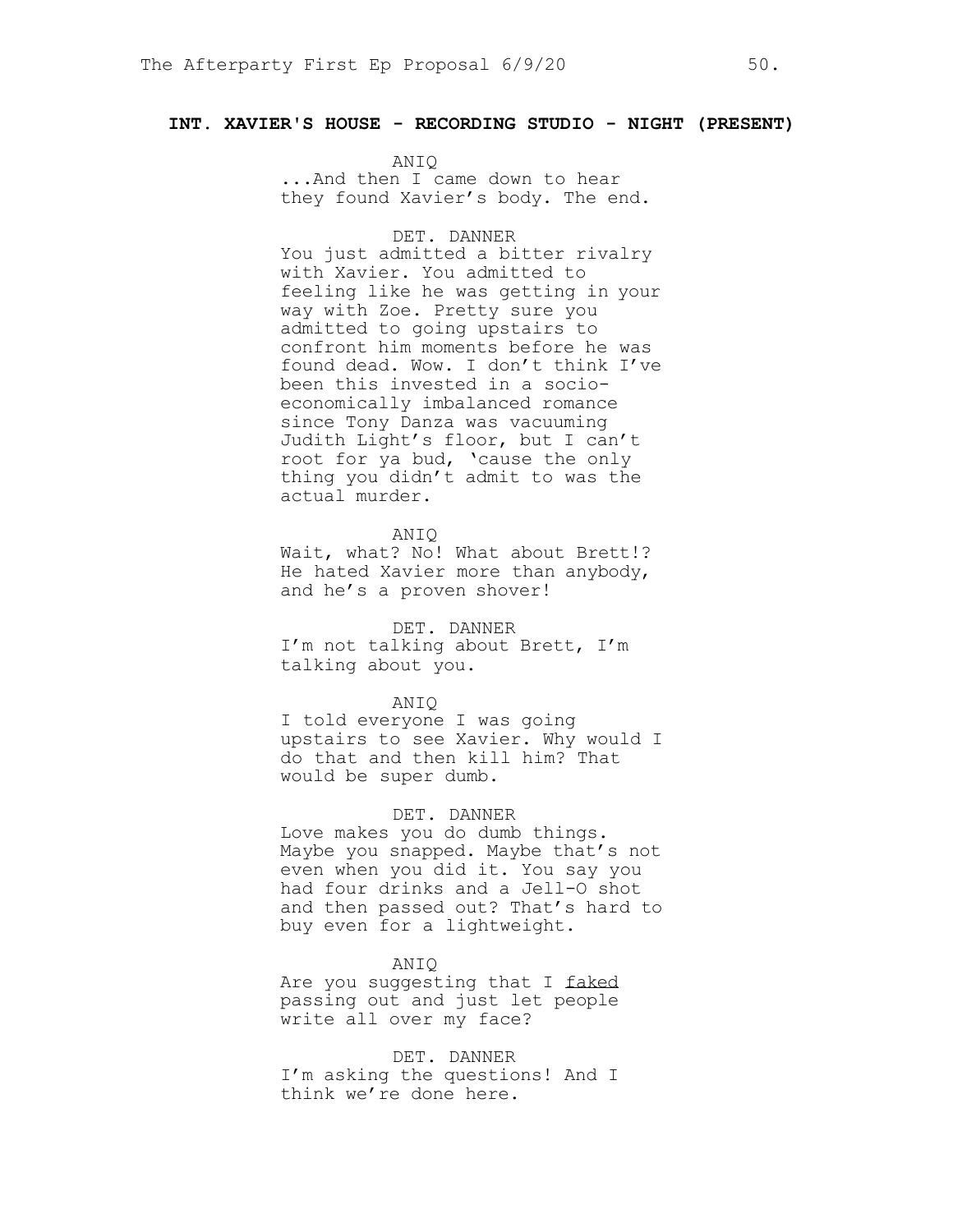Aniq exits, sick to his stomach.

#### **INT. XAVIER'S MANSION, FOYER - SAME**

Aniq rushes out past Yasper, who scrolls his phone.

YASPER How'd it go with the fuzz?

ANIQ Terrible. She thinks I did it. She's a complete mess. She's never going to find the killer...

Aniq starts to hyperventilate, rushes into the bathroom. Yasper follows. Down the hall, Danner watches, curious.

### **INT. XAVIER'S MANSION, FOYER BATHROOM - MOMENTS LATER**

Aniq steps over a ROBE on the floor, talks to himself in the mirror, pained and sweaty. Yasper closes the door behind them.

> YASPER You okay, man?

ANIQ (to his own reflection) You can solve this yourself. You don't need to rely on her.

He tries to wash the Sharpie off. It's faded but still there.

ANIQ (CONT'D) I'm a professional puzzle maker, and this is just another puzzle to solve.

YASPER Yes! I like it! You solve the case, and the room you'll escape... is prison. Ooh, I'll be your Watson!

ANIQ There's evidence somewhere, I just have to find it...

He tosses a wad of wet, inky tissues in the trash. It knocks out a torn up scrap of paper. He picks it up. It reads:

"THIS IS PAYBACK FOR WHAT YOU DID TO ME"